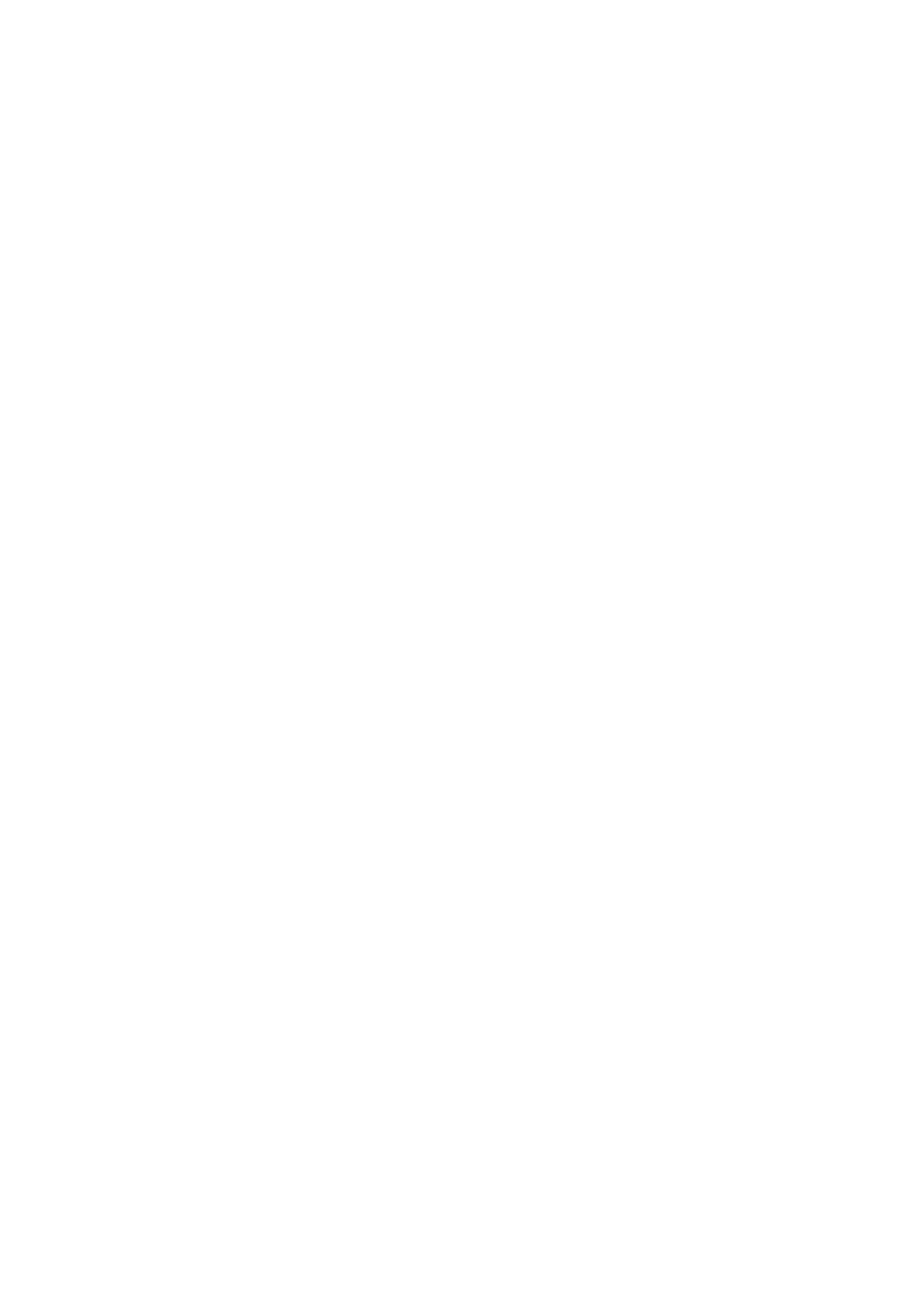

## **TONGA POLICE ACT 2010**

## **Arrangement of Sections**

### **Section**

| <b>PART 1 - PRELIMINARY</b><br><u> 1980 - Johann Barn, amerikan besteman besteman besteman besteman besteman besteman besteman besteman bestema</u> |                                                                   | 11 |
|-----------------------------------------------------------------------------------------------------------------------------------------------------|-------------------------------------------------------------------|----|
| $\mathbf{1}$                                                                                                                                        |                                                                   |    |
| $\overline{2}$                                                                                                                                      |                                                                   |    |
| 3                                                                                                                                                   |                                                                   |    |
| 4                                                                                                                                                   |                                                                   |    |
| 5                                                                                                                                                   |                                                                   |    |
| 6                                                                                                                                                   |                                                                   |    |
| <b>POLICE</b>                                                                                                                                       | <b>PART 2 - ADMINISTRATION AND GOVERNANCE OF TONGA</b>            | 15 |
|                                                                                                                                                     |                                                                   |    |
|                                                                                                                                                     | DIVISION 1 - CONSTITUTION AND FUNCTIONS OF TONGA POLICE           | 15 |
| 7                                                                                                                                                   |                                                                   |    |
| 8                                                                                                                                                   |                                                                   |    |
| 9                                                                                                                                                   |                                                                   |    |
| <b>DIVISION 2 - THE COMMISSIONER</b>                                                                                                                |                                                                   | 16 |
| 10                                                                                                                                                  |                                                                   |    |
| 11                                                                                                                                                  |                                                                   |    |
| 12                                                                                                                                                  |                                                                   |    |
| 13                                                                                                                                                  |                                                                   |    |
| 14                                                                                                                                                  |                                                                   |    |
| 15                                                                                                                                                  |                                                                   |    |
| 16                                                                                                                                                  |                                                                   |    |
|                                                                                                                                                     | <b>DIVISION 3 - RESPONSIBILITIES OF MINISTER AND COMMISSIONER</b> | 18 |
| 17                                                                                                                                                  |                                                                   |    |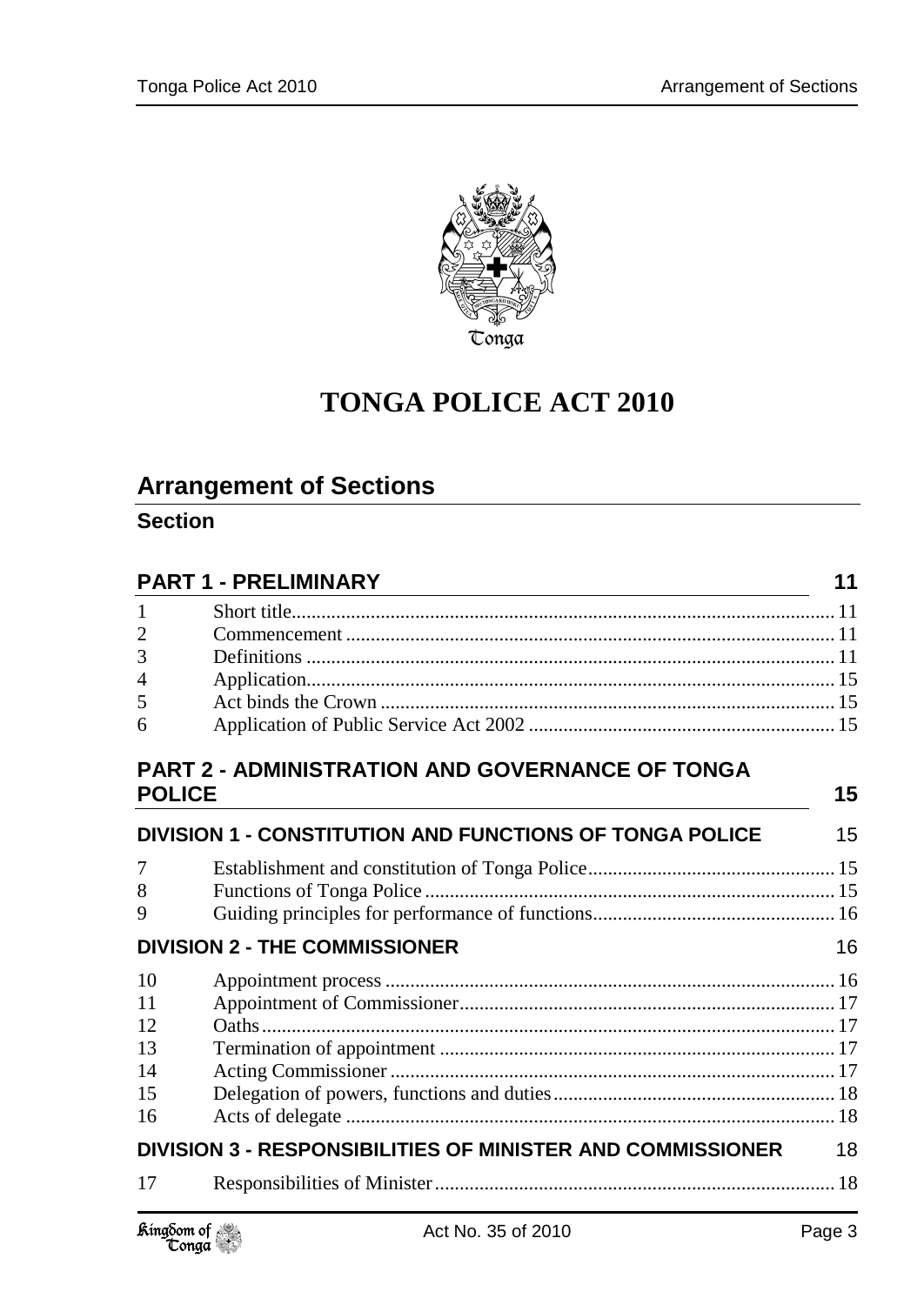| 18 |                                                                                       |    |
|----|---------------------------------------------------------------------------------------|----|
| 19 |                                                                                       |    |
| 20 |                                                                                       |    |
| 21 |                                                                                       |    |
| 22 |                                                                                       |    |
| 23 |                                                                                       |    |
|    | DIVISION 4 - COMMAND AND CONTROL OF TONGA POLICE                                      | 21 |
| 24 |                                                                                       |    |
| 25 | Police officers to comply with instructions, circulars and orders 21                  |    |
| 26 |                                                                                       |    |
| 27 |                                                                                       |    |
|    | <b>PART 3 - EMPLOYMENT IN TONGA POLICE</b>                                            | 22 |
|    | <b>DIVISION 1 - EMPLOYMENT AND PROMOTION STANDARDS AND</b><br><b>CODE OF CONDUCT</b>  | 22 |
| 28 |                                                                                       |    |
| 29 |                                                                                       |    |
| 30 |                                                                                       |    |
| 31 |                                                                                       |    |
|    | DIVISION 2 - POLICE EMPLOYMENT COMMITTEE AND POLICE BOARD                             | 23 |
| 32 |                                                                                       |    |
| 33 | Appointment of members of Police Employment Committee 23                              |    |
| 34 |                                                                                       |    |
| 35 |                                                                                       |    |
| 36 |                                                                                       |    |
| 37 |                                                                                       |    |
| 38 |                                                                                       |    |
| 39 |                                                                                       |    |
| 40 |                                                                                       |    |
|    | DIVISION 3 - APPOINTMENTS, PROMOTIONS, TRANSFERS AND<br><b>RELOCATIONS OF MEMBERS</b> | 25 |
|    |                                                                                       |    |
|    |                                                                                       |    |
| 42 |                                                                                       |    |
| 43 |                                                                                       |    |
| 44 |                                                                                       |    |
| 45 |                                                                                       |    |
| 46 | Police Employment Committee may appoint temporary employees 26                        |    |
| 47 |                                                                                       |    |
| 48 |                                                                                       |    |
| 49 | Appointments, promotions and termination of employment to be notified                 |    |
|    |                                                                                       |    |
| 50 | Police Employment Committee may temporarily assign, second and                        |    |
|    |                                                                                       |    |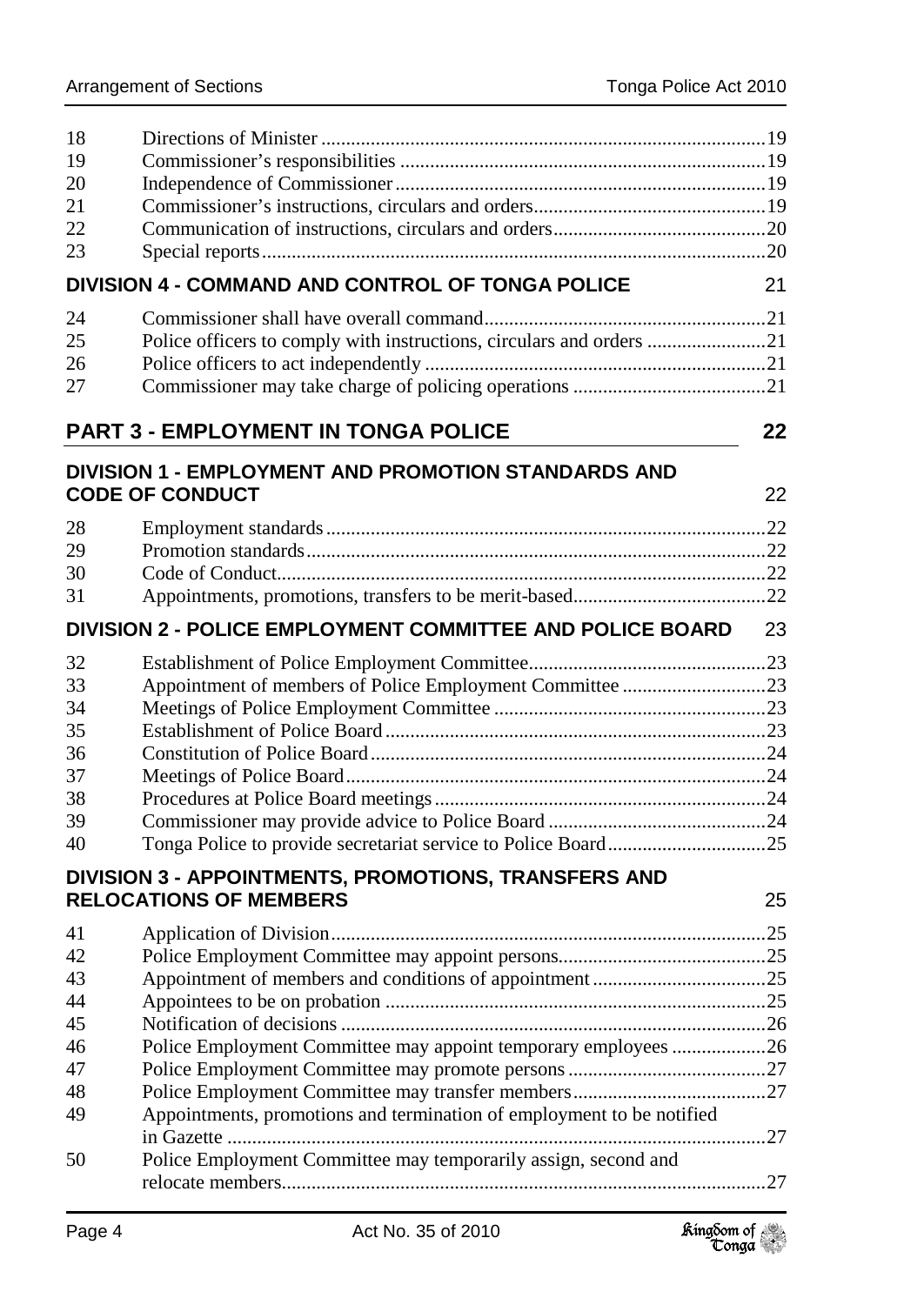| 51                |                                                      |    |
|-------------------|------------------------------------------------------|----|
| 52                |                                                      |    |
|                   | DIVISION 4 - PERFORMANCE MANAGEMENT AND BREACHES OF  |    |
| <b>DISCIPLINE</b> |                                                      | 29 |
| 53                |                                                      |    |
| 54                |                                                      |    |
| 55                |                                                      |    |
| 56                |                                                      |    |
| 57                |                                                      |    |
| 58                |                                                      |    |
| 59                |                                                      |    |
| 60                |                                                      |    |
| 61                |                                                      |    |
| 62                |                                                      |    |
| 63                |                                                      |    |
| 64                |                                                      |    |
| 65                |                                                      |    |
| 66                |                                                      |    |
| 67                |                                                      |    |
| 68                |                                                      |    |
|                   | DIVISION 5 - RESIGNATION, RETIREMENT AND TERMINATION | 33 |
| 69                |                                                      |    |
| 70                |                                                      |    |
| 71                |                                                      |    |
| 72                |                                                      |    |
| 73                |                                                      |    |
| 74                |                                                      |    |
| 75                |                                                      |    |
| 76                |                                                      |    |
| 77                |                                                      |    |
|                   | <b>DIVISION 6 - SUSPENSION AND PAYMENTS</b>          | 36 |
| 78                |                                                      |    |
| 79                |                                                      |    |
| 80                |                                                      |    |
|                   | <b>DIVISION 7 - REVIEW OF DECISIONS</b>              |    |
| 81                |                                                      |    |
| 82                |                                                      |    |
| 83                |                                                      |    |
| 84                |                                                      |    |
| 85                |                                                      |    |
| 86                |                                                      |    |
|                   | <b>DIVISION 8 - MISCELLANEOUS</b>                    | 38 |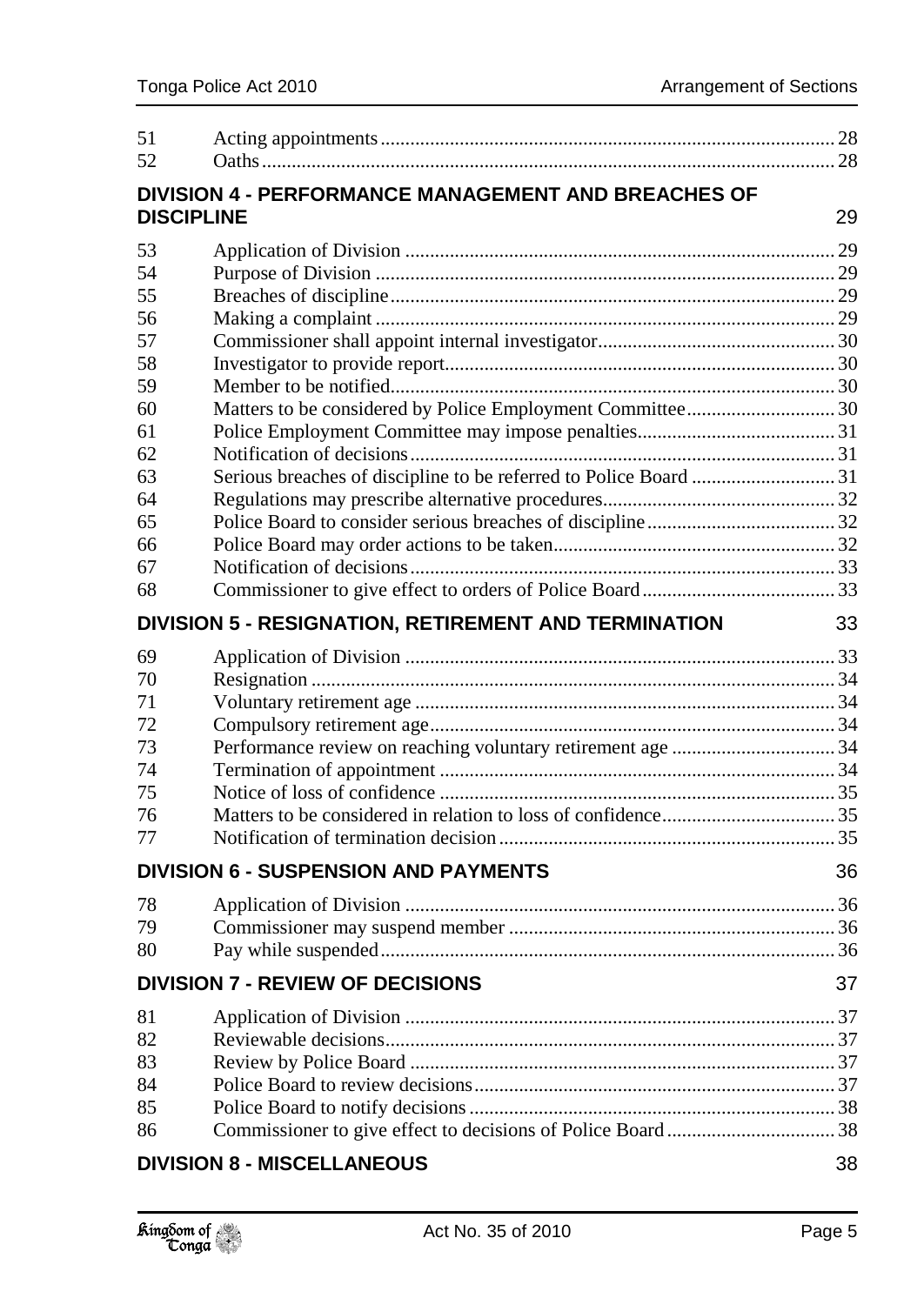| 88                                                                              |    |
|---------------------------------------------------------------------------------|----|
| 89                                                                              |    |
| 90                                                                              |    |
| Continuation of appointment during war or other emergency 39<br>91              |    |
| <b>PART 4 - POWERS OF TONGA POLICE</b>                                          | 39 |
| <b>DIVISION 1 - POLICING PRINCIPLES</b>                                         | 39 |
| 92                                                                              |    |
| <b>DIVISION 2 AUTHORISED OFFICERS</b>                                           | 40 |
| 93                                                                              |    |
| 94                                                                              |    |
| 95                                                                              |    |
| <b>DIVISION 3 - GENERAL POWERS OF POLICE OFFICERS</b>                           | 41 |
| 96                                                                              |    |
| 97                                                                              |    |
| 98                                                                              |    |
| 99                                                                              |    |
| <b>DIVISION 4 USE OF FORCE IN EXERCISING POWERS</b>                             | 41 |
| 100                                                                             |    |
| 101                                                                             |    |
| <b>DIVISION 5 - POLICE EQUIPMENT AND DEVICES</b>                                | 42 |
| 102                                                                             |    |
| Commissioner may authorise possession and use of restricted and tactical<br>103 |    |
|                                                                                 |    |
| 104                                                                             |    |
|                                                                                 |    |
| 105                                                                             |    |
| 106                                                                             |    |
| 107                                                                             |    |
| 108                                                                             |    |
| 109                                                                             |    |
| 110                                                                             |    |
| 111                                                                             |    |
| 112                                                                             |    |
| 113                                                                             |    |
| 114<br><b>DIVISION 6 - POWERS OF ARREST</b>                                     | 46 |
|                                                                                 |    |
| 115<br>116                                                                      |    |

Power to take identifying particulars.................................................................... 47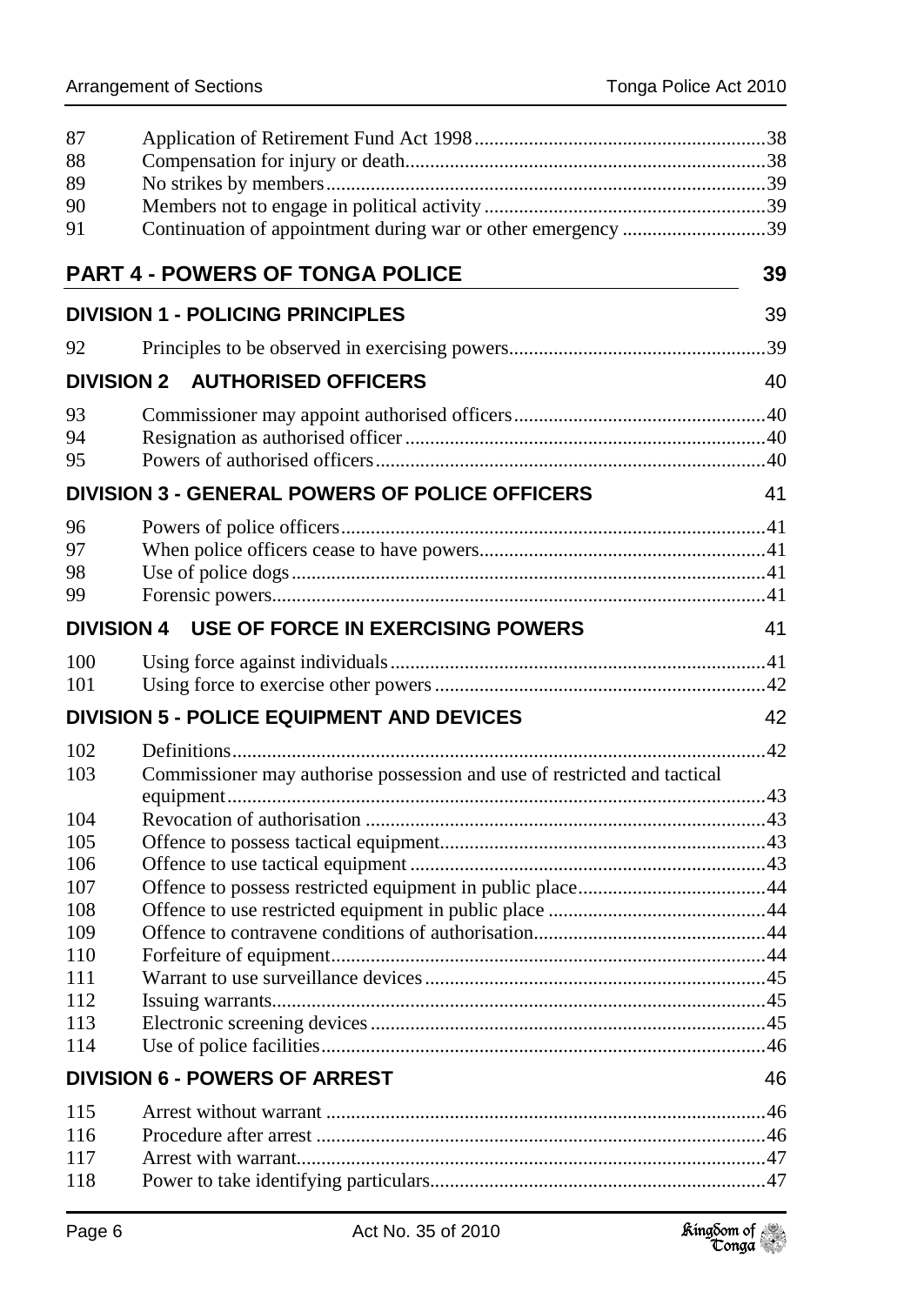| 119<br>120<br>121                                    |                                                                             |    |
|------------------------------------------------------|-----------------------------------------------------------------------------|----|
|                                                      | <b>DIVISION 7 - SEARCH AND SEIZURE POWERS</b>                               | 50 |
| 122<br>123<br>124                                    | Search of places, vehicles, vessels and aircraft without warrant 51         |    |
|                                                      | <b>DIVISION 8 - PUBLIC ORDER POWERS</b>                                     | 52 |
| 125<br>126<br>127                                    | Temporary closure, or restriction or prohibition on use of public roads and |    |
| 128<br>129<br>130                                    |                                                                             |    |
|                                                      | <b>DIVISION 9 - POWERS IN RELATION TO CRIME SCENES</b>                      | 55 |
| 131<br>132<br>133<br>134<br>135<br>136<br>137<br>138 |                                                                             |    |
| <b>CHECKS</b>                                        | DIVISION 10 - PRODUCTION OF LICENCES AND CRIMINAL RECORD                    | 57 |
| 139<br>140                                           |                                                                             |    |
|                                                      | <b>PART 5 - SAFEGUARDS AND RESPONSIBILITIES</b>                             | 58 |
| 141<br>142                                           |                                                                             |    |
|                                                      | <b>DIVISION 2 - SAFEGUARDS ABOUT SEARCHES</b>                               | 59 |
| 143<br>144<br>145<br>146                             |                                                                             |    |
|                                                      | DIVISION 3 - SAFEGUARDS ABOUT QUESTIONING                                   | 60 |
| 147<br>148<br>149                                    |                                                                             |    |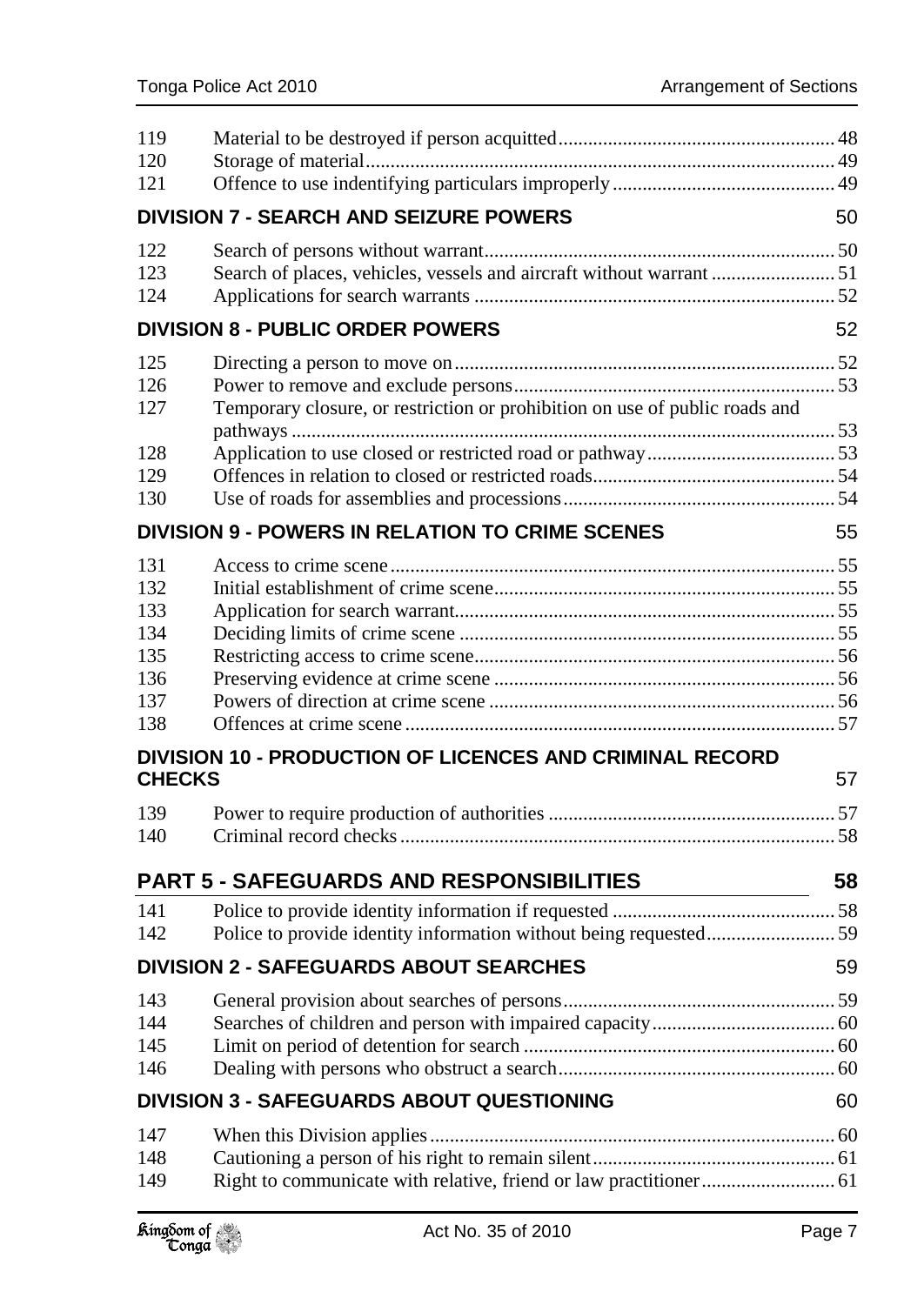| 150 |                                                |    |
|-----|------------------------------------------------|----|
| 151 |                                                |    |
| 152 |                                                |    |
| 153 |                                                |    |
|     | <b>PART 6 - DEALING WITH PROPERTY</b>          | 63 |
|     | <b>DIVISION 1 - PROPERTY IN POLICE CUSTODY</b> | 63 |
| 154 |                                                |    |
| 155 |                                                |    |
| 156 |                                                |    |
| 157 |                                                |    |
| 158 |                                                |    |
| 159 |                                                |    |
| 160 |                                                |    |
|     | <b>DIVISION 2 - DAMAGE TO PROPERTY</b>         | 66 |
| 161 |                                                |    |
| 162 |                                                |    |
| 163 |                                                |    |
|     | <b>PART 7 - OFFENCES</b>                       | 67 |
| 164 |                                                |    |
| 165 |                                                |    |
| 166 |                                                |    |
| 167 |                                                |    |
| 168 |                                                |    |
| 169 |                                                |    |
| 170 |                                                |    |
|     | <b>PART 8 - MISCELLANEOUS</b>                  | 70 |
| 171 |                                                |    |
| 172 |                                                |    |
| 173 |                                                |    |
| 174 |                                                |    |
| 175 |                                                |    |
| 176 |                                                |    |
| 177 |                                                |    |
| 178 |                                                |    |
| 179 |                                                |    |
| 180 |                                                |    |
|     |                                                |    |

|     | <b>PART 9 - TRANSITIONAL AND SAVING</b> | 74 |
|-----|-----------------------------------------|----|
|     |                                         |    |
| 182 |                                         |    |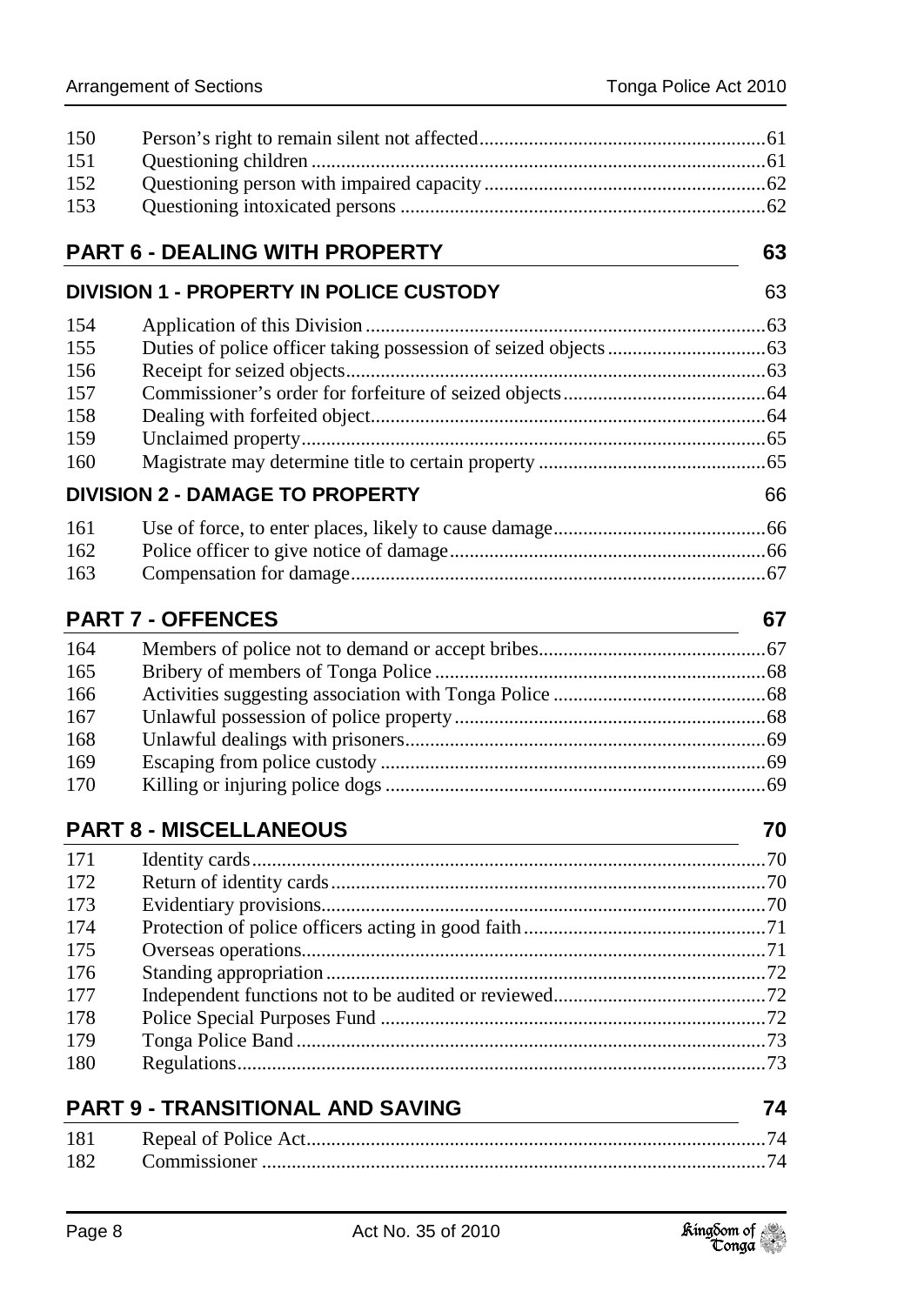| 183 |  |
|-----|--|
| 184 |  |
| 185 |  |
| 186 |  |
| 187 |  |
| 188 |  |
| 189 |  |
| 190 |  |
| 191 |  |
| 192 |  |
| 193 |  |
| 194 |  |
|     |  |

| <b>SCHEDULE I</b>                                   | 79  |
|-----------------------------------------------------|-----|
| POLICE OFFICER'S OATH                               | 79. |
| <b>SCHEDULE II</b>                                  | 80  |
| POWERS THAT MAY BE EXERCISED BY AUTHORISED OFFICERS | 80  |

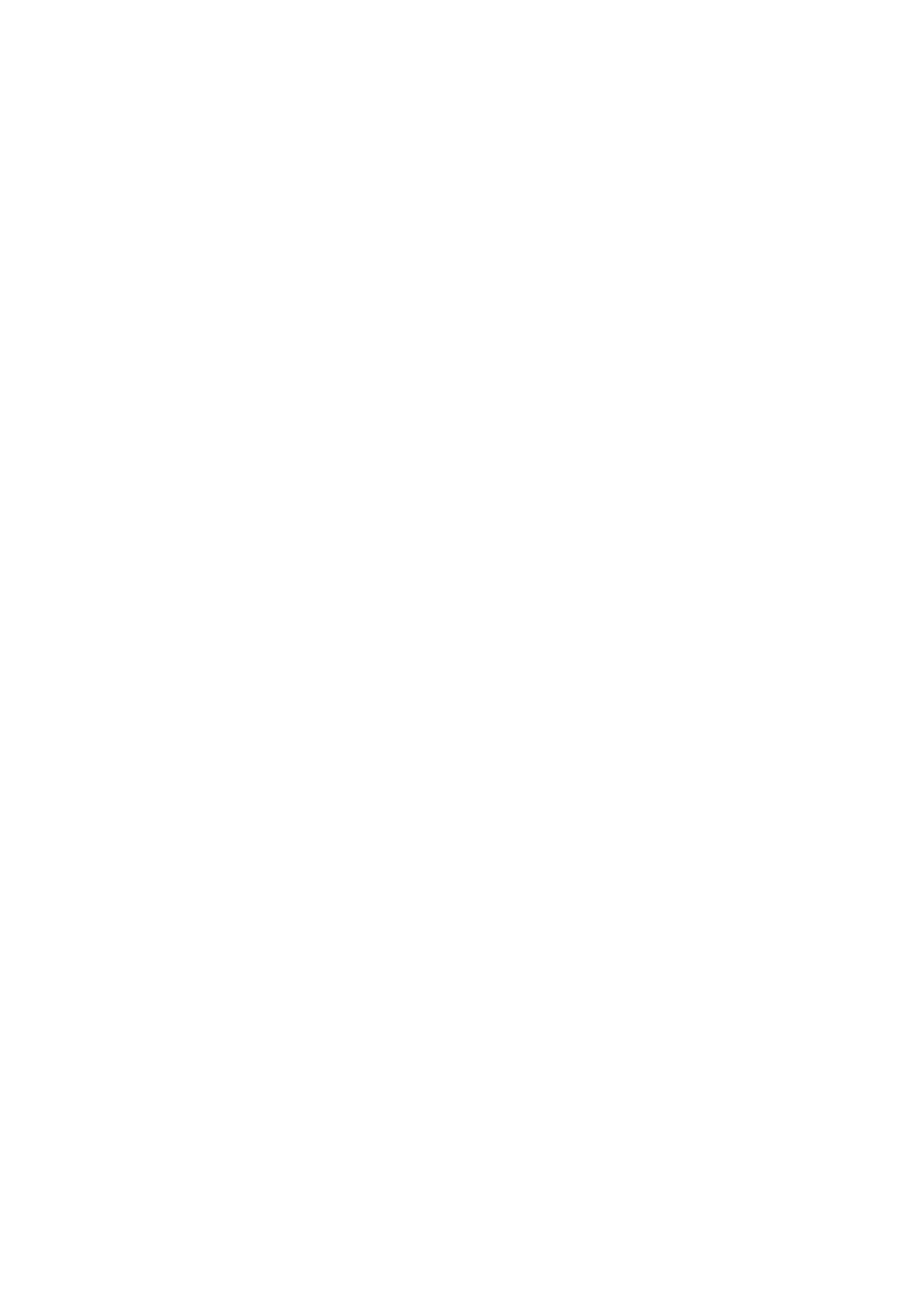

## **TONGA POLICE ACT 2010**

### **Act No. 35 of 2010**

### **AN ACT TO PROVIDE FOR THE ESTABLISHMENT, ORGANISATION, DISCIPLINE AND POWERS OF TONGA POLICE AND FOR RELATED MATTERS**

I assent, GEORGE TUPOU V, 1<sup>st</sup> October 2010.

**BE IT ENACTED** by the King and the Legislative Assembly of Tonga in the Legislature of the Kingdom as follows:

\_\_\_\_\_\_\_\_\_\_\_\_\_\_\_\_\_\_\_\_\_\_\_\_\_\_\_\_\_\_\_\_\_\_\_\_\_\_\_\_\_\_\_\_\_\_\_\_\_\_\_\_\_\_\_\_\_\_\_\_\_\_\_\_\_\_\_\_\_\_\_

## **PART 1 - PRELIMINARY**

### **1 Short title**

This Act may be cited as the Tonga Police Act 2010.

### **2 Commencement**

The King in Council may proclaim when this Act or Parts of it shall come into force.

### **3 Definitions**

In this Act, unless the context otherwise requires:

"**administrative staff member**" means a person employed in Tonga Police other than: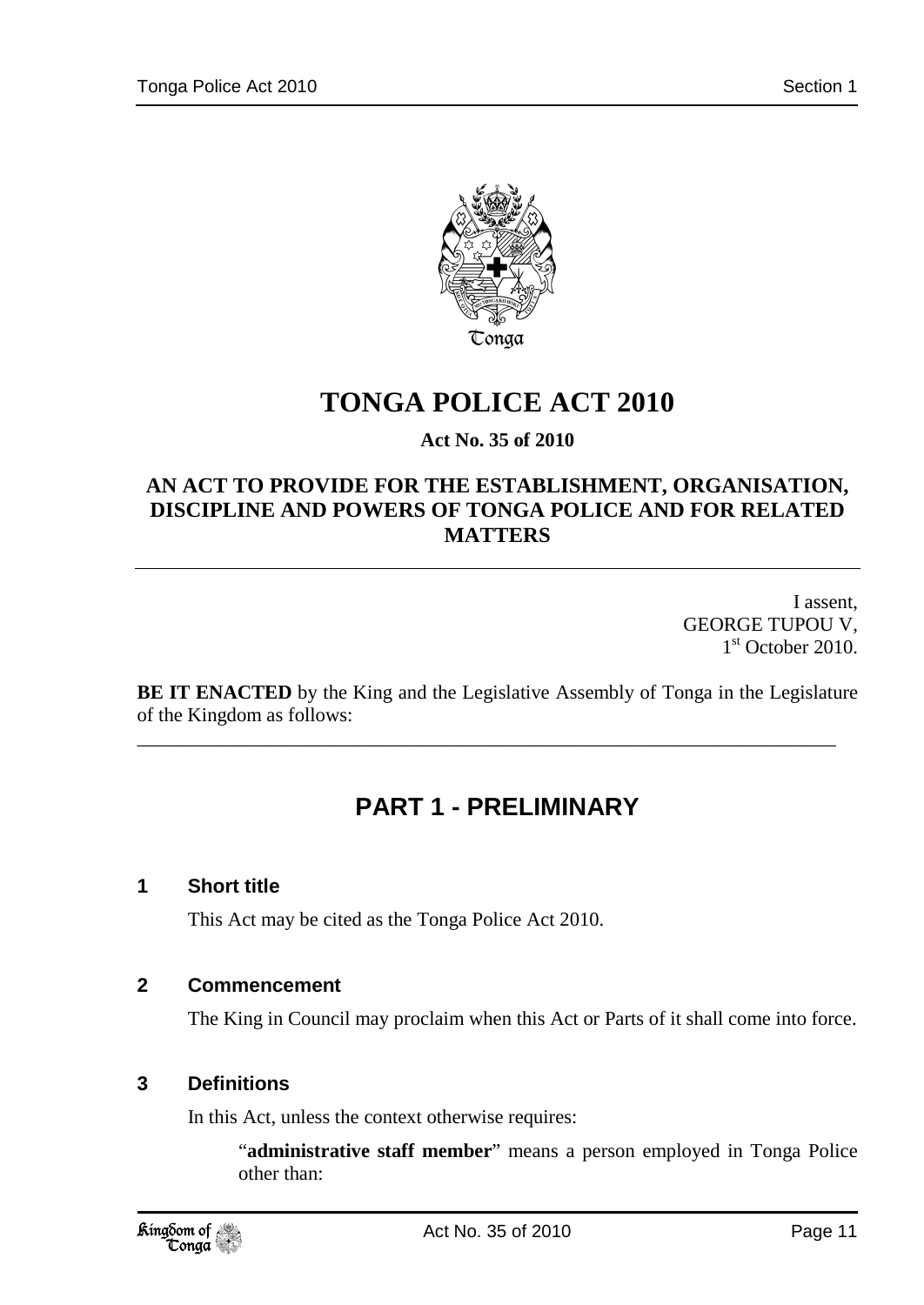(a) the Commissioner; or

(b) a police officer;

"**authorised officer**" means an authorised officer appointed under section 93;

"**body sample**" includes blood, hair, saliva, urine and any other body tissue or body fluid;

"**breach of discipline**" has the meaning given by section 55;

"**child**" means a person who is less than 18 years of age;

"**Code of Conduct**" means the Code of Conduct determined by the Commissioner under section 30;

"**Commissioner**" means the Commissioner of Tonga Police appointed under section 11;

"**Commissioner's circulars**" mean the circulars issued by the Commissioner under section 21;

"**Commissioner's instructions**" mean the instructions issued by the Commissioner under section 21;

"**Commissioner's orders**" mean the orders issued by the Commissioner under section 21;

"**controlled chemical**" has the same meaning as in the Illicit Drugs Control Act 2003;

"**controlled equipment**" has the same meaning as in the Illicit Drugs Control Act 2003;

"**court process**" means a summons, warrant, order, direction or other process of a court, of a judicial officer or of a registrar or deputy registrar of a court;

"**crime scene**" means:

- (a) a place:
	- (i) where a serious offence is suspected to have been committed; and
	- (ii) that needs to be protected to enable Tonga Police to search for and gather evidence of the commission of the offence; or
- (b) a place:
	- (i) where there may be evidence of the commission of a serious offence that is suspected to have been committed somewhere else; and
	- (ii) that needs to be protected to enable Tonga Police to search for and gather evidence of the commission of the offence;

"**Deputy Commissioner**" means a police officer who holds the rank of Deputy Commissioner in Tonga Police;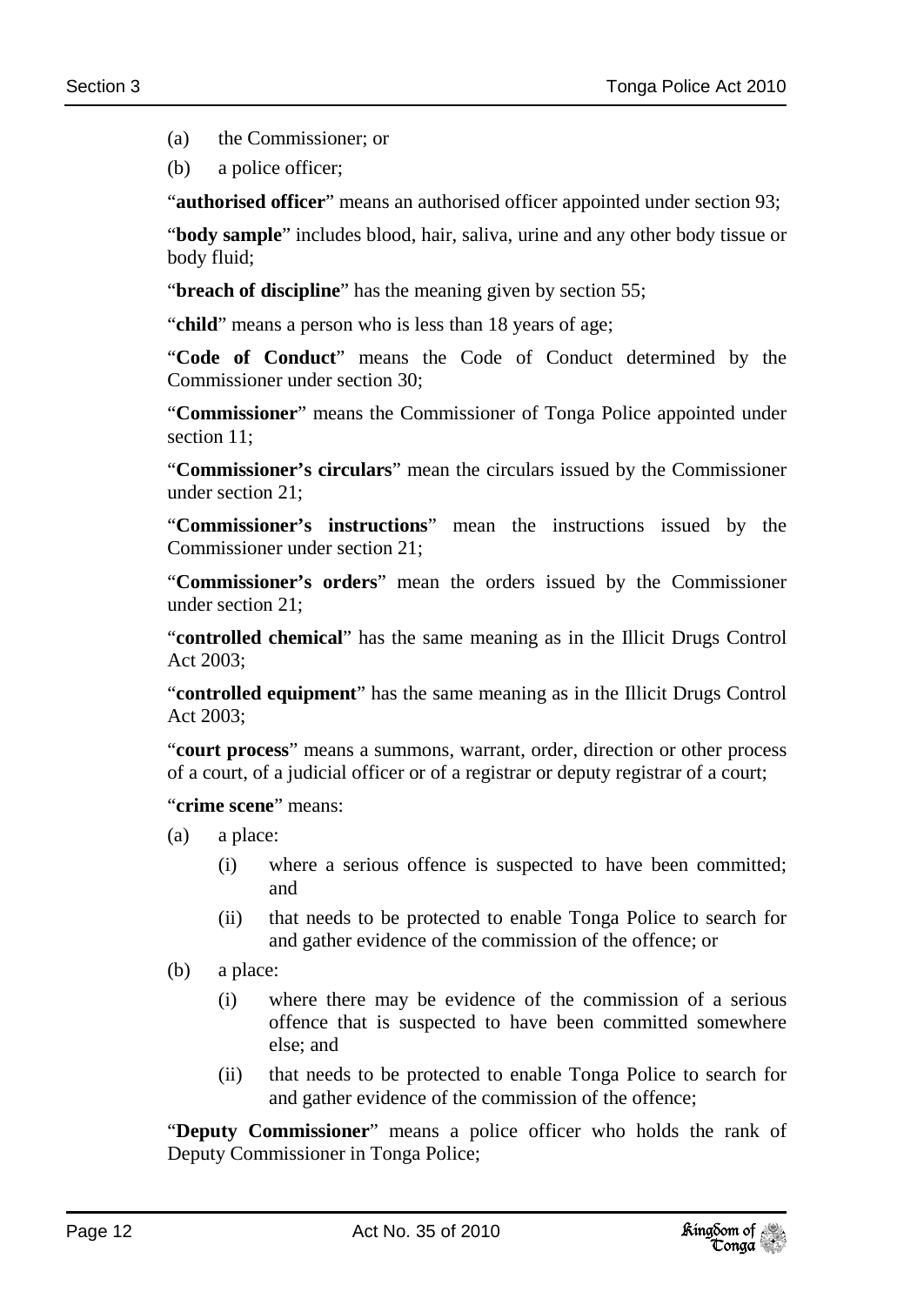"**employment standards**" means the employment standards determined by the Commissioner under section 28;

"**enactment**" means:

- (a) an Act;
- (b) an Ordinance; or
- (c) regulations or rules made under an Act;

"**identifying particulars**", for a person, means a photograph, measurement, fingerprint, palm print, footprint, voice print, handwriting or body sample of the person taken under section 118;

"**illicit drug**" has the same meaning as in the Illicit Drugs Control Act 2003;

"**internal investigator**" has the meaning given by section 57;

"**member**", of Tonga Police, means any of the following:

- (a) the Commissioner;
- (b) a police officer; or
- (c) an administrative staff member;

"**Minister**" means the Minister for Police;

"**person with impaired capacity**" means a person who has an impaired capacity to handle his own interests due to a loss of his mental functions;

"**Police Board**" means the Board established by section 35;

"**police dog**" means a dog that is undergoing or has successfully completed police dog training and is being used for police duties;

"**police dog handler**" means a member of Tonga Police whose duties include dog handling and who is qualified to handle a police dog;

"Police Employment Committee" means the Committee established by section 32;

"**police facilities**" means any of the following:

- (a) police stations;
- (b) custodial facilities;
- (c) police equipment; or
- (d) police vehicles;

"**police officer**" means a member of Tonga Police appointed under section 42(2)(a);

"**Police Special Purposes Fund**" means the Fund continued in existence under section 178;

"**promotion standards**" means the promotion standards determined by the Commissioner under section 29;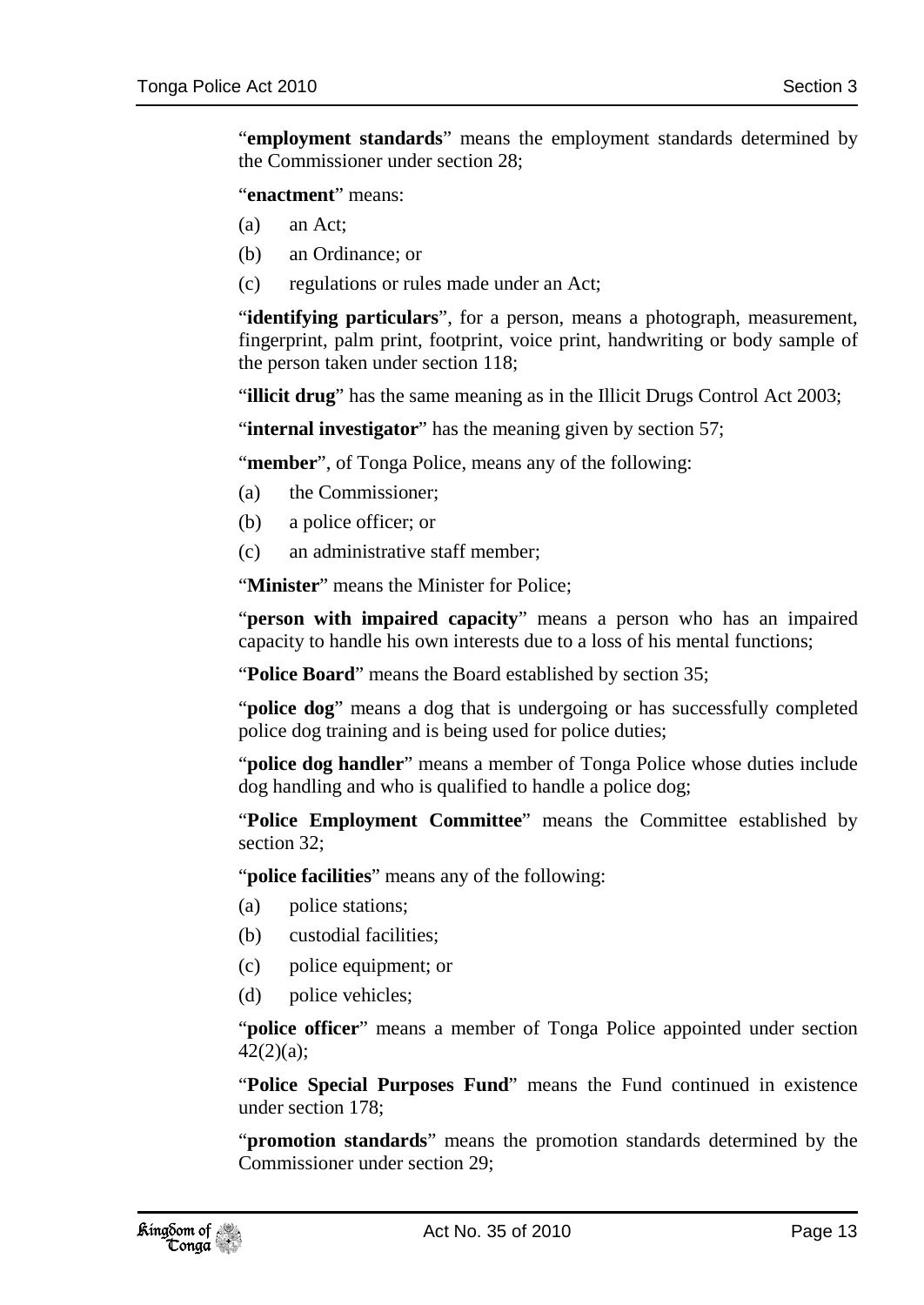"**public place**" means a place or any part of a place that is open to, or being used by, the public, whether or not there is a charge for admission, including a road or other thoroughfare, during the period in which it is being used as a public place;

"**responsible officer**" has the meaning given by section 132(2);

**Treviewable decision**" has the meaning given by section 82(1)(a);

**"Senior Executive Committee**" means the following officers in Tonga Police who comprise the senior management team:

- (a) the Commissioner;
- (b) each Deputy Commissioner; and
- (c) each police officer appointed by the Commissioner to be part of the senior management team;

"**senior police officer**" means:

- (a) a police officer who holds a higher rank than sergeant; or
- (b) a police officer in command of a police district;

"**serious offence**" means an offence that is punishable by:

- (a) imprisonment for a period of 3 years or more; or
- (b) a fine of \$2,000 or more;

"**strip search**" means a search of a person, or of articles in the possession of a person, that may include:

- (a) requiring the person to remove all of his clothes; and
- (b) an examination of:
	- (i) the person's body, other than the person's body cavities; and
	- (ii) those clothes;

"**supervisor**", for a member (the subordinate officer), means:

- (a) a member who holds a supervisory position in relation to the subordinate officer; or
- (b) a member who is lawfully acting as a supervisor of the subordinate officer;

"**person of interest**" has the meaning given by section 147;

"**transfer**" has the meaning given by section 48(4);

"**Tonga Police**" means the police service established by section 7; and

"**Tonga Police Band**" means the police band established by section 179(1).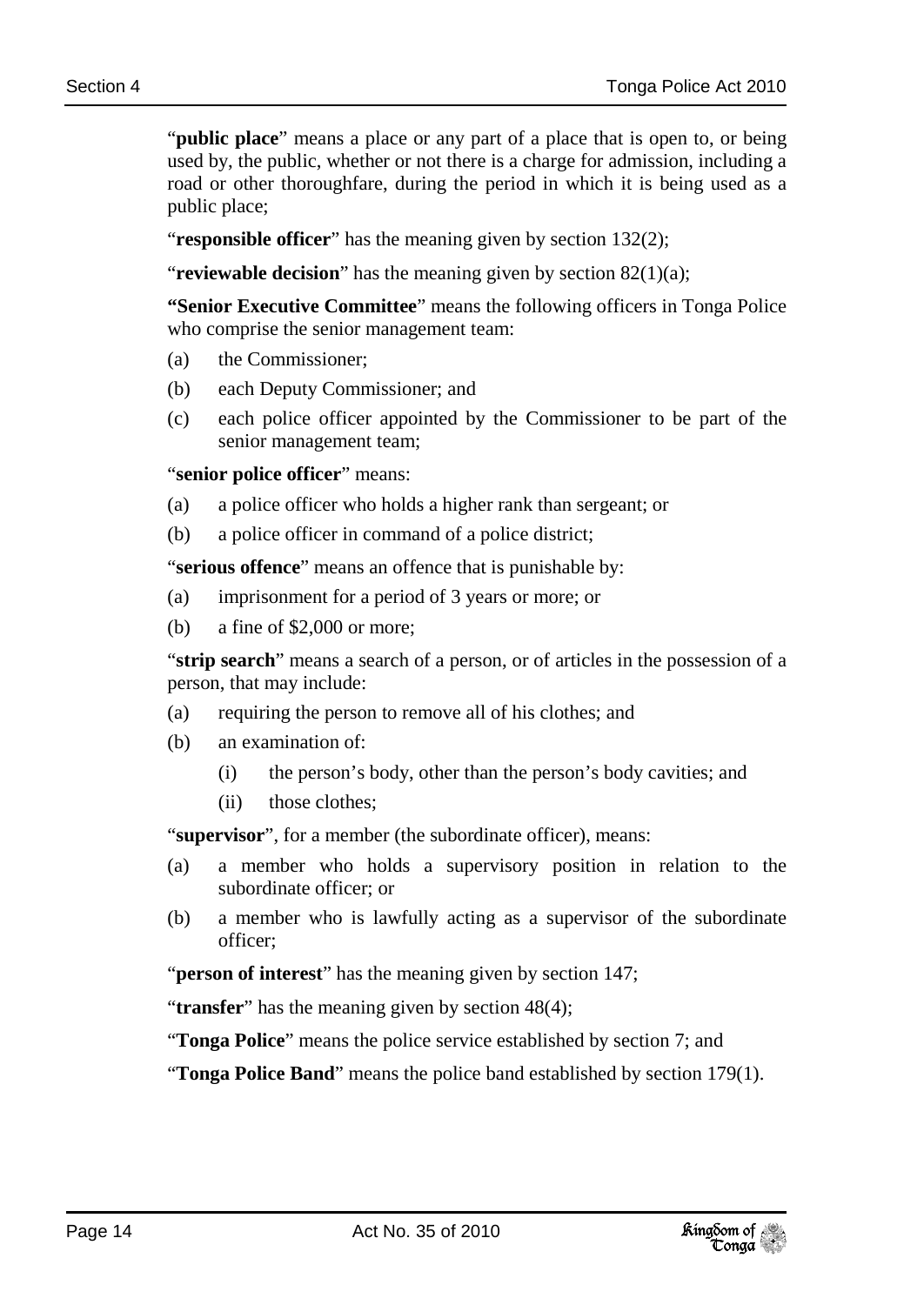### **4 Application**

This Act shall apply to members of Tonga Police whether they are inside or outside the Kingdom.

### **5 Act binds the Crown**

This Act binds the Crown.

### **6 Application of Public Service Act 2002**

- (1) Notwithstanding anything in the Public Service Act 2002 and subject to subsection (2), the Public Service Act 2002 applies to a member of Tonga Police to the extent that:
	- (a) this Act shall not deal with a matter that is dealt with by the Public Service Act 2002; or
	- (b) a provision of this Act shall not apply to the member.
- (2) The Public Service Act 2002 shall not apply to the Commissioner.

## **PART 2 - ADMINISTRATION AND GOVERNANCE OF TONGA POLICE**

### **DIVISION 1 - CONSTITUTION AND FUNCTIONS OF TONGA POLICE**

### **7 Establishment and constitution of Tonga Police**

- (1) A police service known as Tonga Police is established by this section.
- (2) Tonga Police consists of:
	- (a) the Commissioner;
	- (b) police officers; and
	- (c) administrative staff members.

### **8 Functions of Tonga Police**

- (1) Tonga Police shall have the following functions:
	- (a) to maintain law and order;
	- (b) to preserve the peace;
	- (c) to protect life and property;
	- (d) to prevent and detect crime;
	- (e) to provide community support and reassurance;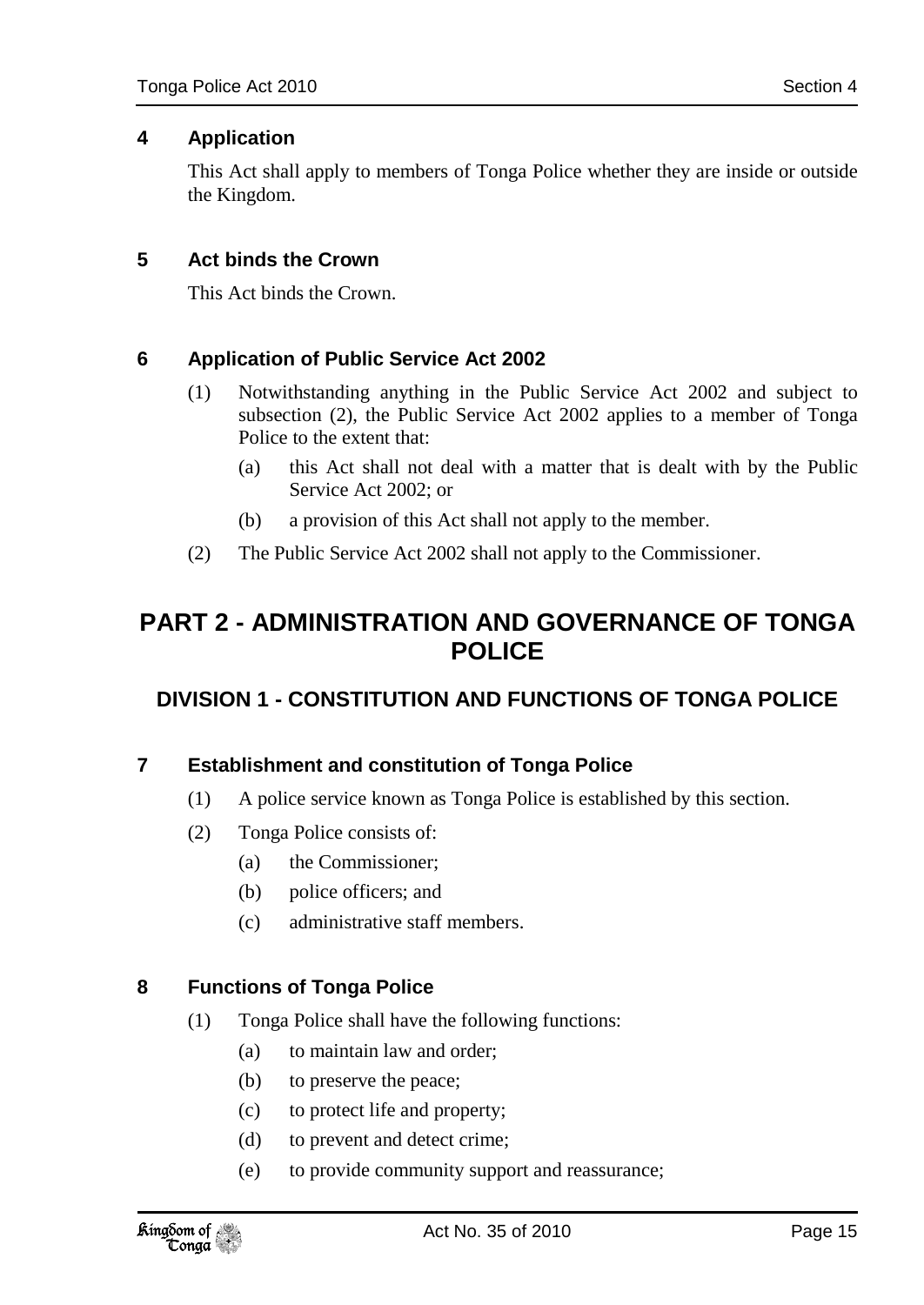- (f) to uphold the laws of Tonga;
- (g) to undertake the service and execution of court processes;
- (h) to carry out land and marine search and rescue operations; and
- (i) any other function conferred by this Act or another enactment.
- (2) Nothing in this Act reduces the responsibility of the members of the community for:
	- (a) the preservation of peace and good order; and
	- (b) the prevention and detection of breaches of the law.

### **9 Guiding principles for performance of functions**

- (1) Tonga Police shall perform its functions in a professional manner and with integrity and respect for the law and human rights.
- (2) Tonga Police shall work together with the community to the extent that is compatible with the efficient and proper performance of the functions of Tonga Police.
- (3) Tonga Police shall, if requested to do so and to the extent that is compatible with the efficient and proper performance of the functions of Tonga Police, assist other government agencies to uphold and enforce the laws of the Kingdom.
- (4) In performing its functions, Tonga Police shall, to the extent reasonably practicable and appropriate, adopt a community policing approach by responding to problems at a local village level and using district and national support only when required.

### **DIVISION 2 - THE COMMISSIONER**

### **10 Appointment process**

Having received advice from the Judicial Appointments and Discipline Panel, the King in Privy Council:

- (a) shall appoint the Commissioner;
- (b) shall determine his terms of appointment; and
- (c) in accordance with section 13 may dismiss him.

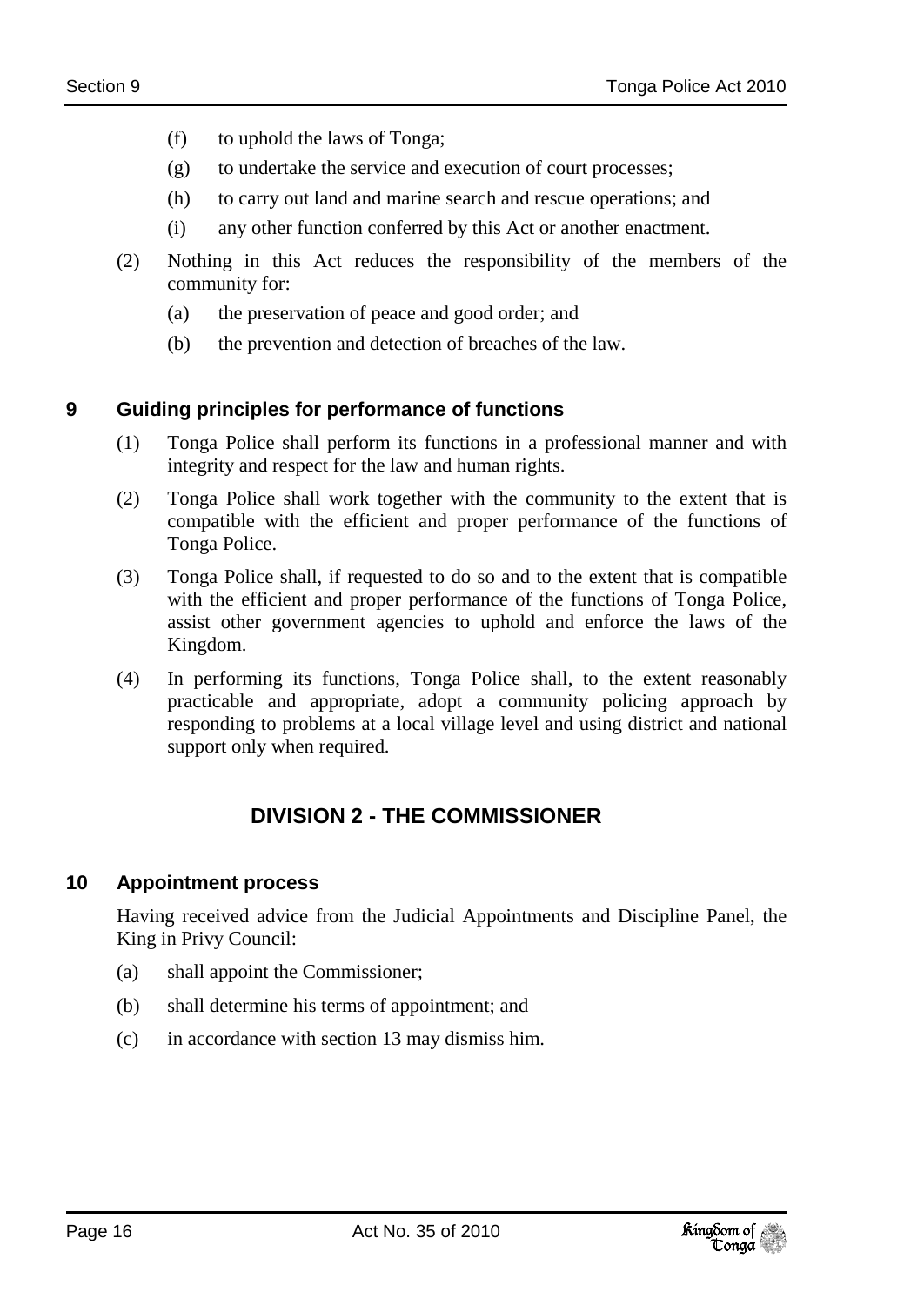### **11 Appointment of Commissioner**

- (1) The Commissioner holds office for a period, not exceeding 3 years, specified in the instrument of appointment, but is eligible for re-appointment for one further term only.
- (2) The Commissioner holds office subject to:
	- (a) this Act; and
	- (b) the terms of his appointment.
- (3) The terms of appointment of the Commissioner are not to be reduced during the term of appointment.
- (4) The Commissioner shall have all the powers of a police officer.

### **12 Oaths**

A person who is appointed as Commissioner shall, before commencing to perform his duties take before a magistrate:

- (a) the oath or affirmation of allegiance set out in Schedule I; and
- (b) the official secrets oath set out in the Schedule to the Official Secrets Act.

### **13 Termination of appointment**

The Commissioner cannot be dismissed except for:

- (a) physical or mental incapacity;
- (b) neglect of duty; or
- (c) misconduct.

### **14 Acting Commissioner**

- (1) If there is a vacancy in the office of Commissioner or if the Commissioner is absent from duty or from the Kingdom or is, for any other reason, unable to perform the functions of the Commissioner, the King in Privy Council, having received advice from the Judicial Appointments and Discipline Panel, shall appoint a person to act as Commissioner as soon as practicable after the vacancy, absence or inability occurs.
- (2) The acting Commissioner shall have all the powers, functions, duties and responsibilities of the Commissioner.
- (3) The validity of anything done by a person purporting to act in accordance with this section cannot be called into question only because:
	- (a) there is a defect or irregularity in or in connection with his appointment; or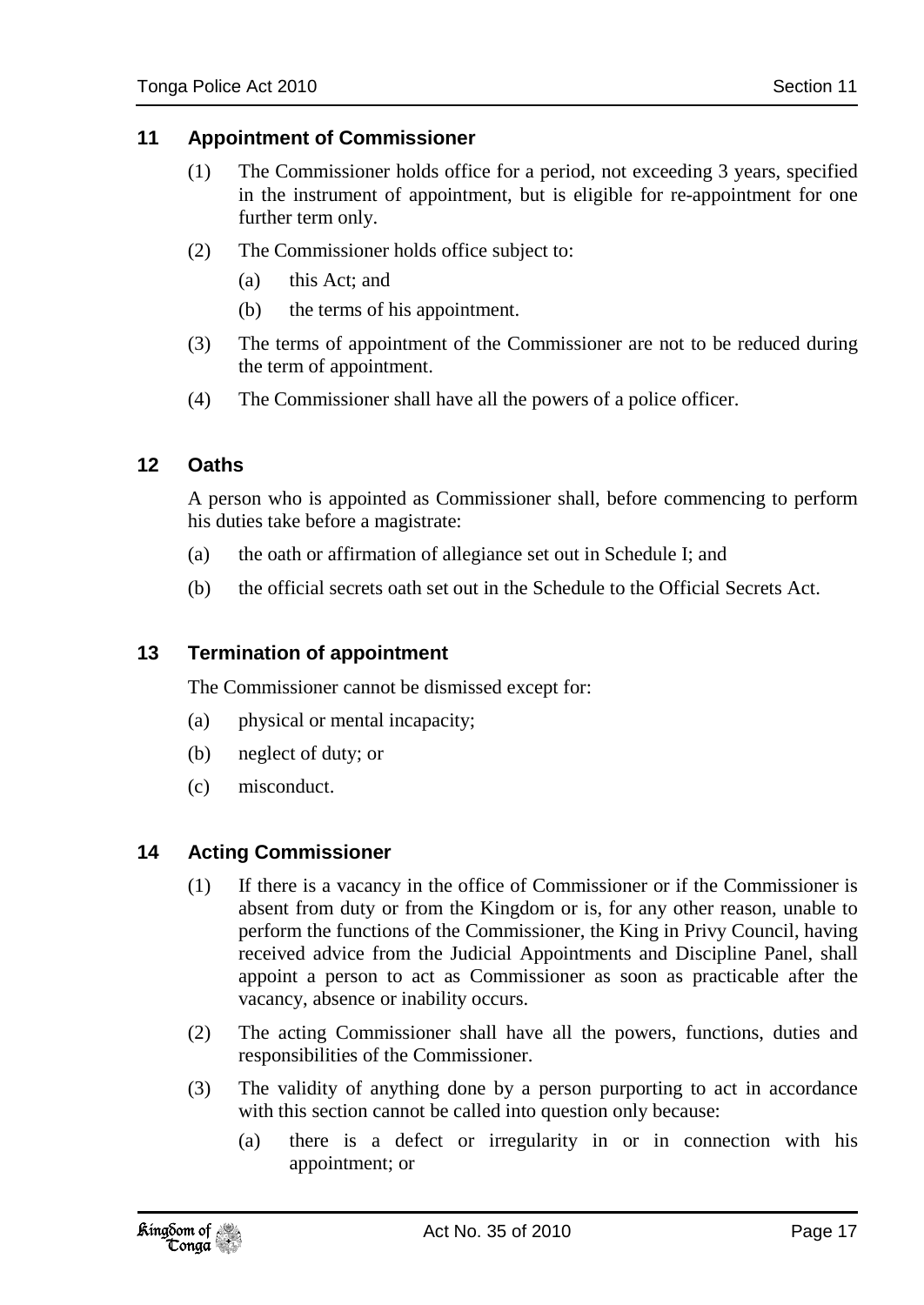(b) the occasion for his so acting had not arisen or had ceased.

### **15 Delegation of powers, functions and duties**

- (1) The Commissioner may delegate to a police officer any of the Commissioner's powers, functions or duties under this Act or any other enactment, except the power under this subsection to delegate.
- (2) In making a delegation, the Commissioner shall have regard to:
	- (a) the power, function or duty being delegated; and
	- (b) the responsibilities of the person to whom the delegation is to be made.
- (3) The delegation:
	- (a) shall be in writing;
	- (b) may be made either generally or as otherwise provided by the instrument of delegation; and
	- (c) shall not prevent the performance or exercise of a power, function or duty by the Commissioner.
- (4) A function, power or duty that is delegated when performed or exercised by the delegate is taken, for all purposes, to have been performed or exercised by the Commissioner.
- (5) The delegate appointed under sub-section (1) is, in the exercise of a delegated power, subject to the directions of the Commissioner.
- (6) The Commissioner may revoke in writing a delegation at any time.
- (7) The Commissioner shall take reasonable steps to ensure that a copy of each delegation is available to members of Tonga Police.

### **16 Acts of delegate**

A person purporting to act under a delegation under section 15 is, in the absence of proof to the contrary, presumed to be acting in accordance with the terms of the delegation.

### **DIVISION 3 - RESPONSIBILITIES OF MINISTER AND COMMISSIONER**

### **17 Responsibilities of Minister**

The Minister shall be responsible to Cabinet for:

- (a) the proper administration of this Act; and
- (b) the efficient management of Tonga Police.

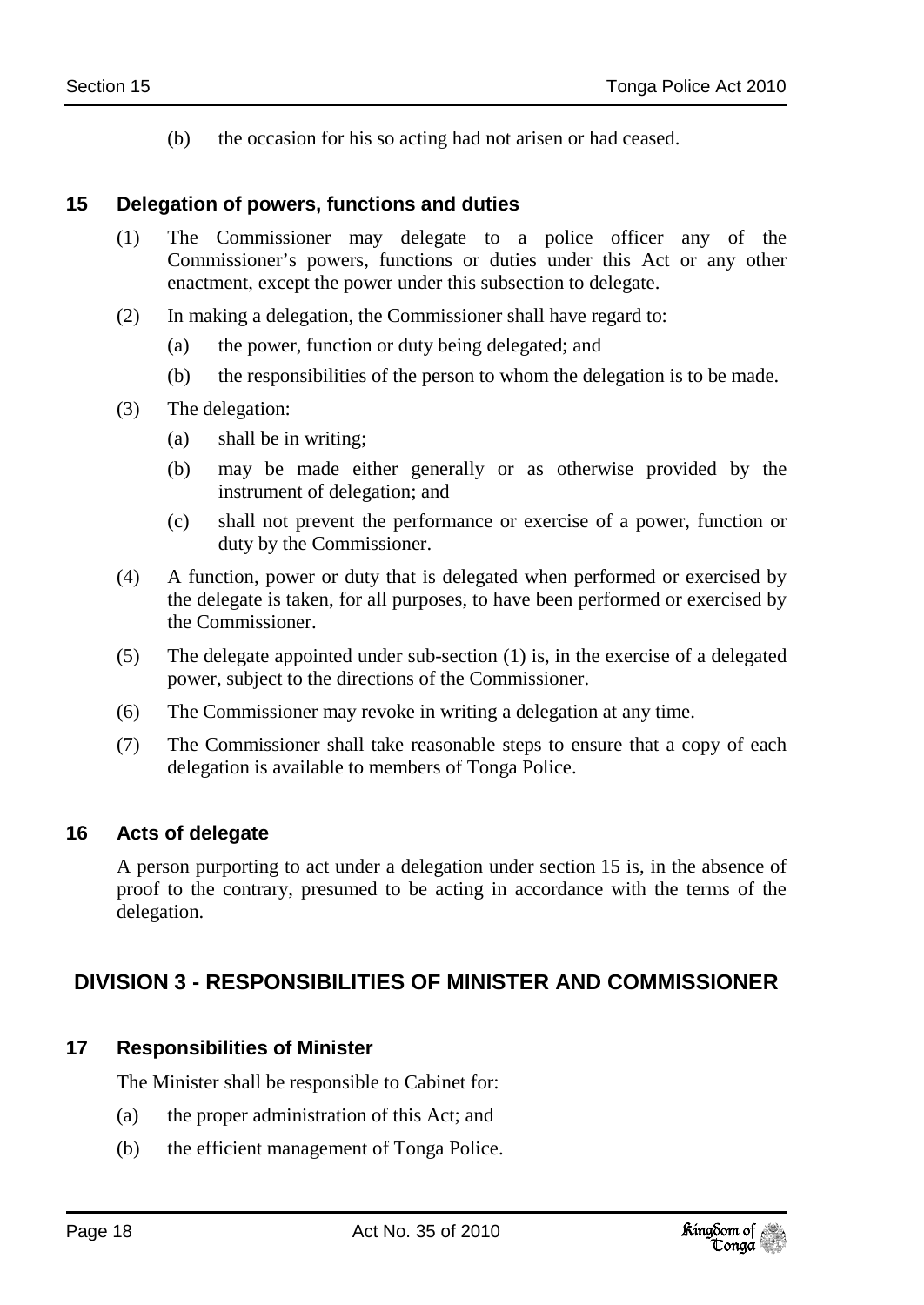- (a) overall administration of Tonga Police; and
- (b) policies and priorities of Tonga Police for:
	- (i) the prevention of crime;
	- (ii) community safety and public order; and
	- (iii) general law enforcement issues.
- (2) The Commissioner shall comply with a direction under subsection (1).
- (3) The Minister shall not give the Commissioner a direction about the matters mentioned in section 20.
- (4) The Minister shall not give a direction that is unlawful.

### **19 Commissioner's responsibilities**

The Commissioner shall be responsible to the Minister for:

- (a) ensuring that the functions and duties of Tonga Police are carried out;
- (b) the general conduct of Tonga Police;
- (c) the effective, efficient, and economical management of Tonga Police;
- (d) giving advice to the Minister or the Prime Minister about any matter arising under this Act;
- (e) giving effect to any lawful directions from the Minister; and
- (f) giving effect to an order made by the Police Board.

### **20 Independence of Commissioner**

The Commissioner shall act independently of any person, for:

- (a) the maintenance of order in relation to any individual or group of individuals;
- (b) the enforcement of the law in relation to any individual or group of individuals;
- (c) the investigation of crime; and
- (d) decisions about members of Tonga Police.

### **21 Commissioner's instructions, circulars and orders**

(1) The Commissioner may issue written instructions and circulars to members of Tonga Police that the Commissioner considers necessary or convenient for the efficient and proper functioning of Tonga Police.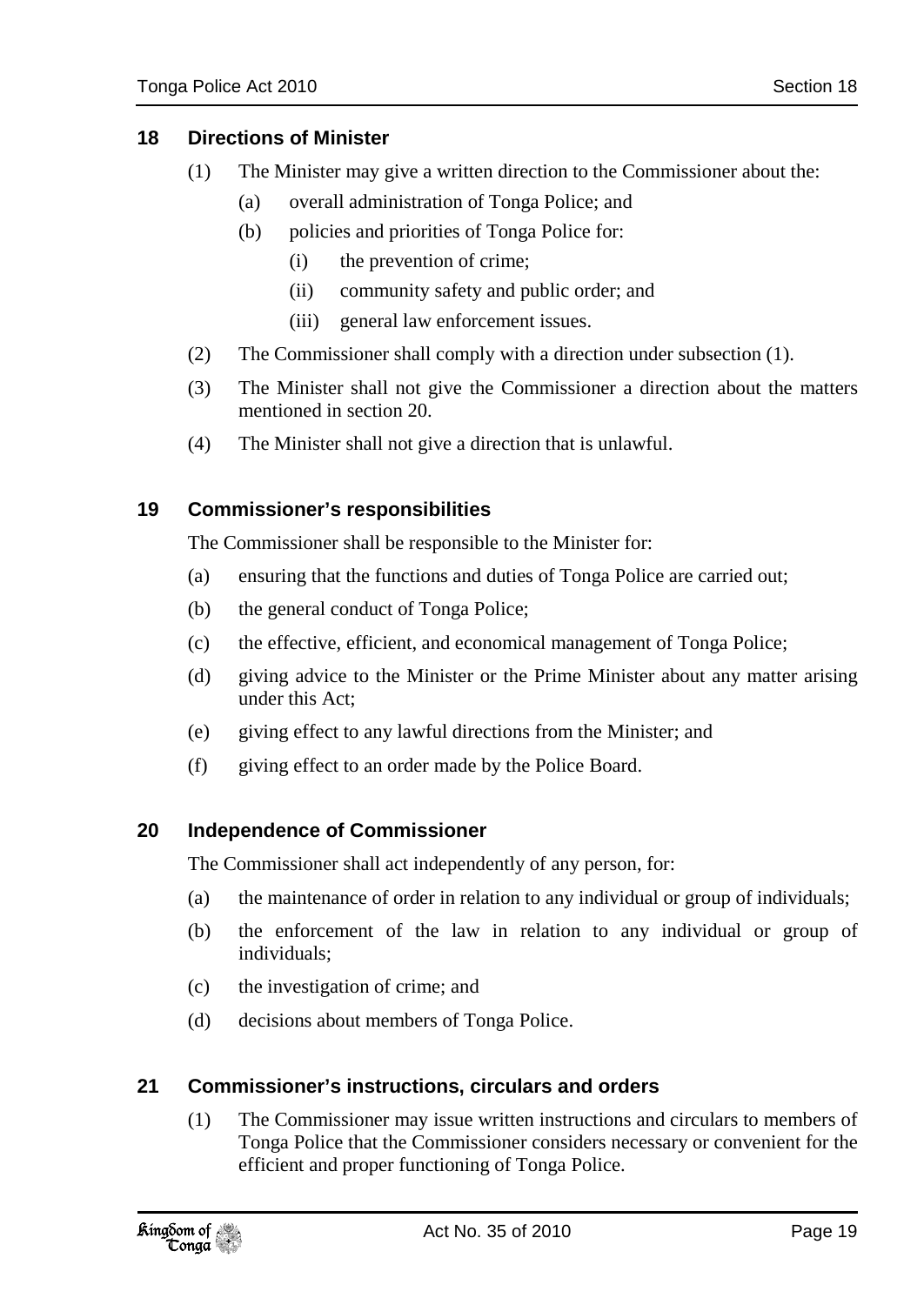- (2) The Commissioner may give oral orders to members of Tonga Police if the Commissioner considers it necessary or convenient for the efficient and proper functioning of Tonga Police.
- (3) An instruction, circular or order may be general or particular.
- (4) An instruction, circular or order is of no effect to the extent that it is inconsistent with this Act or another enactment.
- (5) In all proceedings:
	- (a) a document that purports to be certified by the Commissioner to be a true copy of an instruction or circular under this section is admissible as evidence of the instruction or circular; and
	- (b) an instruction, circular or order under this section is taken to be effective until the contrary is proven.

### **22 Communication of instructions, circulars and orders**

- (1) The Commissioner shall take all reasonable steps to ensure that the Commissioner's instructions, circulars and orders that are of general application are made available, or communicated, to all members of Tonga Police.
- (2) An instruction, circular or order to a particular member shall be given, or communicated, to the member.

### **23 Special reports**

- (1) The Commissioner:
	- (a) shall, subject to subsection (2), give reports and recommendations about any matter affecting the administration of Tonga Police to the Minister or the Prime Minister, if requested to do so by the Minister or the Prime Minister; and
	- (b) may, at any time, give the Minister the reports and recommendations that the Commissioner considers necessary for the efficient and effective administration of Tonga Police.
- (2) The Commissioner is not required to give a report or recommendation under subsection (1)(a) in relation to matters mentioned in section 20.
- (3) If the Commissioner shall not provide a report or recommendation that is requested under subsection  $(1)(a)$  because of subsection  $(2)$ , the Commissioner shall provide the person requesting the report with the reasons for not providing the report or recommendation.
- (4) The reasons shall be provided within 30 days after receiving the request.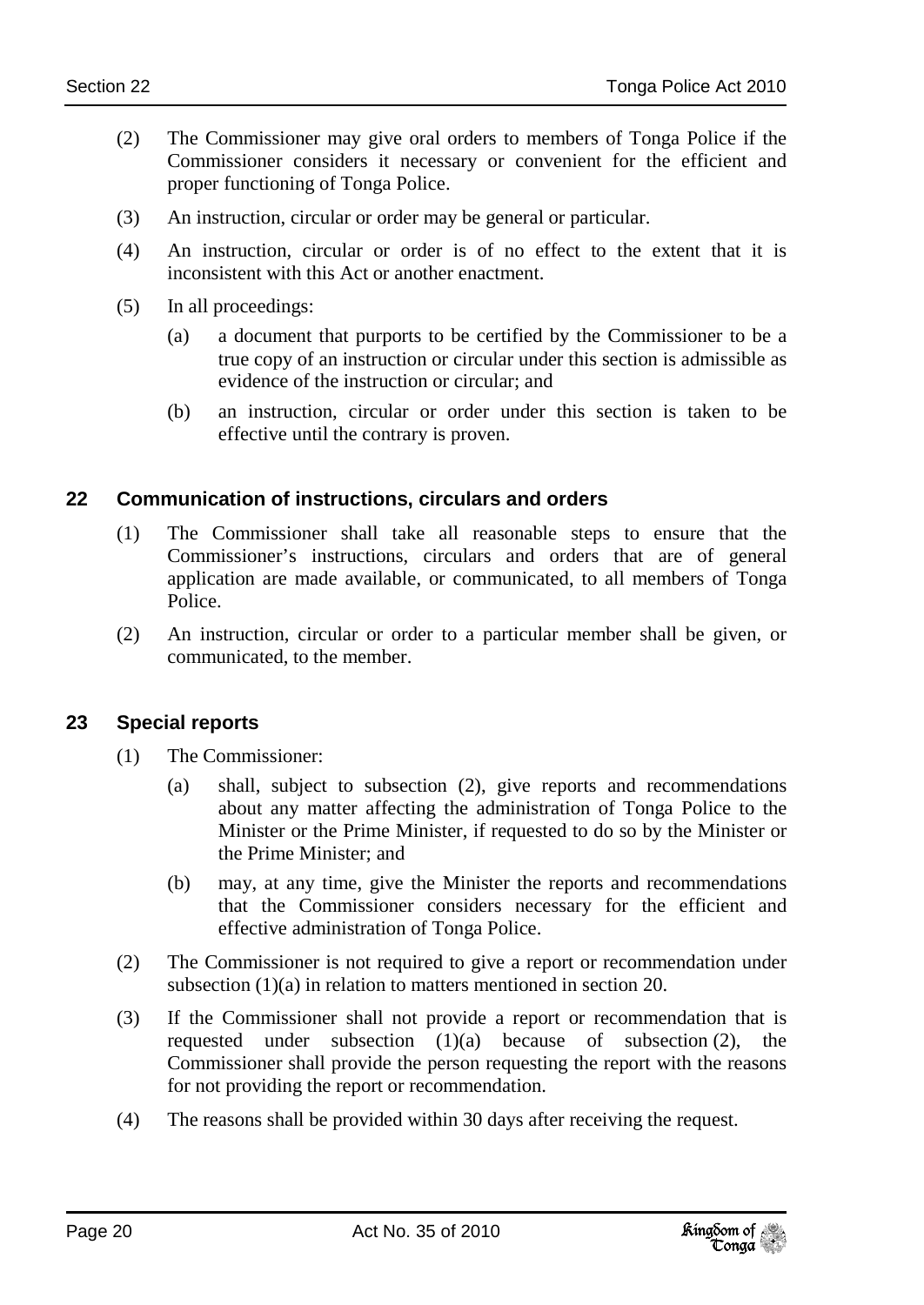### **DIVISION 4 - COMMAND AND CONTROL OF TONGA POLICE**

#### **24 Commissioner shall have overall command**

- (1) The Commissioner shall have the command, supervision and control of Tonga Police.
- (2) In addition to any other powers conferred on the Commissioner by this Act, the Commissioner shall have, subject to this Act, power to do all things necessary or convenient to be done for or in connection with the performance of the Commissioner's functions and duties under this Act.

#### **25 Police officers to comply with instructions, circulars and orders**

- (1) Every member of Tonga Police shall comply with the Commissioner's instructions, circulars and orders.
- (2) Every police officer shall comply with all lawful commands of a supervisor.
- (3) In the absence of a supervisor, the supervisor's authority and responsibility may be exercised by:
	- (a) the police officer available who is next in rank; or
	- (b) if the next in rank is held by two or more police officers, the longest serving of those police officers.

### **26 Police officers to act independently**

- (1) Subject to subsection (2), a member of Tonga Police, when exercising any power or carrying out any function or duty, shall not act under the direction, command, or control of a person who is not authorised under this Act or any other enactment to direct, command or control the actions of the member.
- (2) Subsection (1) shall not apply to the Commissioner.

### **27 Commissioner may take charge of policing operations**

- (1) The Commissioner may, at any time, take charge of, or appoint a police officer to take charge of, a policing operation.
- (2) The Commissioner may relieve a police officer in charge of a policing operation if the Commissioner considers it necessary for the effective and efficient exercise of the powers, functions or duties of Tonga Police.
- (3) In this section:

"**policing operation**" means a specific policing activity that is not of a permanent character.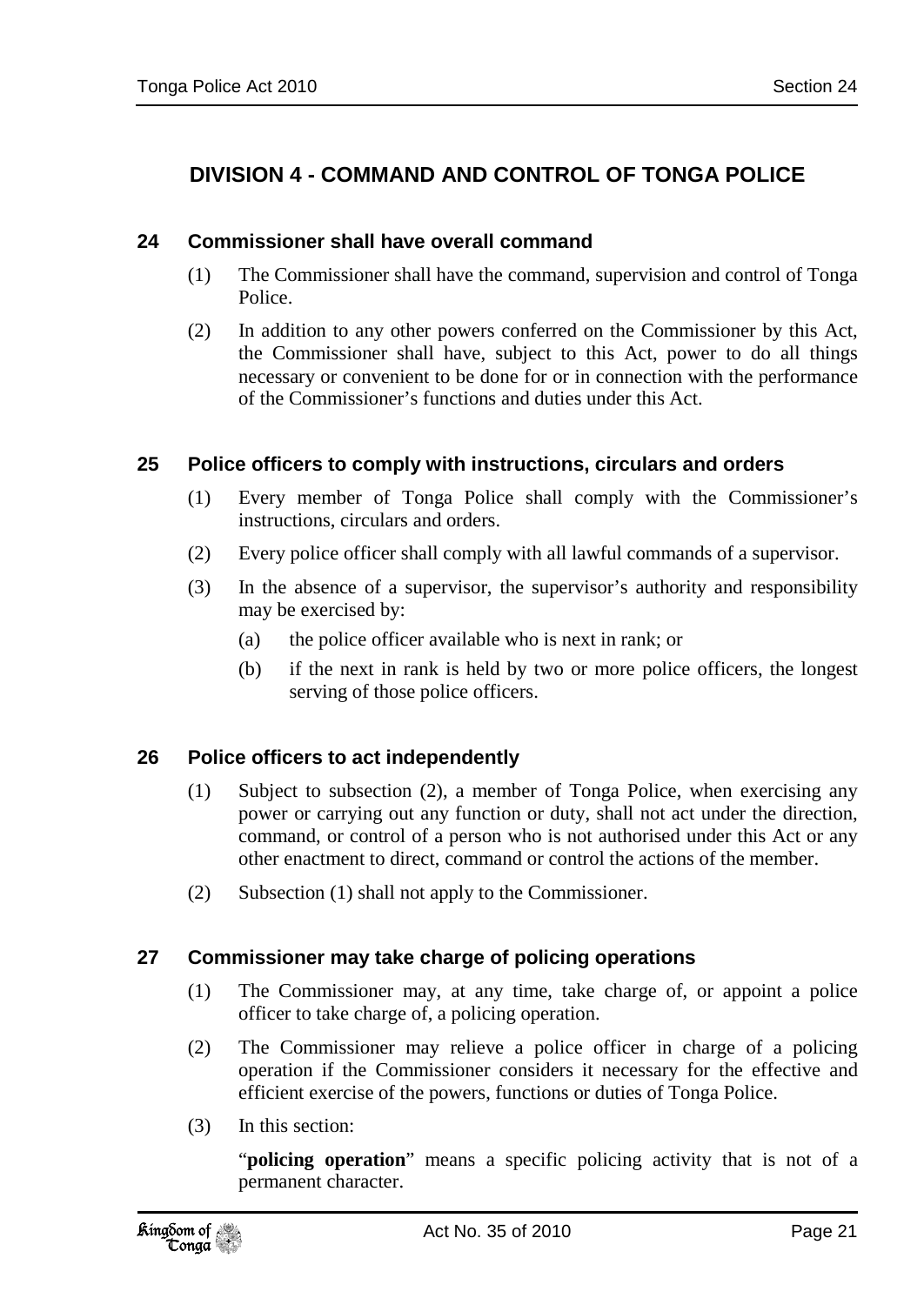## **PART 3 - EMPLOYMENT IN TONGA POLICE**

### **DIVISION 1 - EMPLOYMENT AND PROMOTION STANDARDS AND CODE OF CONDUCT**

### **28 Employment standards**

- (1) The Commissioner may, in writing, determine employment standards for employment in Tonga Police.
- (2) Subject to subsection (3), the Commissioner shall publish the employment standards in the manner the Commissioner considers appropriate.
- (3) Employment standards shall be made available to any member of the public.

### **29 Promotion standards**

- (1) The Commissioner may, in writing, determine promotion standards for a member to be eligible for promotion in Tonga Police.
- (2) Subject to subsection (3), the Commissioner shall publish the promotion standards in the manner the Commissioner considers appropriate.
- (3) Promotion standards shall be made available to all members of Tonga Police.

### **30 Code of Conduct**

- (1) The Commissioner shall, in writing, determine a Code of Conduct for members of Tonga Police.
- (2) Every member of Tonga Police shall conduct himself in accordance with the Code of Conduct.
- (3) The Code of Conduct shall be made available to all members of Tonga Police.

### **31 Appointments, promotions, transfers to be merit-based**

All appointments, including acting appointments, promotions and transfers under this Part shall be based on merit.

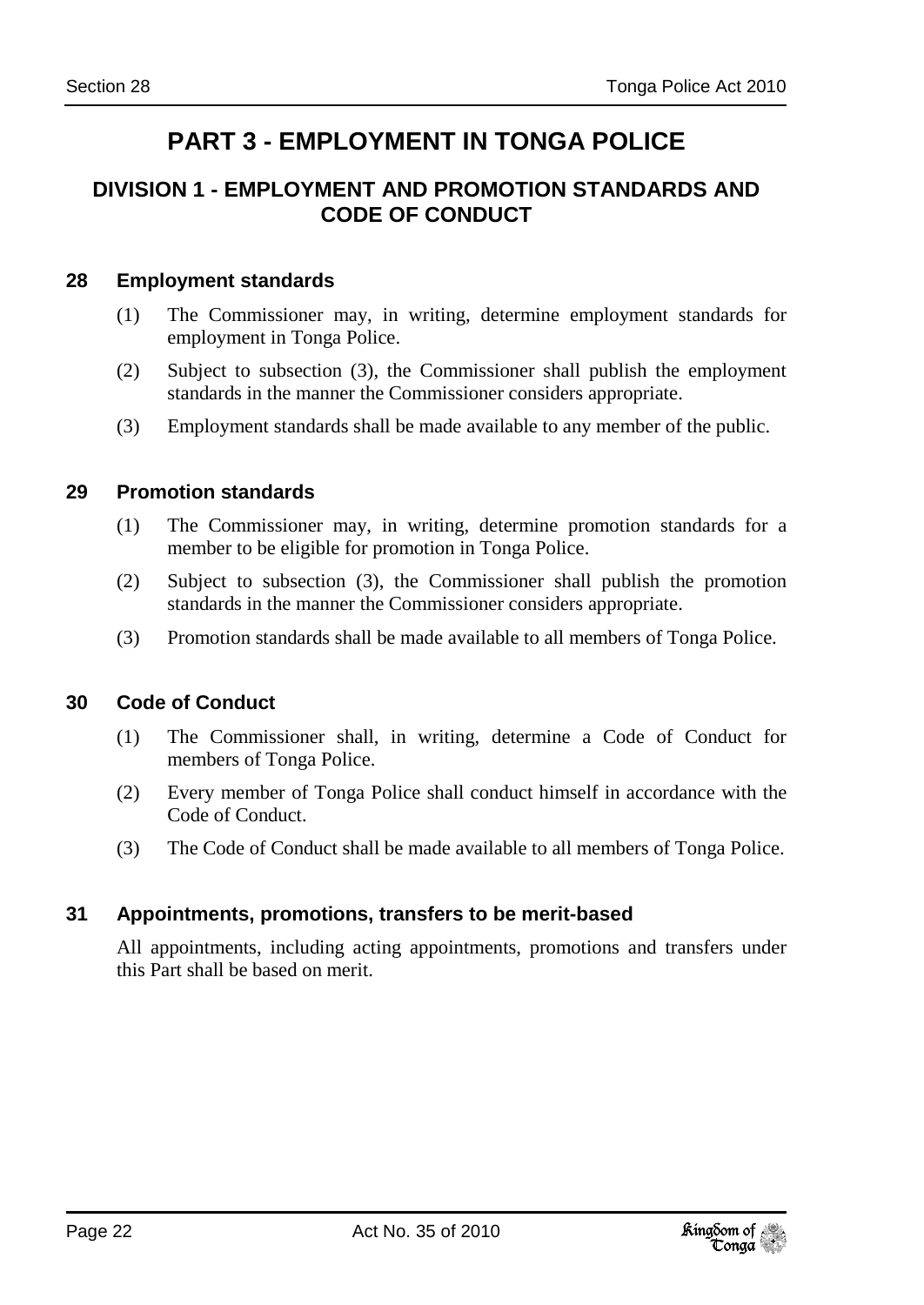### **DIVISION 2 - POLICE EMPLOYMENT COMMITTEE AND POLICE BOARD**

### **Subdivision 1 - Police Employment Committee**

### **32 Establishment of Police Employment Committee**

- (1) A Police Employment Committee is established by this section.
- (2) The functions of the Committee shall be to:
	- (a) appoint persons to be members of Tonga Police;
	- (b) promote members of Tonga Police;
	- (c) transfer members of Tonga Police;
	- (d) determine conditions of employment of members of Tonga Police;
	- (e) take disciplinary action against members of Tonga Police;
	- (f) refer serious breaches of discipline to the Police Board.

### **33 Appointment of members of Police Employment Committee**

The Police Employment Committee consists of the following:

- (a) the Commissioner;
- (b) two police officers appointed by the Minister on the recommendation of the Senior Executive Committee.

### **34 Meetings of Police Employment Committee**

- (1) The Police Employment Committee shall hold such meetings as are necessary for the efficient performance of its functions.
- (2) Meetings of the Committee are to be convened and conducted in accordance with the procedures prescribed by the regulations.

### **Subdivision 2 - Police Board**

### **35 Establishment of Police Board**

- (1) A Police Board is established by this section.
- (2) The functions of the Police Board shall be to:
	- (a) consider serious breaches of discipline referred to the Board by the Police Employment Committee under section 63;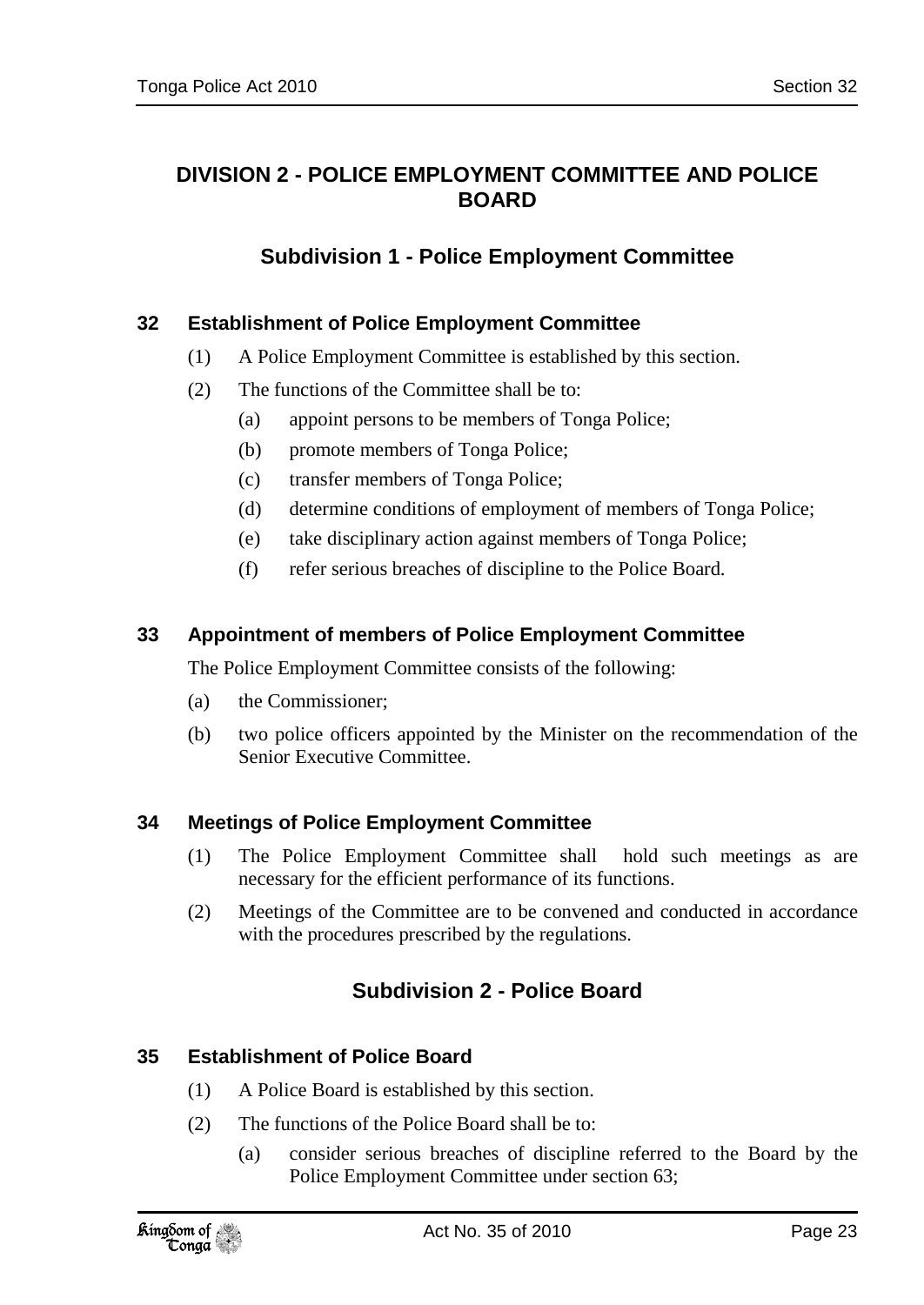- (b) make orders about the action that should be taken in response to a serious breach of discipline referred to the Board under section 63; and
- (c) terminate the appointment of members of Tonga Police under section 74.

### **36 Constitution of Police Board**

- (1) The Police Board consists of the following members.
	- (a) A Chairman to be nominated and appointed by the Chief Justice of Tonga;
	- (b) A law practitioner, of Senior Counsel status, to be nominated and appointed by the Tonga Law Society; and
	- (c) A Privy Councillor nominated and appointed by the King in Privy Council.
- (2) A member of the Board mentioned in subsection  $(1)(c)$  holds office for a period of 12 months commencing on the date of appointment, but is eligible for reappointment.
- (3) A member of the Board shall be paid such allowances in accordance with Government policy.

### **37 Meetings of Police Board**

The Police Board shall hold such meetings as are necessary for the efficient performance of its functions.

### **38 Procedures at Police Board meetings**

- (1) The Board shall determine the procedures to be used in its meetings.
- (2) Subject to section 36(2), the Chairman of the Public Service Commission shall preside at all meetings of the Board.
- (3) At a meeting of the Board, a question is decided by a majority of votes of the Board members.
- (4) The Board shall keep a record of its meetings.

### **39 Commissioner may provide advice to Police Board**

The Commissioner may, if requested to do so by the Police Board, provide advice to the Board in relation to a matter that is relevant to the Board's functions.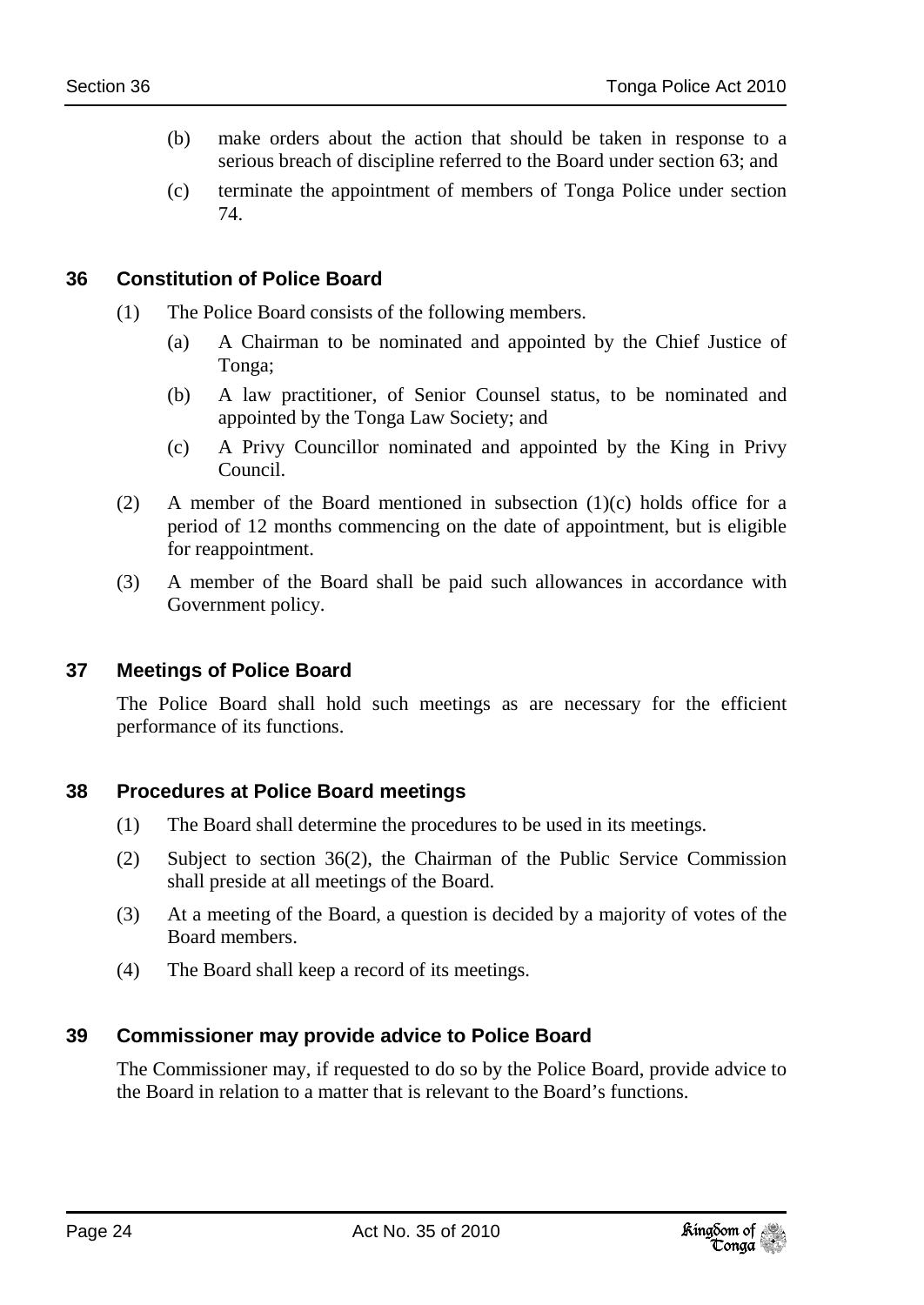### **40 Tonga Police to provide secretariat service to Police Board**

The Tonga Police shall provide the secretariat services to the Police Board to enable the Board to carry out its functions in an efficient and effective manner.

### **DIVISION 3 - APPOINTMENTS, PROMOTIONS, TRANSFERS AND RELOCATIONS OF MEMBERS**

### **41 Application of Division**

This Division shall not apply to the Commissioner.

### **42 Police Employment Committee may appoint persons**

- (1) The Police Employment Committee may, in accordance with this Division, appoint persons as members of Tonga Police.
- (2) A person may be appointed as:
	- (a) a police officer; or
	- (b) an administrative staff member.

### **43 Appointment of members and conditions of appointment**

- (1) The Police Employment Committee may appoint a member:
	- (a) on an ongoing basis; or
	- (b) for a period specified in the instrument of appointment.
- (2) The conditions of appointment are as the Committee determines in writing.
- (3) A member may be paid a salary increment:
	- (a) only after 12 months service for each increment; and
	- (b) only after a satisfactory performance appraisal from his supervisor for that 12 months service.

### **44 Appointees to be on probation**

- (1) The appointment of a person as a member of Tonga Police is subject to 2 years probation.
- (2) The Police Employment Committee may terminate the person's appointment if the Committee is satisfied that, at any time during the probation period:
	- (a) the person has not performed his duties in a satisfactory manner;
	- (b) the person is not a fit and proper person to be a member of Tonga Police;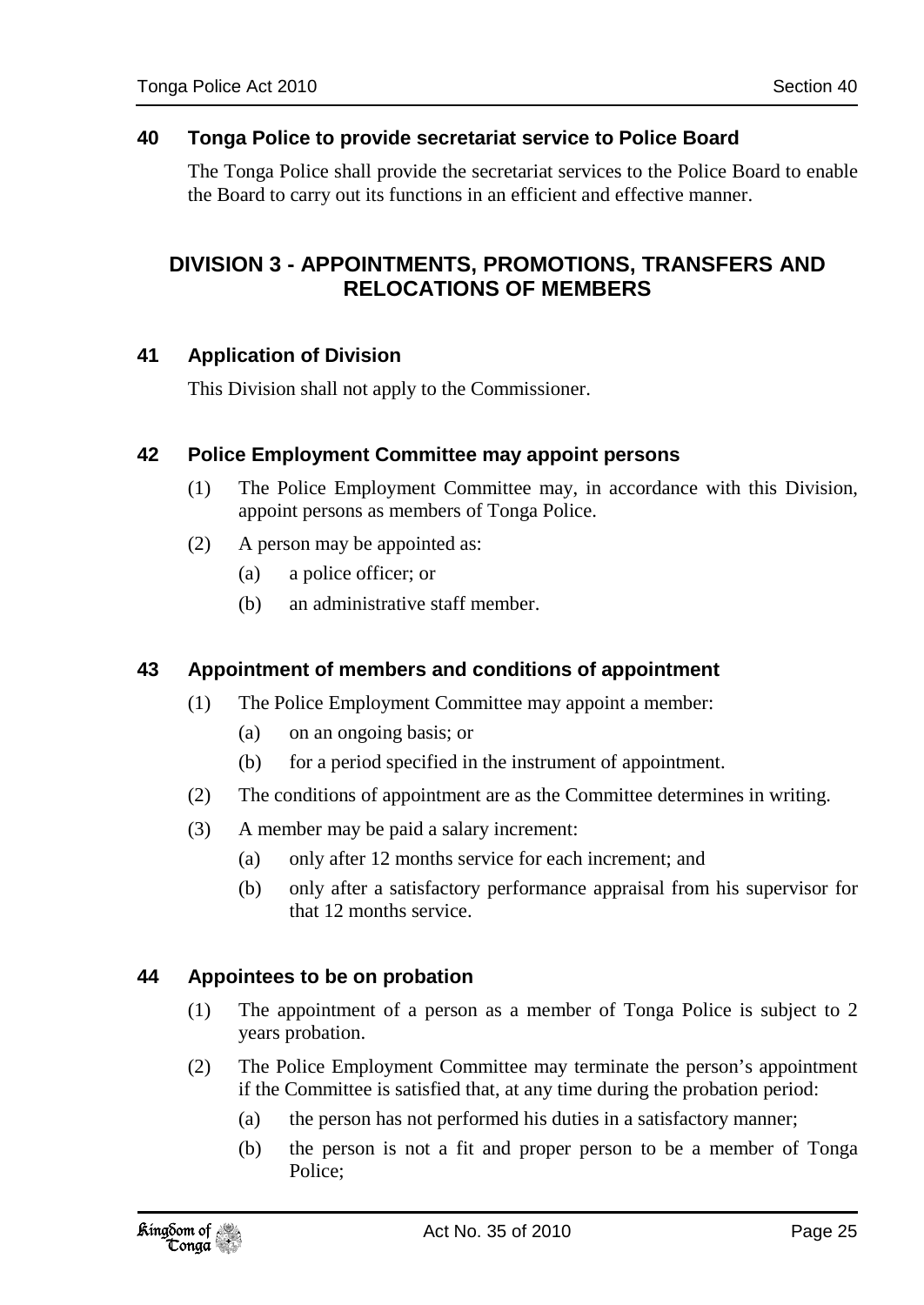- (c) the person has failed in his duties as a member of Tonga Police;
- (d) the person has committed a breach of discipline; or
- (e) it is appropriate for any other reason to terminate the appointment.
- (3) Subject to subsection (4) and unless the person's appointment is terminated sooner under subsection (2), the Committee shall, at the end of the probation period:
	- (a) confirm the person's appointment by written notice to the person; or
	- (b) terminate the person's appointment.
- (4) If, at the end of the person's probation period, the person is subject to any disciplinary or criminal proceedings, the Committee may defer making a decision under subsection (3) until the completion of those proceedings and any reviews or appeals in relation to those proceedings.

### **45 Notification of decisions**

- (1) If the Police Employment Committee terminates a person's employment under section 44, the Committee shall notify the person, in writing, of the Committee's decisions within 7 days after making the decision.
- (2) The notice shall include:
	- (a) the Committee's reasons for making the decision; and
	- (b) a statement that the person may request the Police Board to review the decision under Division 7.

### **46 Police Employment Committee may appoint temporary employees**

- (1) Notwithstanding section 42(2), the Police Employment Committee may employ a person in Tonga Police on an acting, temporary or casual basis or for any period that the Committee considers appropriate if the Committee considers it necessary for the proper performance of the functions of Tonga Police.
- (2) The Committee may terminate the employment of a person employed under subsection (1) at any time and for any reason.
- (3) The conditions of employment of a person employed under subsection (1) are as the Committee determines in writing.
- (4) The Committee shall not employ a person under this section for a continuous period of, or for periods totalling, more than 12 months.
- (5) A person who has been employed under this section shall not be employed for a continuous period of, or for periods totalling, 12 months.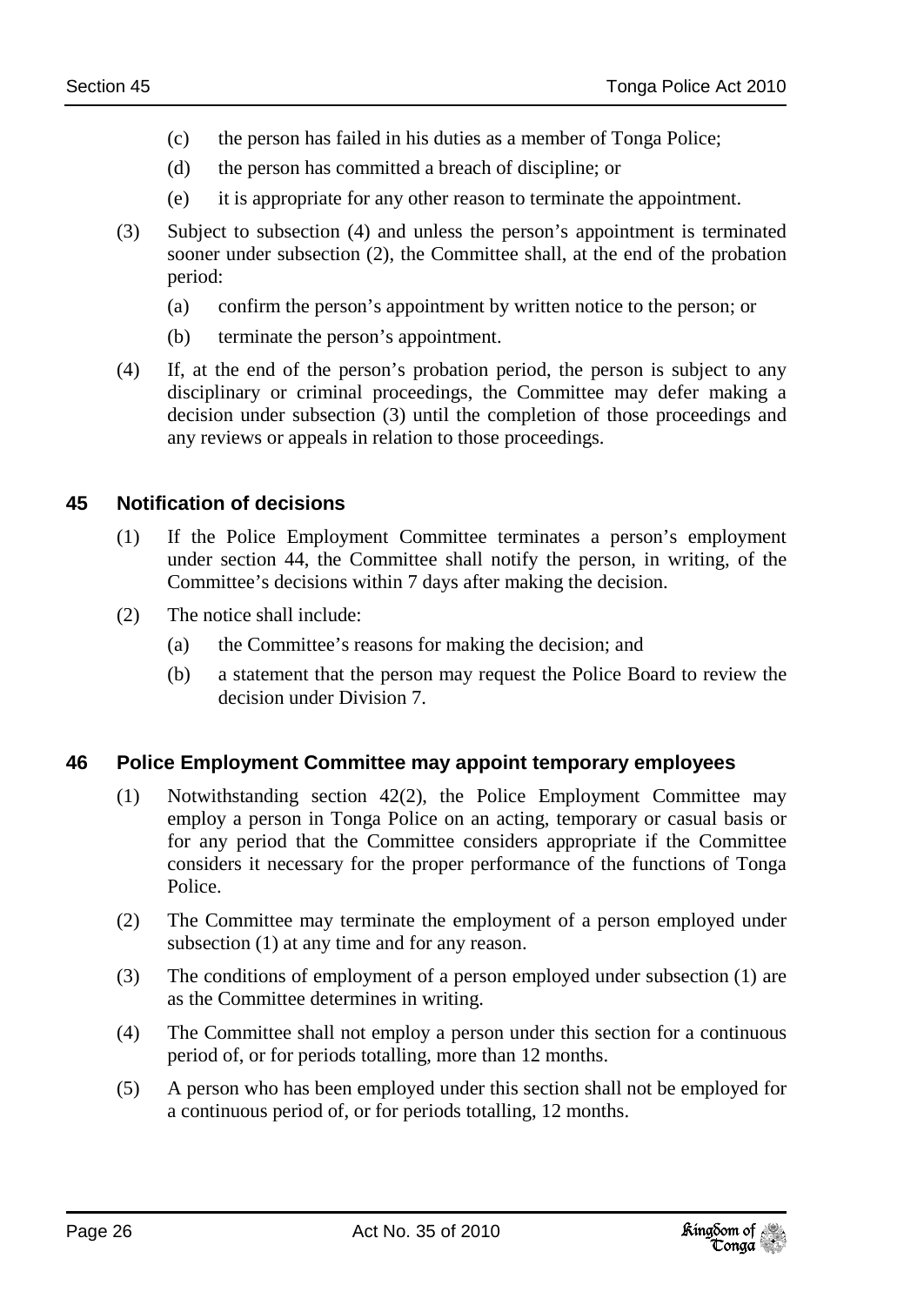### **47 Police Employment Committee may promote persons**

The Police Employment Committee may, in accordance with this Division, promote a person to a higher level position within Tonga Police whenever a permanent vacancy occurs in the position.

### **48 Police Employment Committee may transfer members**

- (1) Subject to subsections (2) and (3), the Police Employment Committee may transfer a member of Tonga Police to any position in Tonga Police where the member's services are required.
- (2) A decision to transfer a member shall be made by fair and equitable procedures that prevent unjust discrimination, whether in favour of or against a member.
- (3) Before making a decision under this section, the Committee shall consult with the member about the proposed transfer.
- (4) The transfer of a member means the appointment of a member to a position in which the member will hold the same rank or level of position and be entitled to at least the same level of salary.

### **49 Appointments, promotions and termination of employment to be notified in Gazette**

The Commissioner may notify any appointment, promotion or termination of employment made under this Division in the Gazette.

### **50 Police Employment Committee may temporarily assign, second and relocate members**

- (1) The Police Employment Committee may, if it considers it is necessary or appropriate to do so in the interests of Tonga Police:
	- (a) assign a member to a temporary position in Tonga Police;
	- (b) assign a person to a position in Tonga Police;
	- (c) second a member to a position with another employer; or
	- (d) relocate a police officer:
		- (i) on the graduation of the officer from initial recruit training;
		- (ii) within the district in which the officer is stationed, and at the officer's existing level of position, to meet Tonga Police requirements, after considering the officer's circumstances and the merit of all officers who have indicated an interest in the position;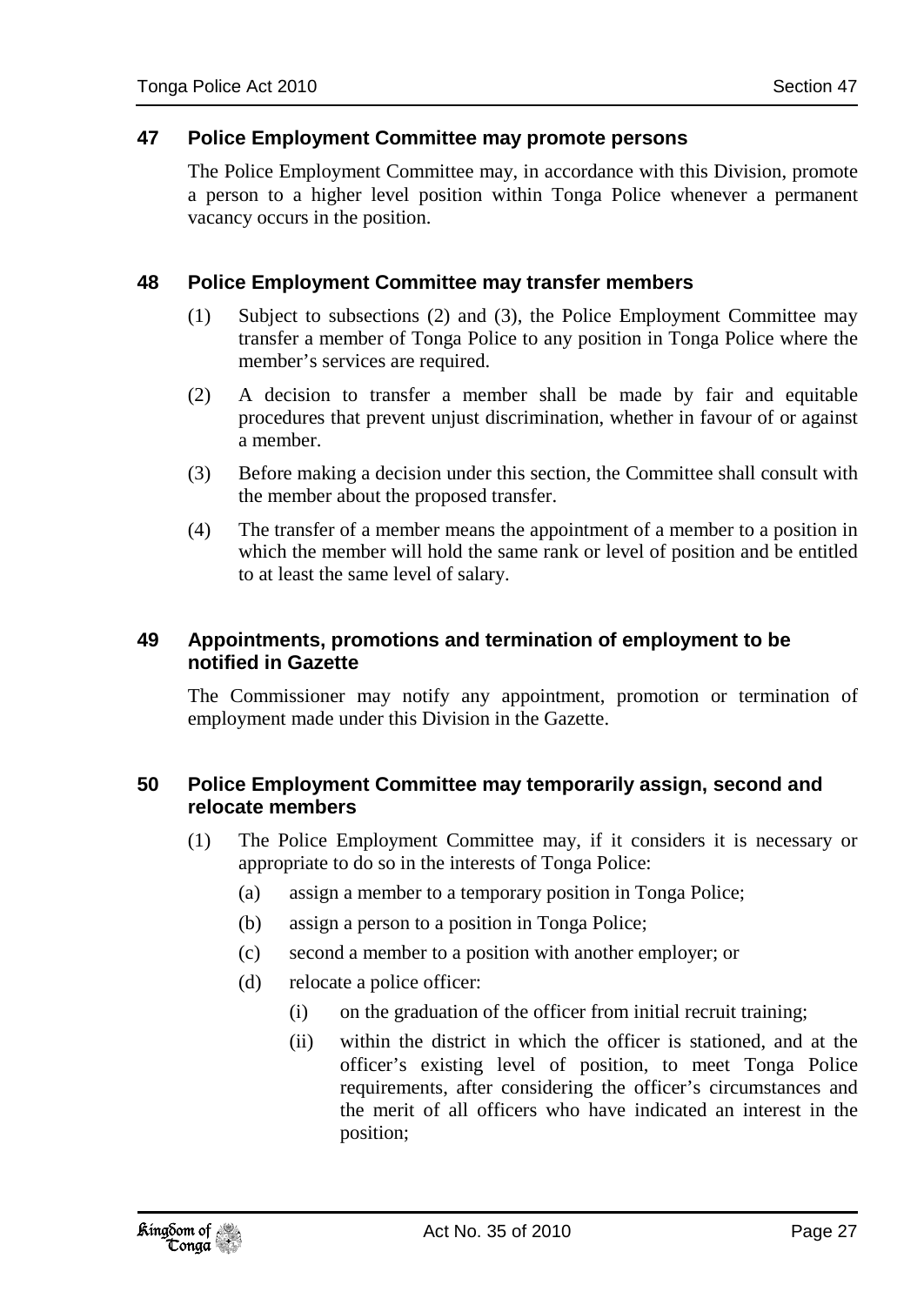- (iii) on the return of the officer to duty from an overseas assignment, leave without pay, parental leave, or other special leave;
- (iv) to fill a vacancy in a temporary international assignment, after considering all officers who have indicated an interest in the position;
- (v) in order to rotate the officer within Tonga; or
- (vi) for substantial welfare or personal reasons.
- (2) In exercising a power under subsection (1), the Committee shall, to the extent that it is practicable to do so in the circumstances, act in accordance with:
	- (a) the Police employment standards and promotion standards; and
	- (b) the requirements of this Division.

### **51 Acting appointments**

- (1) At any time a member of Tonga Police is absent from duty or is, for any reason, unable to perform his duties, or there is a vacancy in relation to a position, the Police Employment Committee may:
	- (a) appoint a member temporarily to any higher level of position; or
	- (b) authorise a member to exercise or perform all or any of the powers, functions and duties under this Act or another enactment, of any level of position higher than that member's own level of position.
- (2) An appointment or authorisation under this section may be given or made before the occasion arises or while it continues.
- (3) No appointment or authorisation under this section, and nothing done by a member acting under the appointment or authority, may be questioned in any proceedings on the ground that:
	- (a) the occasion for the appointment or authorisation has not arisen or had ceased; or
	- (b) the member had not been appointed to any level of position to which the authority relates.
- (4) The Committee may, at any time, revoke any appointment made or authorisation given under this section.

### **52 Oaths**

A person who is appointed or employed as a member of Tonga Police shall, before exercising any powers as a police officer or an authorised officer:

(a) take, before the Commissioner, the oath or affirmation of allegiance set out in Schedule I; and

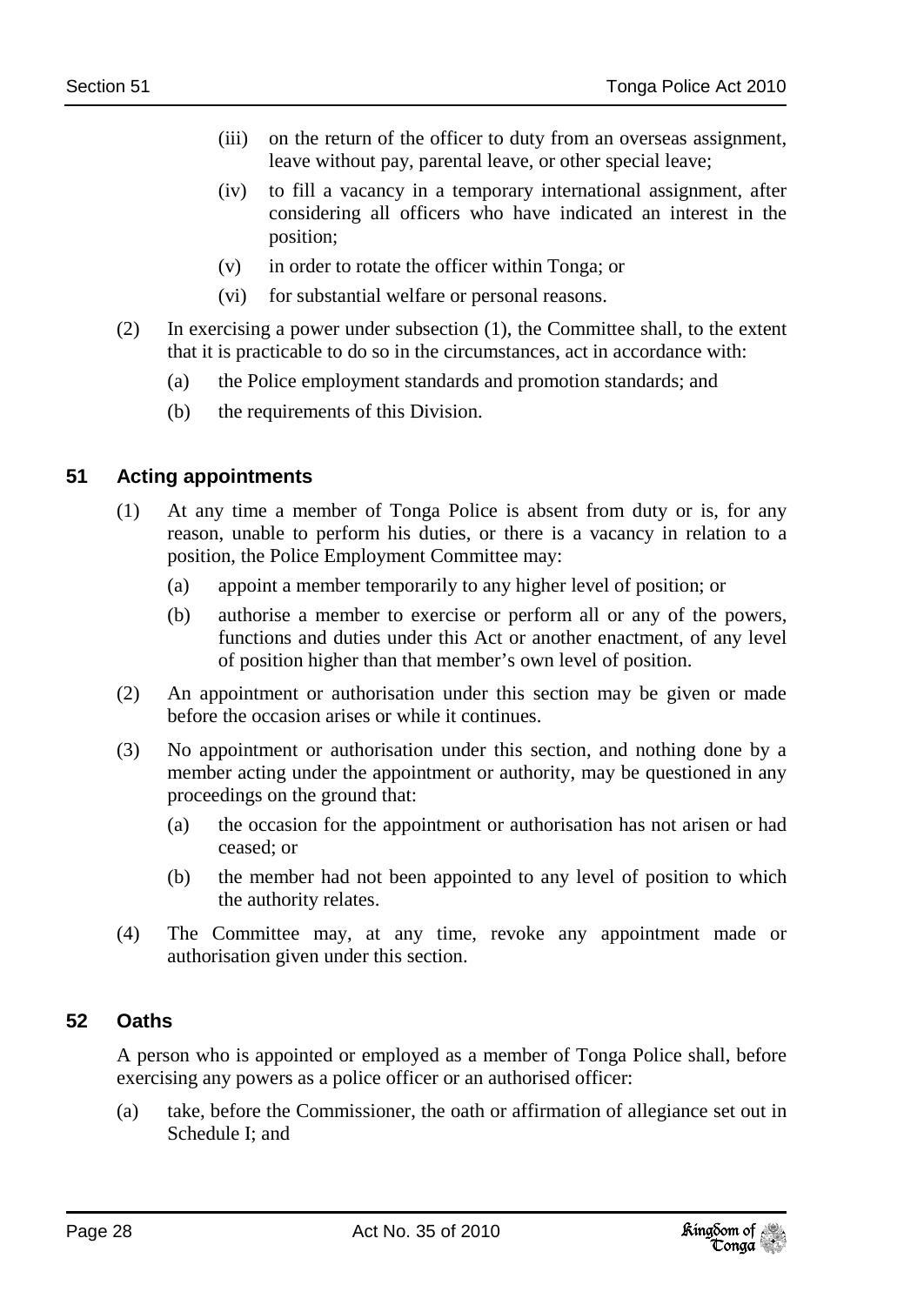(b) take, before a magistrate, the official secrets oath set out in the Schedule to the Official Secrets Act.

### **DIVISION 4 - PERFORMANCE MANAGEMENT AND BREACHES OF DISCIPLINE**

### **Subdivision 1 - Application**

### **53 Application of Division**

This Division shall not apply to the Commissioner.

### **54 Purpose of Division**

- (1) The purpose of this Division is to set out the procedure for dealing with complaints alleging breaches of discipline by members of Tonga Police.
- (2) Subdivision 2 applies subject to any regulations under Subdivision 3.

### **Subdivision 2 - Breaches of discipline**

### **55 Breaches of discipline**

A member of Tonga Police commits a breach of discipline if the member:

- (a) contravenes this Act or the regulations;
- (b) fails to comply with the Code of Conduct;
- (c) fails to comply with the Commissioner's instructions, circulars or orders; or
- (d) aids, abets, counsels or procures the commission of something mentioned in paragraph  $(a)$ , $(b)$  or  $(c)$ .

### **56 Making a complaint**

- (1) A complaint alleging a breach of discipline may be made by:
	- (a) a member of Tonga Police; or
	- (b) any member of the public.
- (2) The complaint shall be:
	- (a) made in writing; and
	- (b) given to the Commissioner as soon as practicable after the alleged occurrence of the breach of discipline.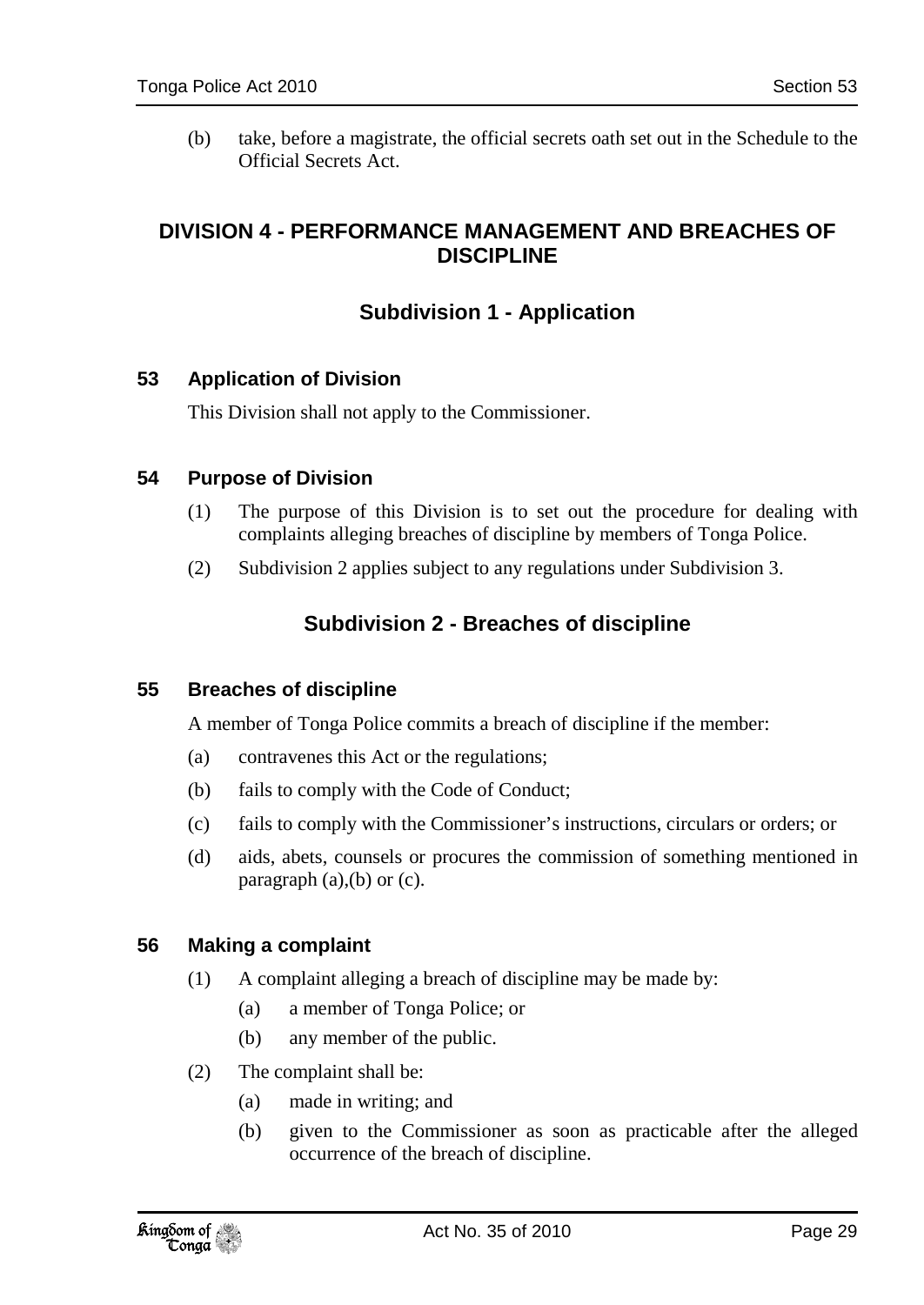### **57 Commissioner shall appoint internal investigator**

- (1) Subject to subsection (2), the Commissioner shall, within 3 days after receiving a complaint, appoint a member of Tonga Police as an internal investigator to investigate the complaint and provide a report to the Police Employment Committee.
- (2) If a breach of discipline constitutes a criminal offence, the Commissioner shall delay taking action, or cease taking action, under this Subdivision until any proceedings in relation to the criminal offence have been completed.

### **58 Investigator to provide report**

- (1) The internal investigator shall complete the investigation and provide a written report to the Police Employment Committee within 28 days after being appointed, or any other reasonable period determined by the Commissioner.
- (2) In conducting the investigation, the internal investigator shall provide procedural fairness to the member being investigated.

#### **59 Member to be notified**

- (1) The internal investigator shall, in writing, notify the member about the complaint.
- (2) The notice shall:
	- (a) be given to the member within 7 days after the internal investigator is appointed;
	- (b) set out details of the complaint; and
	- (c) allow the member at least 14 days after the date of the notice to provide a written response to the internal investigator about the complaint.

### **60 Matters to be considered by Police Employment Committee**

- (1) The Police Employment Committee shall consider the internal investigator's report as soon as practicable after receiving it.
- (2) Before making a decision about whether or not the member has committed a breach of discipline, the Police Employment Committee shall consider:
	- (a) the report of the internal investigator;
	- (b) any response or explanation provided by the member to a notice under section 59; and
	- (c) any other circumstances the Committee considers relevant.

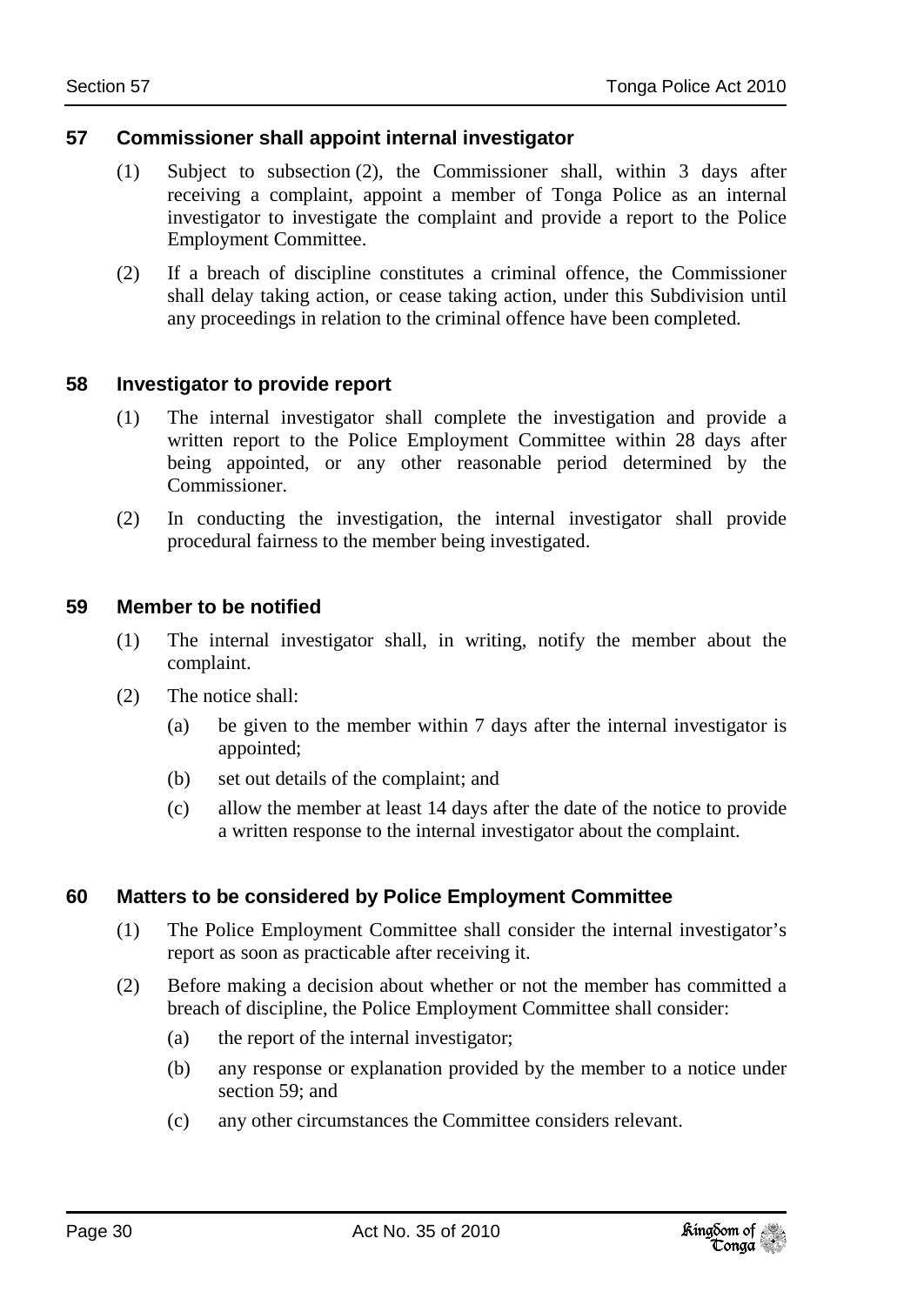### **61 Police Employment Committee may impose penalties**

- (1) If the Police Employment Committee decides that the member has committed a breach of discipline, the Committee may do one or more of the following:
	- (a) caution or reprimand the member;
	- (b) require the member to issue an apology;
	- (c) require the member to undertake remedial training;
	- (d) transfer the member;
	- (e) require the member to take such other remedial action that the Committee consider appropriate.
- (2) The Committee may also determine that no action is required in relation to a complaint alleging a breach of discipline.

### **62 Notification of decisions**

- (1) Subject to section 63, the Police Employment Committee shall notify the member in writing of the Committee's decision within 7 days after making the decision.
- (2) The notice shall include the Committee's reasons for making the decision.

### **63 Serious breaches of discipline to be referred to Police Board**

- (1) This section applies if the Police Employment Committee concludes that:
	- (a) a member has committed a breach of discipline;
	- (b) the breach is serious;
	- (c) the penalty that should be imposed on the member for the breach is:
		- (i) reduction in rank or salary;
		- (ii) deferment of a salary increment;
		- (iii) suspension from duty; or
		- (iv) termination of appointment.
- (2) The Committee shall, within 7 days after reaching the conclusion, refer the breach of discipline (together with the internal investigator's report) to the Police Board for consideration.
- (3) The Committee may, in the referral to the Board, include any recommendations the Committee considers appropriate about the actions that should be taken in response to the breach of discipline.
- (4) The Committee shall also give the member written notice that the matter has been referred to the Board.
- (5) The notice shall be given within 7 days after the matter is referred to the Board.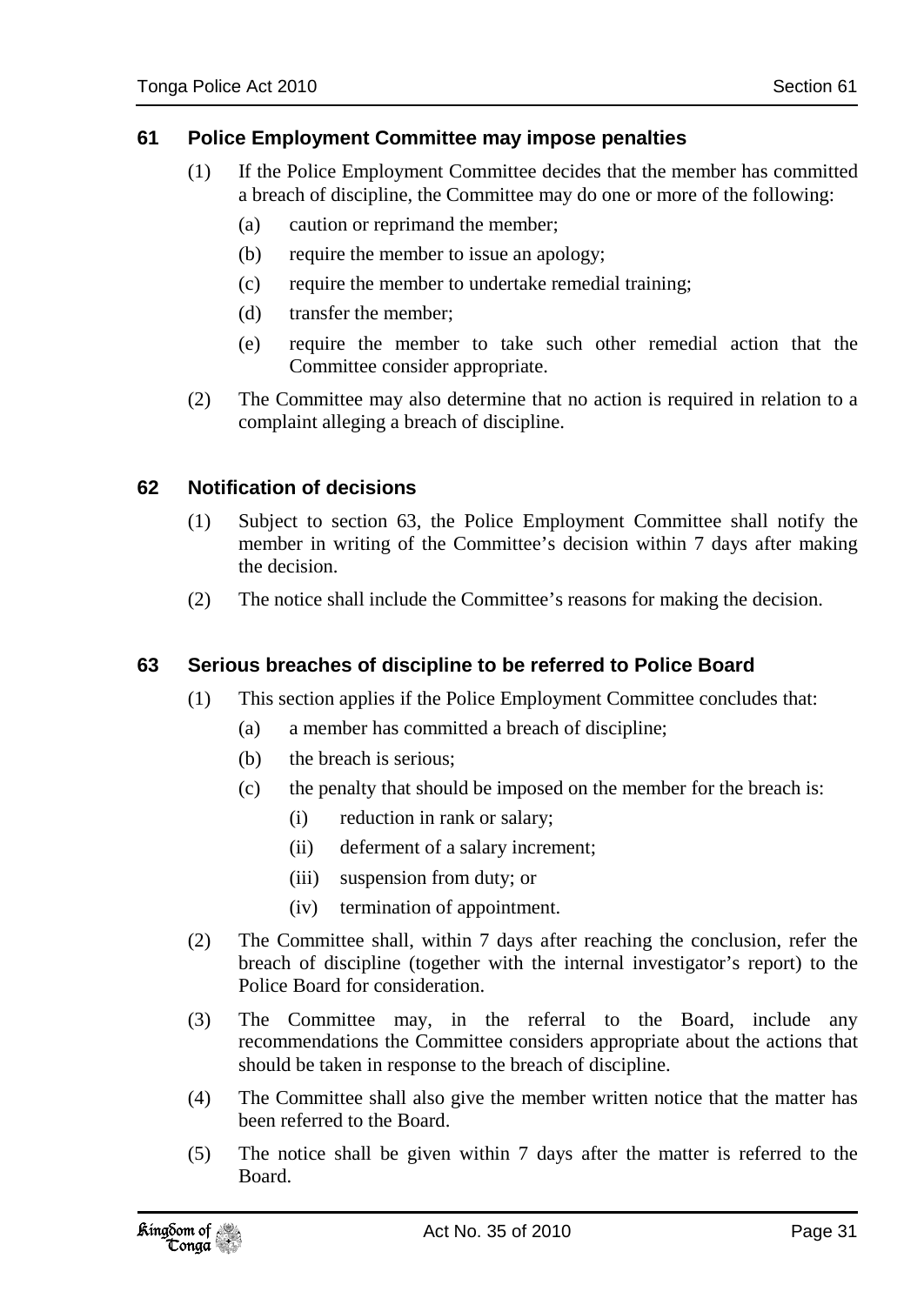### **Subdivision 3 - Alternative procedures for minor matters**

#### **64 Regulations may prescribe alternative procedures**

- (1) The regulations may prescribe an alternative procedure to the procedure in Subdivision 2 to enable supervisors to deal with complaints alleging minor breaches of discipline.
- (2) If the regulations prescribe an alternative procedure, that procedure applies to the complaint instead of the procedure in Subdivision 2.
- (3) The regulations may prescribe which breaches of discipline are minor breaches of discipline.

### **Subdivision 4 - Powers of Police Board**

#### **65 Police Board to consider serious breaches of discipline**

- (1) The Police Board shall consider a breach of discipline referred to it under section 63 in relation to a member of Tonga Police.
- (2) After considering the breach of discipline the Board shall, in writing, make an order under section 66(1) setting out the action the Board considers should be taken by or in relation to the member for the breach.
- (3) If the Board considers it necessary or appropriate to do so, the Board may, before it makes an order under section 66(1), request the Commissioner to undertake a further investigation of the breach of discipline.
- (4) The Commissioner shall:
	- (a) arrange for the further investigation to be completed within 28 days after the Board's request; and
	- (b) provide the Board with a written report setting out the results of the further investigation.
- (5) The Board shall consider the results of the further investigation before making an order under section 66(1).

### **66 Police Board may order actions to be taken**

- (1) The Police Board may order one or more of the following actions in relation to a breach of discipline referred to it under section 63:
	- (a) no action;
	- (b) a caution or reprimand;
	- (c) action requiring the member to:
		- (i) issue an apology;

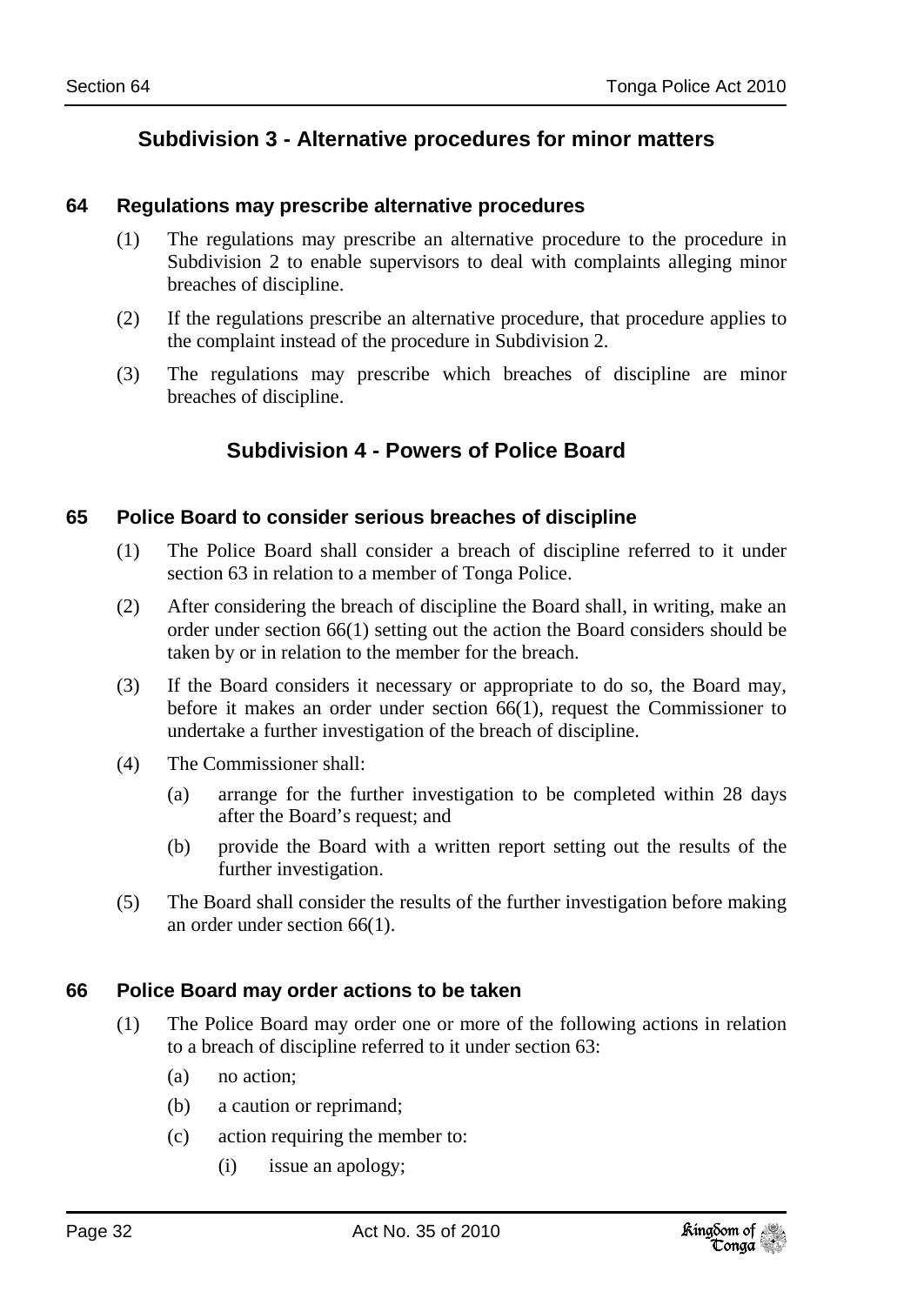- (ii) undertake remedial training; or
- (iii) undertake such other remedial action that the Board considers appropriate;
- (d) the forfeiture or deferment of a salary increment for up to 1 year;
- (e) a reduction in the member's level of salary, within the limits of the salary fixed for the rank or position held by the member;
- (f) a reduction in rank or level of position;
- (g) a transfer;
- (h) suspension from duty, with or without pay, for a period of not more than 28 days;
- (i) termination of appointment;
- (j) any other order that the Board considers appropriate.
- (2) The Board is not required to accept a recommendation from the Police Employment Committee under section 63(3) in relation to any particular course of action.
- (3) If the Board decides not to accept a recommendation from the Committee, the Board shall prepare a statement of reasons for the decision and give the statement to the Committee.

#### **67 Notification of decisions**

- (1) The Police Board shall notify the member in writing of the Board's decision within 7 days after making the decision.
- (2) The notice shall include the Board's reasons for making the decision.

#### **68 Commissioner to give effect to orders of Police Board**

The Commissioner shall as soon as practicable, but no later than 28 days, after the Police Board makes an order, give effect to the Board's order or otherwise ensure that the order is carried out.

### **DIVISION 5 - RESIGNATION, RETIREMENT AND TERMINATION**

### **69 Application of Division**

This Division shall not apply to the Commissioner.

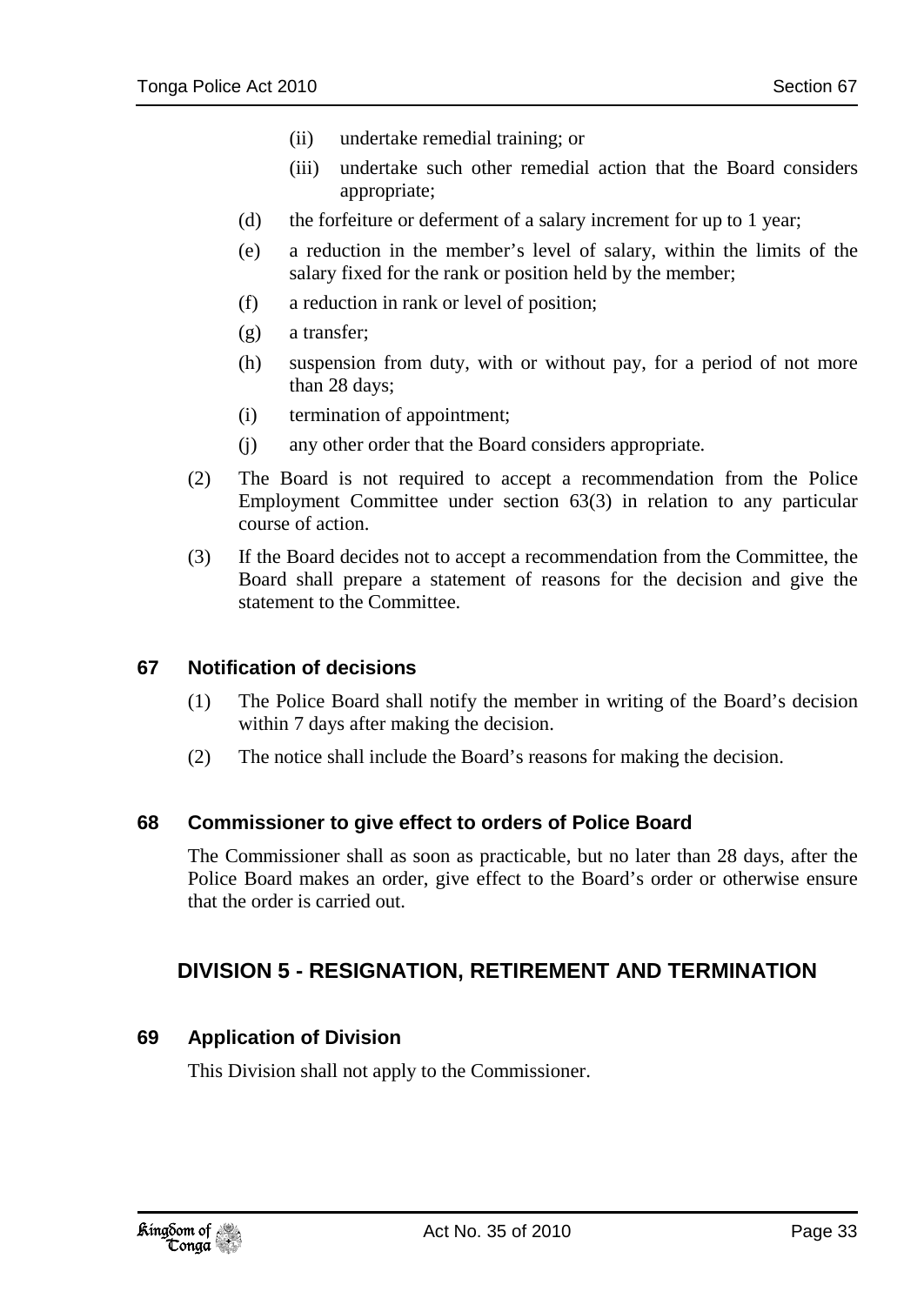### **70 Resignation**

- (1) A member of Tonga Police may resign from Tonga Police by giving the Commissioner a signed notice of resignation.
- (2) The notice shall be given to the Commissioner at least 28 days before the proposed date of resignation.
- (3) A resignation is not effective unless it is approved in writing by the Commissioner.
- (4) The Commissioner shall decide whether or not to approve the resignation no later than 28 days after receiving the notice.
- (5) Subject to section 91, the Commissioner shall not unreasonably refuse to accept a resignation.

### **71 Voluntary retirement age**

Notwithstanding section 11(2) of the Pensions Act (Cap. 8), the minimum voluntary retirement age for a police officer is 55 years.

### **72 Compulsory retirement age**

Notwithstanding section 11(3) of the Pensions Act (Cap. 8), the compulsory retirement age for a police officer is 60 years.

### **73 Performance review on reaching voluntary retirement age**

- (1) On reaching the voluntary retirement age, a member of Tonga Police shall undertake a performance review to determine whether the member is able to continue to perform the duties of a member in a satisfactory manner.
- (2) The nature of the performance review shall be determined by the Commissioner.
- (3) If the member fails to undertake the performance review or fails to satisfactorily complete the performance review, his appointment as a member may be terminated by the Police Board under section 74.

### **74 Termination of appointment**

- (1) The Police Board may order the termination of the appointment of a member of Tonga Police:
	- (a) if the member fails to meet any health requirements prescribed in the Police employment standards determined under section 28;
	- (b) if the member fails to undertake, or fails to satisfactorily complete, a performance review under section 73; or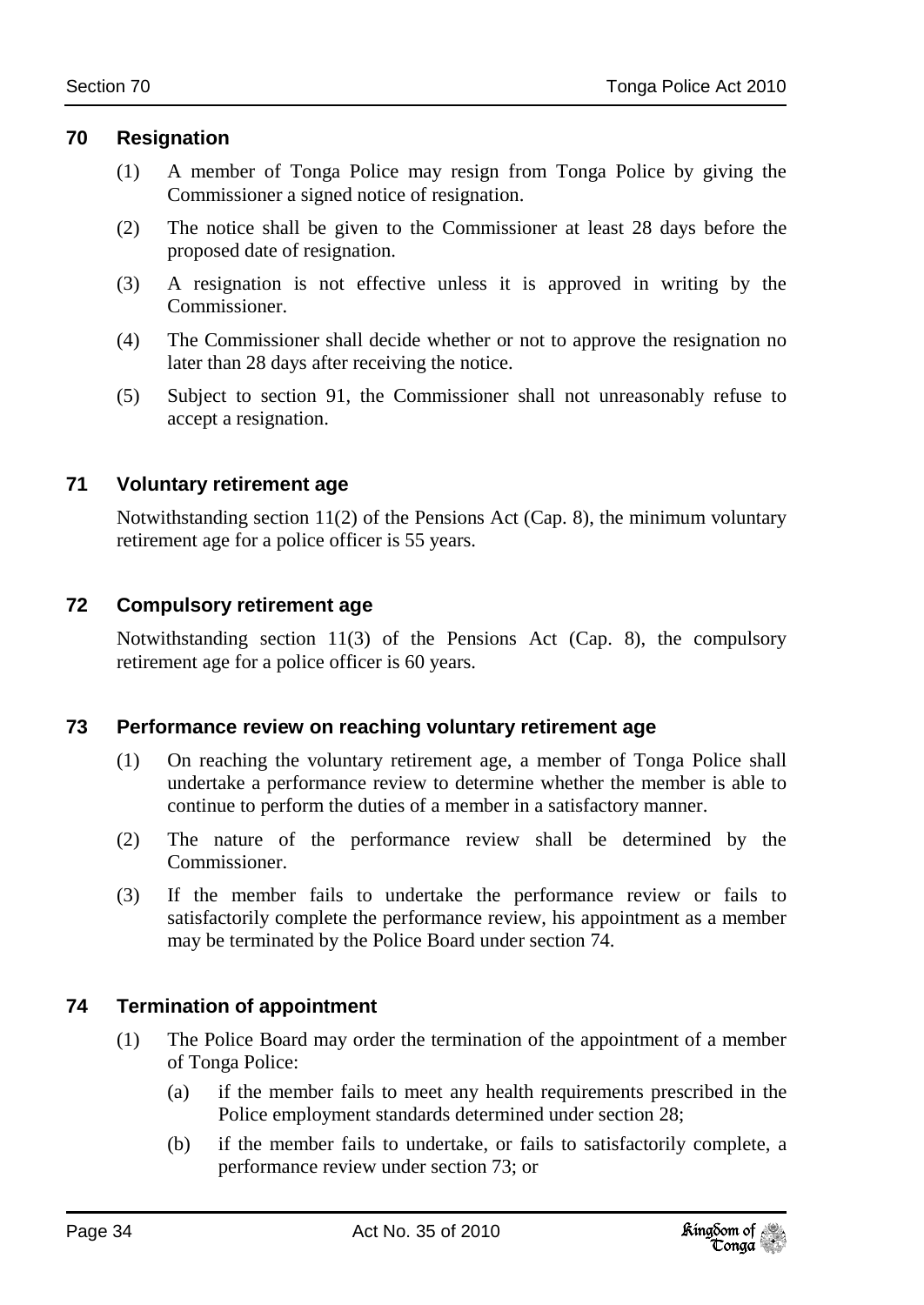- (c) because of a reduction in the establishment of Tonga Police.
- (2) The Board may also order the termination of a member's appointment if the Police Employment Committee loses confidence in the member's suitability to be a member because of:
	- (a) the member's competence or integrity;
	- (b) the manner in which the member has performed his duties; or
	- (c) the member's conduct, either on duty or off duty.

### **75 Notice of loss of confidence**

If the Police Employment Committee believes on reasonable grounds that it is appropriate that the appointment of a member of Tonga Police be terminated under section 74(2), the Committee shall:

- (a) notify the member in writing that the Committee is considering recommending to the Police Board that the member's appointment be terminated;
- (b) include in the notice an explanation of why the Committee is considering making the recommendation; and
- (c) allow the member within 28 days from the date of receiving the notice to provide a written response to the Committee setting out why the Committee should not make the recommendation.

### **76 Matters to be considered in relation to loss of confidence**

Before deciding whether or not to recommend that the appointment of a member of Tonga Police be terminated under section 74(2) for loss of confidence, the Police Employment Committee shall take into account:

- (a) any reports relating to the member's competence, integrity, performance or conduct;
- (b) any response or explanation provided by the member to a notice under section 75; and
- (c) any other circumstances the Committee considers relevant.

### **77 Notification of termination decision**

- (1) The Police Board shall notify the member in writing of the Board's decision under section 74 within 7 days after making the decision.
- (2) The notice shall:
	- (a) include the Board's reasons for making the decision; and
	- (b) specify the day from which the termination takes effect.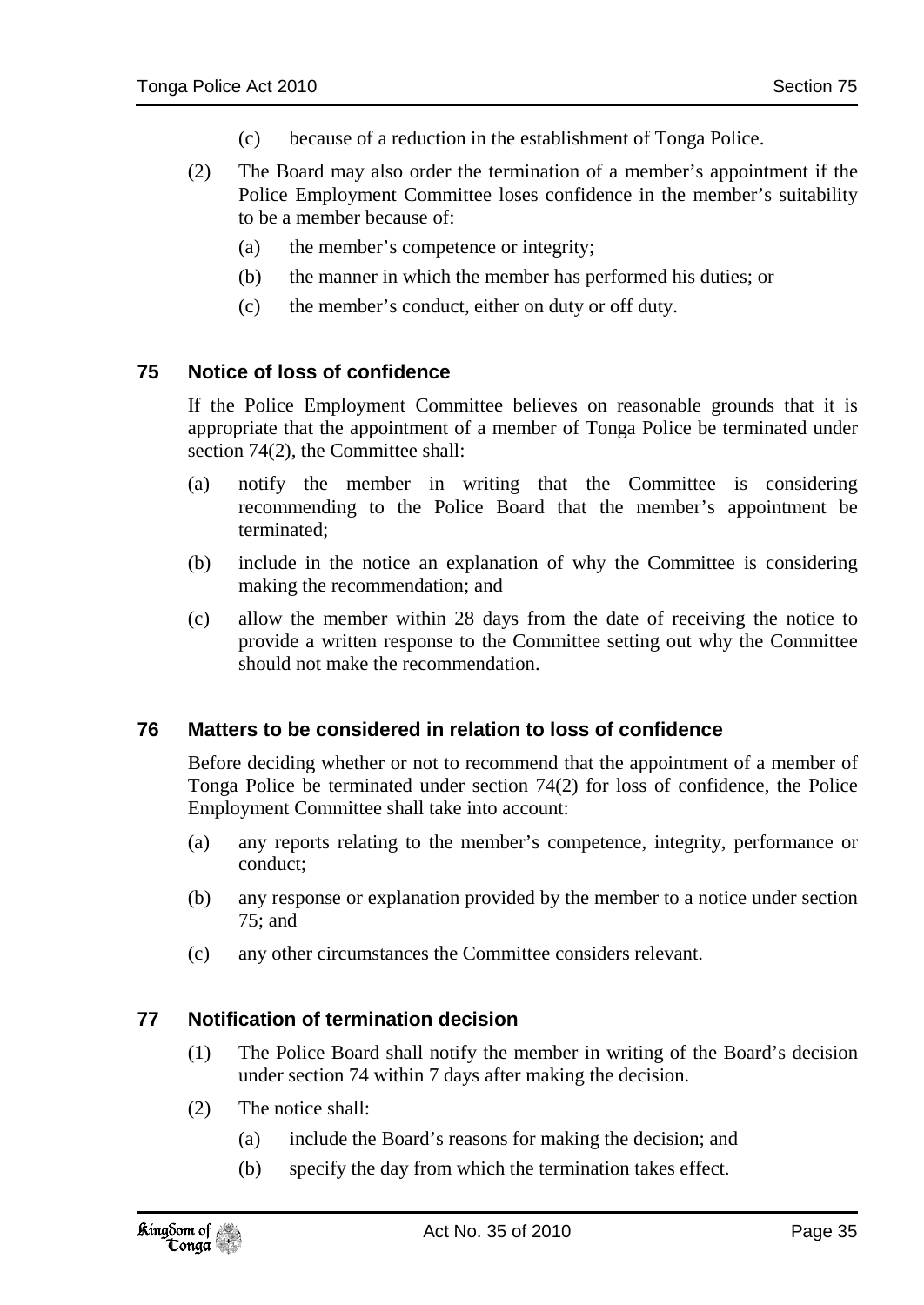- (3) The day specified shall not be more than 28 days after the date of the Board's decision.
- (4) The Commissioner shall give effect to the Board's decision.

### **DIVISION 6 - SUSPENSION AND PAYMENTS**

### **78 Application of Division**

This Division shall not apply to the Commissioner.

#### **79 Commissioner may suspend member**

- (1) The Commissioner may, by notice in writing given to a member of Tonga Police, suspend the member from duty whenever:
	- (a) action under Division 4 or 5 is commenced in relation to the member;
	- (b) a review under Division 7 is in process in relation to the member; or
	- (c) criminal proceedings have been commenced against the member.
- (2) The notice shall:
	- (a) set out the reasons for the suspension; and
	- (b) specify the period of suspension which shall not exceed fourteen days except on special cause shown.

### **80 Pay while suspended**

- (1) Any member who is suspended under this Act shall not be entitled to receive pay while under suspension.
- (2) Any pay that is withheld from a member in accordance with the order shall be repaid to the member if:
	- (a) on review, the member is exonerated of any breach of discipline;
	- (b) on review, the Police Employment Committee's loss of confidence in the member is not substantiated; or
	- (c) the Commissioner believes it is appropriate to do so in the circumstances.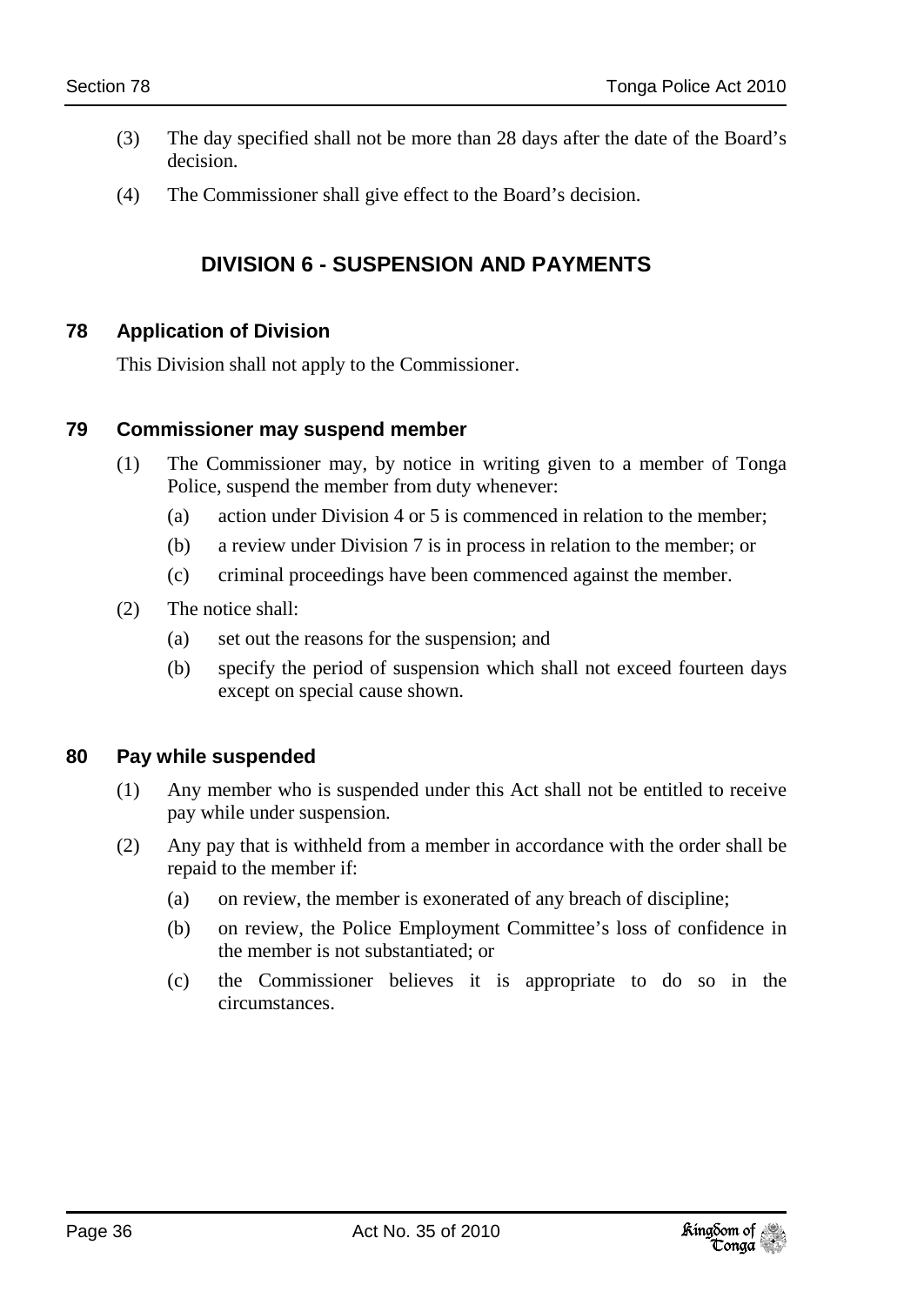# **DIVISION 7 - REVIEW OF DECISIONS**

# **Subdivision 1 - Application**

### **81 Application of Division**

This Division shall not apply to the Commissioner.

#### **82 Reviewable decisions**

- (1) Subject to subsection (2), this Division applies if:
	- (a) the Police Employment Committee makes a decision about a person's:
		- (i) appointment, probation, promotion or transfer under Division 3; or
		- (ii) breach of discipline under Division 4; and
	- (b) the person is dissatisfied with the decision.
- (2) This Division shall not apply to a decision of the Committee to refer a serious breach of discipline to the Police Board under section 63.

# **Subdivision 2 - Review by Police Board**

#### **83 Review by Police Board**

- (1) If the person is dissatisfied with a decision made under section 82(1), the person may request the Police Board to review the decision.
- (2) The request shall:
	- (a) be in writing;
	- (b) identify the decision to be reviewed; and
	- (c) set out the reasons for requesting the review.
- (3) The request shall be given to the Board no later than 28 days after the day the police officer is notified of the decision that is reviewed.

#### **84 Police Board to review decisions**

- (1) If the Police Board receives a request that complies with section 83, the Board shall review the decision.
- (2) The Board may:
	- (a) affirm the decision;
	- (b) vary the decision; or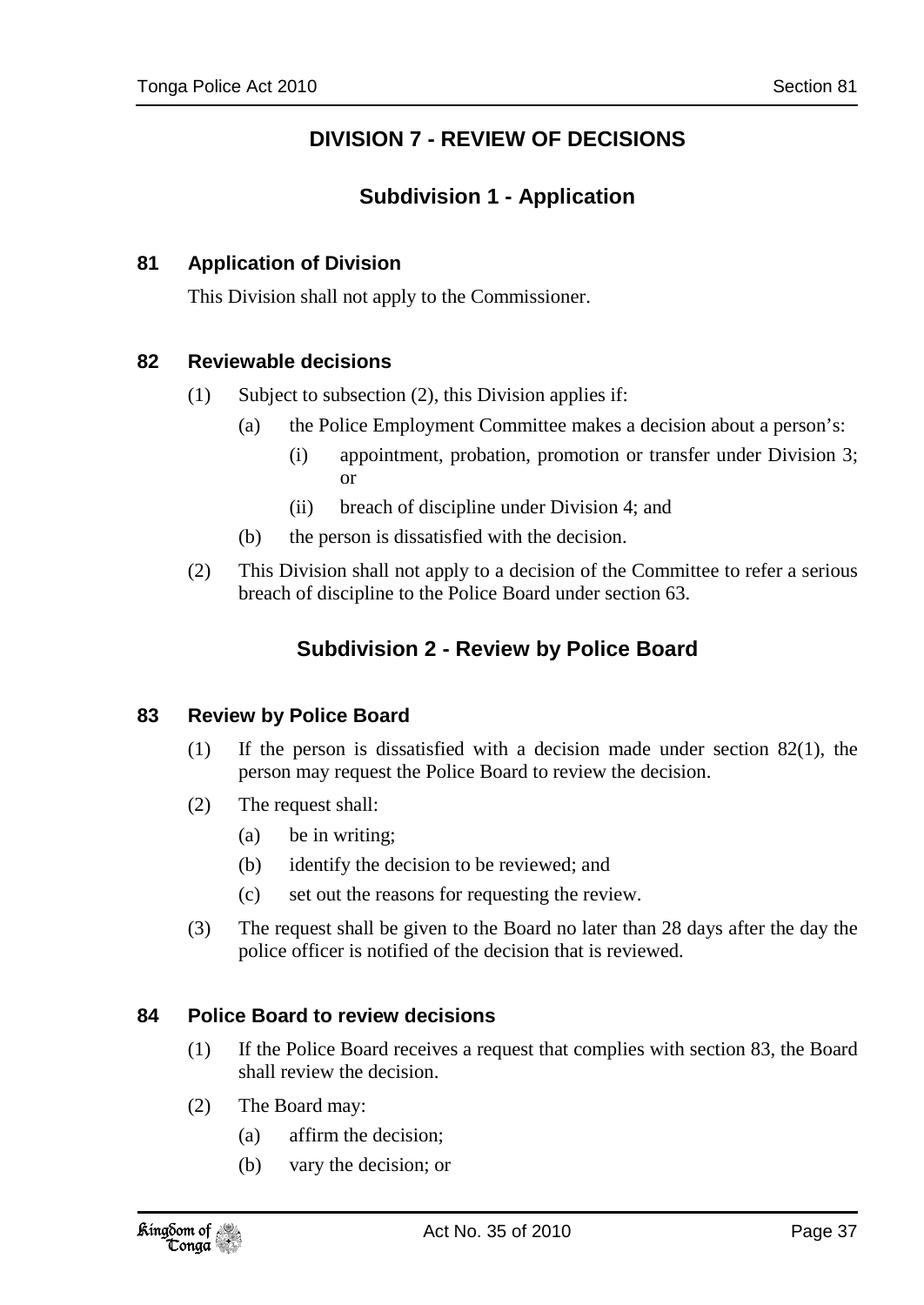- (c) set aside the decision and make a decision in substitution for the decision set aside.
- (3) The Board shall complete the review within 28 days after receiving the request.

### **85 Police Board to notify decisions**

- (1) The Police Board shall notify the person in writing of the Board's decision under section 84 within 7 days after making the decision.
- (2) The notice shall include the Board's reasons for making the decision.
- (3) The person may appeal the Board's decision within 14 days after it has been notified to him, to the Supreme Court of Tonga, but only on a ground of law or for a breach of the rules of natural justice; but otherwise a decision of the Board is final and not subject to appeal to or review by any Court of Law.

## **86 Commissioner to give effect to decisions of Police Board**

The Commissioner shall as soon as practicable but no later than 28 days after the Board's decision (or the decision of the Supreme Court of Tonga in the event the decision has been taken there on appeal), take such action as is necessary to give effect to the Board's decision made under section 84(2).

# **DIVISION 8 - MISCELLANEOUS**

## **87 Application of Retirement Fund Act 1998**

The Retirement Fund Act 1998 applies to a member of Tonga Police.

#### **88 Compensation for injury or death**

- (1) If a police officer is injured or killed in the performance of the officer's duties, the officer, or the officer's family, is entitled to be paid compensation under this section.
- (2) The amount of compensation shall be determined by the Minister, with the consent of Cabinet, after receiving a written recommendation from the Commissioner.
- (3) Compensation shall not be payable under this section if the police officer's negligence, misconduct or other inappropriate action:
	- (a) caused the injury or death; or
	- (b) was a substantial contributing factor to the injury or death.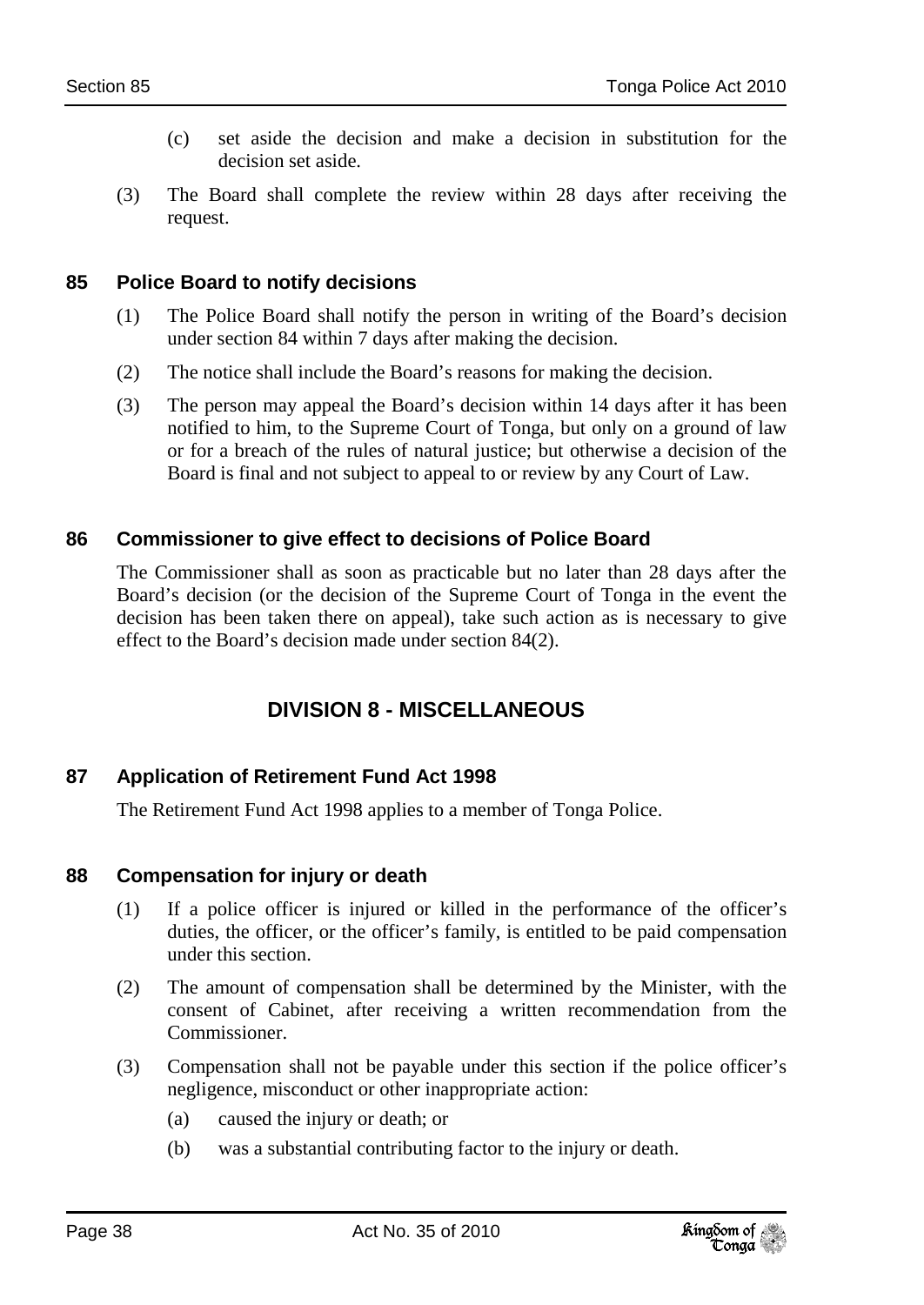#### **89 No strikes by members**

A member of Tonga Police shall not participate in industrial action.

#### **90 Members not to engage in political activity**

- (1) A member of Tonga Police shall not take part in any political organisation or electoral campaign or engage in any other activity that is likely to interfere with the impartial performance of his duties as a member.
- (2) Nothing in this section prevents members of Tonga Police, with the written approval of the Commissioner, from forming, or joining, a staff association the purpose of which is to represent the collective interests of members of Tonga Police.

#### **91 Continuation of appointment during war or other emergency**

The Commissioner may, during a state of war, insurrection, hostilities or state of emergency:

- (a) refuse to accept a police officer's resignation;
- (b) refuse to allow a police officer to retire; or
- (c) if a police officer's appointment expires during the state of war, insurrection, hostilities or state of emergency, extend the officer's appointment for not more than 6 months after the end of the state of war, insurrection, hostilities or state of emergency.

# **PART 4 - POWERS OF TONGA POLICE**

# **DIVISION 1 - POLICING PRINCIPLES**

#### **92 Principles to be observed in exercising powers**

- (1) This Division establishes the principles that are to be observed by Tonga Police in the performance of policing activities under this Act or any other enactment.
- (2) The principles are as follows:
	- (a) the community is the focus of Tonga Police activities;
	- (b) Tonga Police shall be visible to the community;
	- (c) Tonga Police shall listen to the community and when practicable shall:
		- (i) provide opportunities for community participation in crime prevention;
		- (ii) jointly prioritise activities to address community concerns; and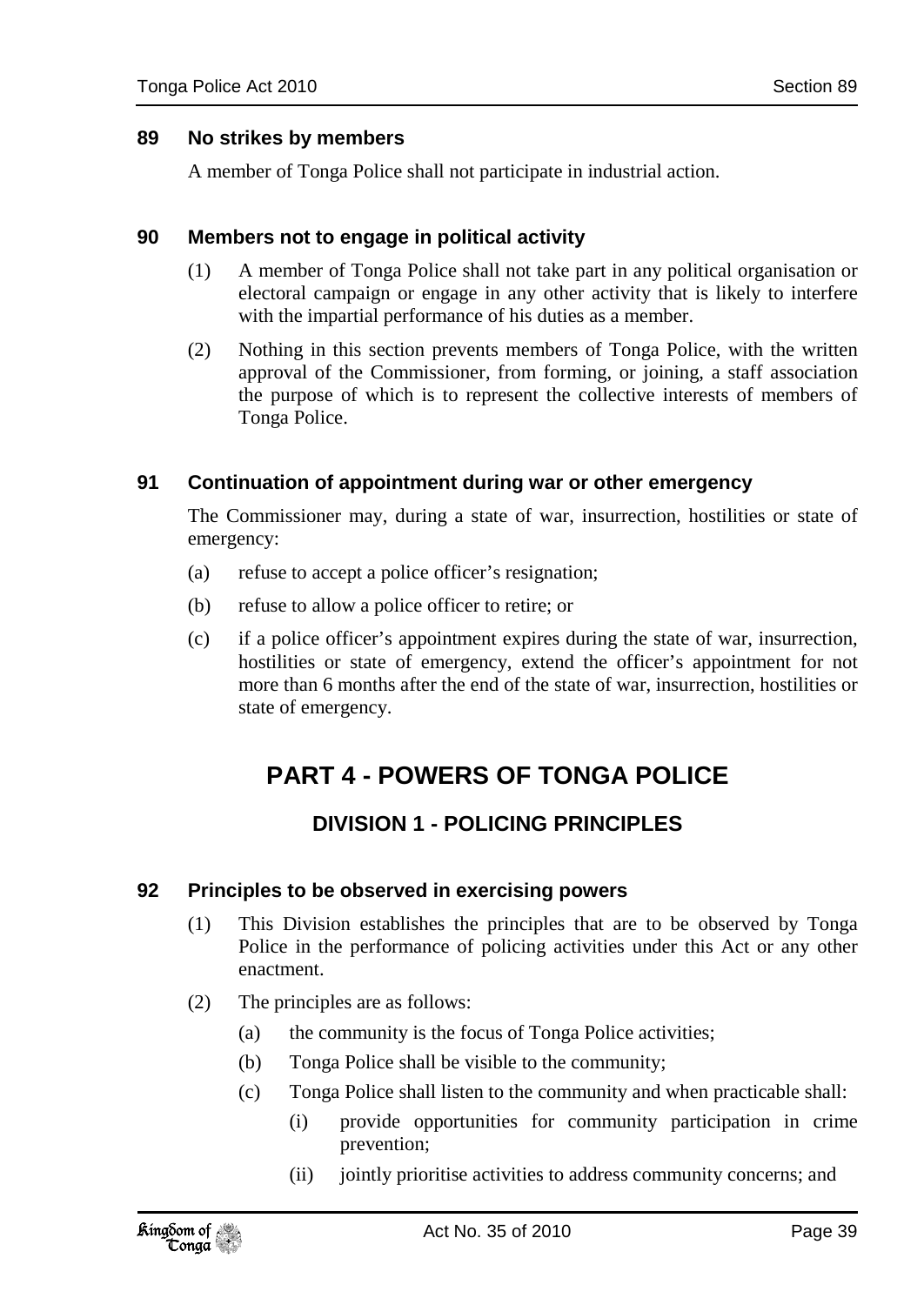- (iii) keep the community informed about policing strategies and operations;
- (d) Tonga Police shall identify, and respond to, problems at a local village level and obtain district and national support when required.
- (e) Tonga Police shall, whenever appropriate, form problem-solving partnerships with other government agencies, civil organisations and community groups.

# **DIVISION 2 AUTHORISED OFFICERS**

# **93 Commissioner may appoint authorised officers**

- (1) The Commissioner may, in writing, appoint any person to be an authorised officer to assist Tonga Police in the performance of its functions.
- (2) The instrument of appointment shall specify when such person shall become an authorised officer and when he stops being an authorised officer.
- (3) The Commissioner shall not appoint any person under subsection (1) unless the Commissioner is satisfied that such person is:
	- (a) adequately trained to exercise the powers conferred on authorised officers and to perform the role of an authorised officer; and
	- (b) capable of exercising the powers and performing the role.
- (4) The Commissioner may at any time, in writing, terminate the authorised officer's appointment.

## **94 Resignation as authorised officer**

A member who is appointed as an authorised officer may, at any time, by notice in writing inform the Commissioner that he is no longer able to be an authorised officer, and the Commissioner shall have the discretion to withdraw or continue the appointment.

# **95 Powers of authorised officers**

- (1) The powers of an authorised officer are set out in Schedule II.
- (2) The Commissioner shall specify in the written instrument which powers set out in Schedule II may be exercised by an authorised officer.

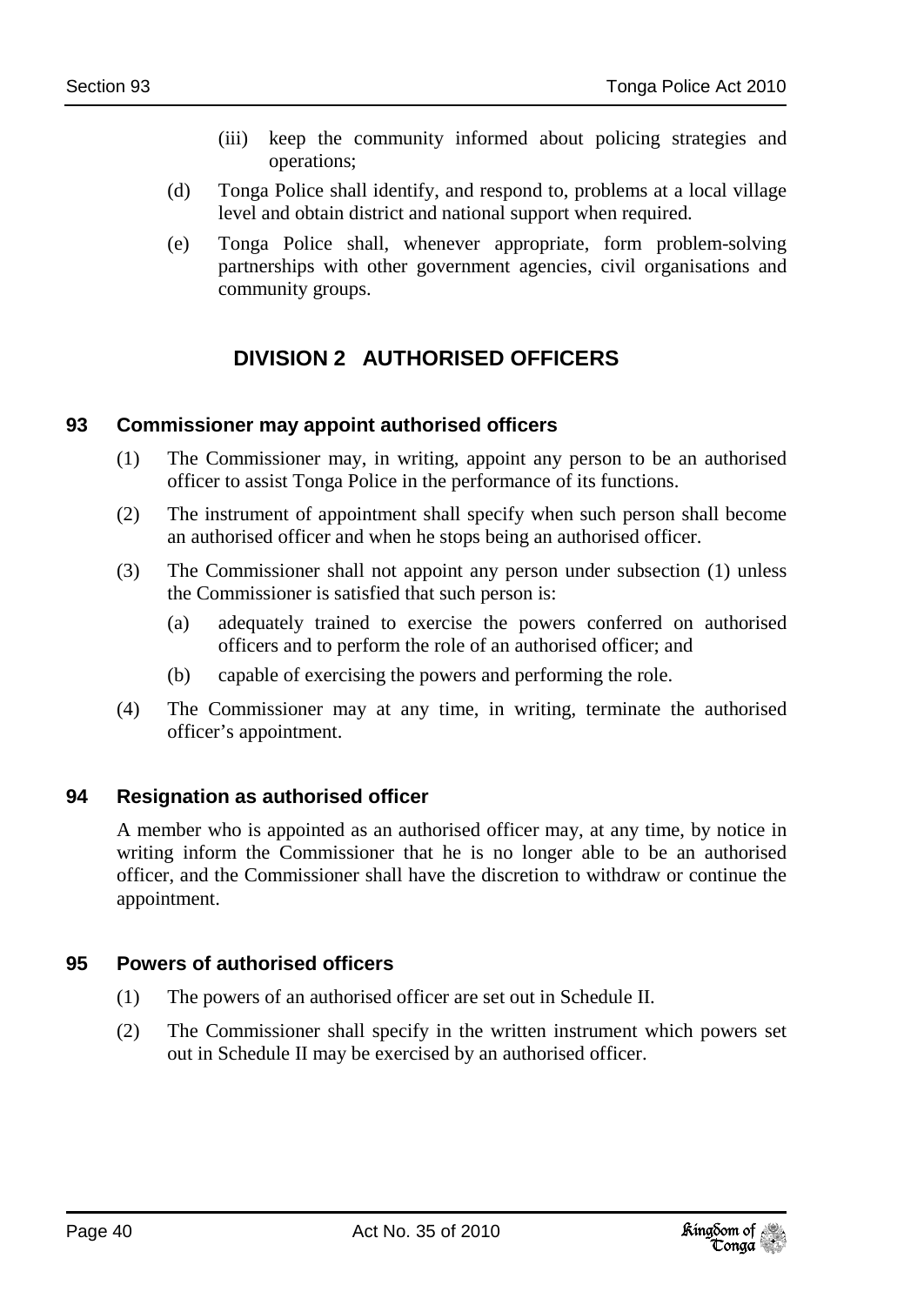# **DIVISION 3 - GENERAL POWERS OF POLICE OFFICERS**

#### **96 Powers of police officers**

A police officer may exercise any power conferred on a police officer by this Act or another enactment.

#### **97 When police officers cease to have powers**

A police officer ceases to have the powers of a police officer when:

- (a) he resigns or retires;
- (b) his appointment is terminated;
- (c) his appointment ceases to have effect in accordance with the instrument of appointment;
- (d) he is:
	- (i) suspended; or
	- (ii) on pre-retirement or sick leave.

#### **98 Use of police dogs**

The Commissioner may, in writing, authorise a police officer to use a police dog to assist the police officer in any policing activity.

#### **99 Forensic powers**

- (1) The Commissioner may, in writing, authorise a police officer to conduct a forensic investigation.
- (2) The investigation shall be conducted in accordance with the procedures prescribed by regulations.

## **DIVISION 4 USE OF FORCE IN EXERCISING POWERS**

#### **100 Using force against individuals**

- (1) A police officer who is exercising or attempting to exercise a power against an individual under this Act or another enactment may use reasonable and proportionate force to exercise the power.
- (2) The force that a police officer may use under this section shall not include force that is likely to cause death or grievous bodily harm to a person unless it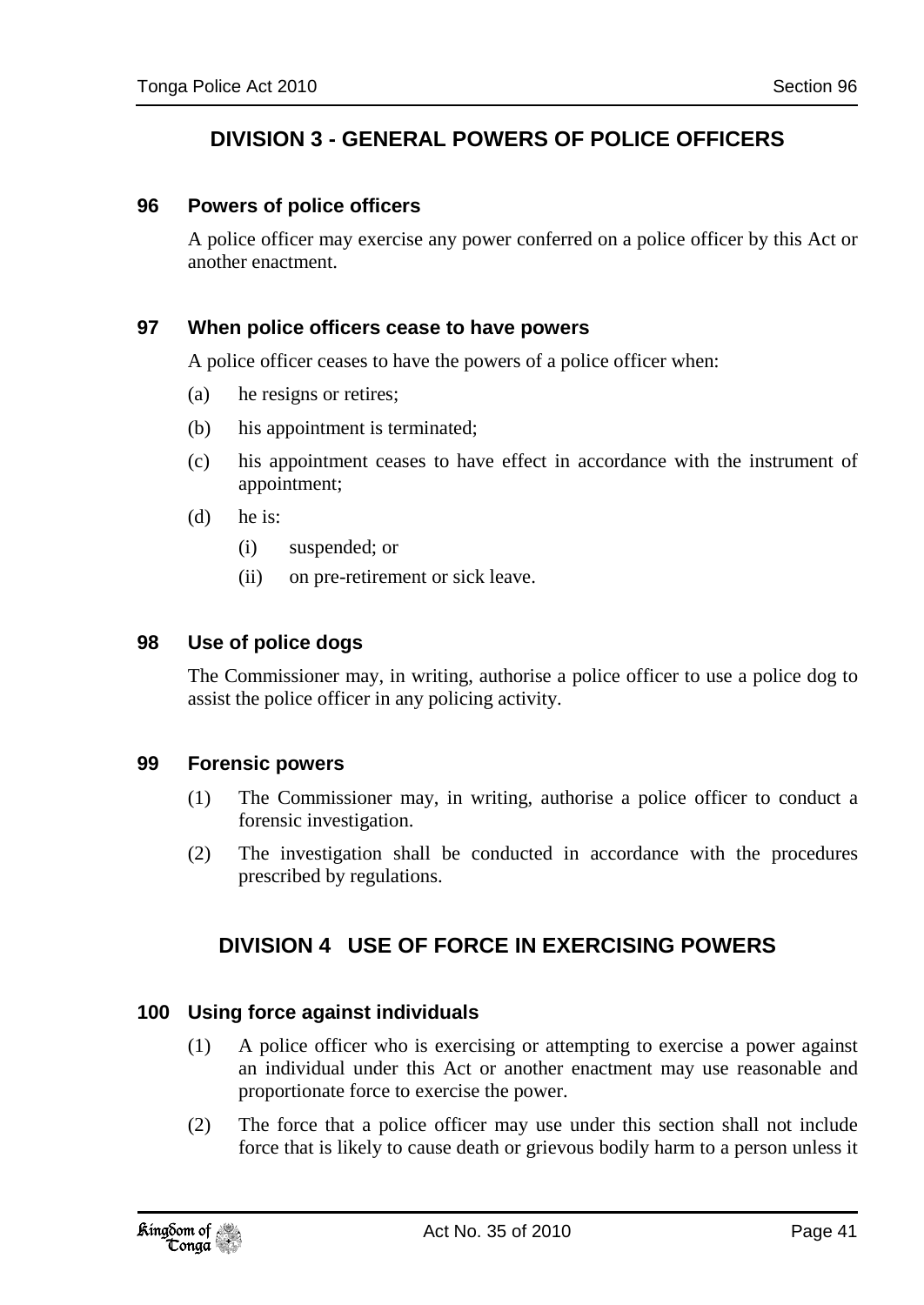is necessary to prevent death or serious injury to the police officer or another person.

#### **101 Using force to exercise other powers**

- (1) This section shall not apply to the use of force against an individual.
- (2) A police officer may use reasonable and proportionate force when exercising or attempting to exercise other police powers under this Act or another enactment.

# **DIVISION 5 - POLICE EQUIPMENT AND DEVICES**

# **Subdivision 1 - Definitions**

#### **102 Definitions**

In this Division;

"**listening device**" means a device capable of being used to overhear, record, monitor or listen to a private conversation or words spoken to or by any person in private conversation;

"**optical surveillance device**" means a device, such as a camera, capable of being used to record visually or observe an activity;

"**restricted equipment**" means the following:

- (a) batons; and
- (b) handcuffs;

"**surveillance device**" means any of the following:

- (a) an optical surveillance device;
- (b) a listening device; or
- (c) any other device prescribed by the regulations for this section.

"**surveillance device warrant**" means a warrant issued under section 111.

"**tactical equipment**" includes the following:

- (a) incapacitating gases;
- (b) stun guns; or
- (c) electrical charge devices.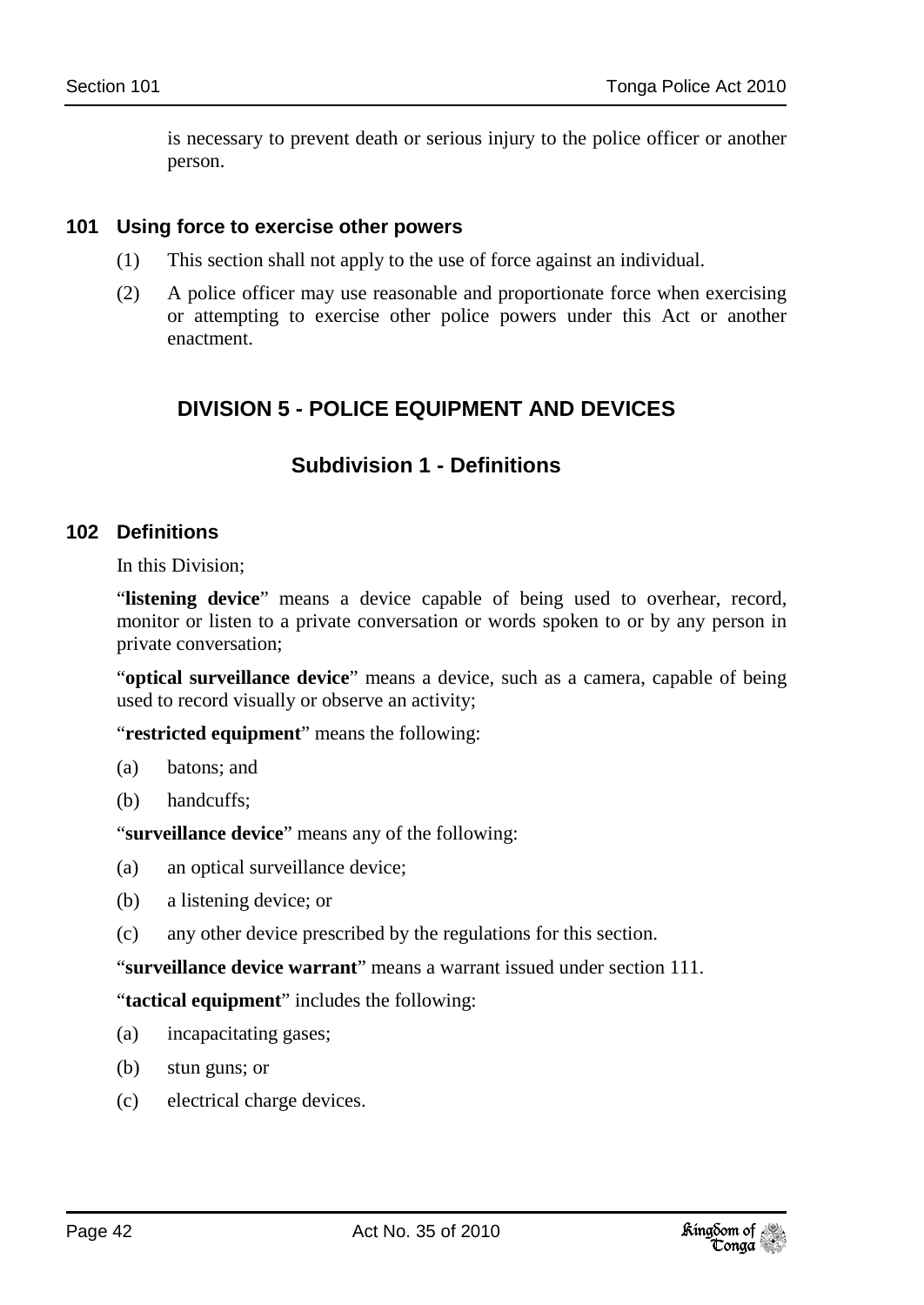# **Subdivision 2 - Possession and use of restricted and tactical equipment**

#### **103 Commissioner may authorise possession and use of restricted and tactical equipment**

- (1) The Commissioner may, in writing, authorise any person to have in his possession, and to use, whether in a public place or elsewhere:
	- (a) restricted equipment; or
	- (b) tactical equipment.
- (2) The Commissioner shall not authorise a person under subsection (1) unless the Commissioner is satisfied that it is reasonable and necessary for the person to possess and use restricted or tactical equipment.
- (3) An authorisation is subject to any conditions the Commissioner includes in the authorisation.

#### **104 Revocation of authorisation**

The Commissioner may revoke an authorisation at any time.

#### **105 Offence to possess tactical equipment**

- (1) Any person who, without reasonable excuse:
	- (a) has tactical equipment in his possession; and
	- (b) is not authorised under section 103(1) to have the equipment in his possession,

commits an offence.

(2) Any person who commits an offence under subsection (1) shall be liable upon conviction to a fine not exceeding \$10,000, or imprisonment for period not exceeding 3 years, or both.

#### **106 Offence to use tactical equipment**

- (1) Any person who, without reasonable excuse:
	- (a) uses tactical equipment; and
	- (b) is not authorised under section 103(1) to use the equipment,

commits an offence.

(2) Any person who commits an offence under subsection (1) shall be liable upon conviction to a fine not exceeding \$10,000, or imprisonment for period not exceeding 3 years, or both.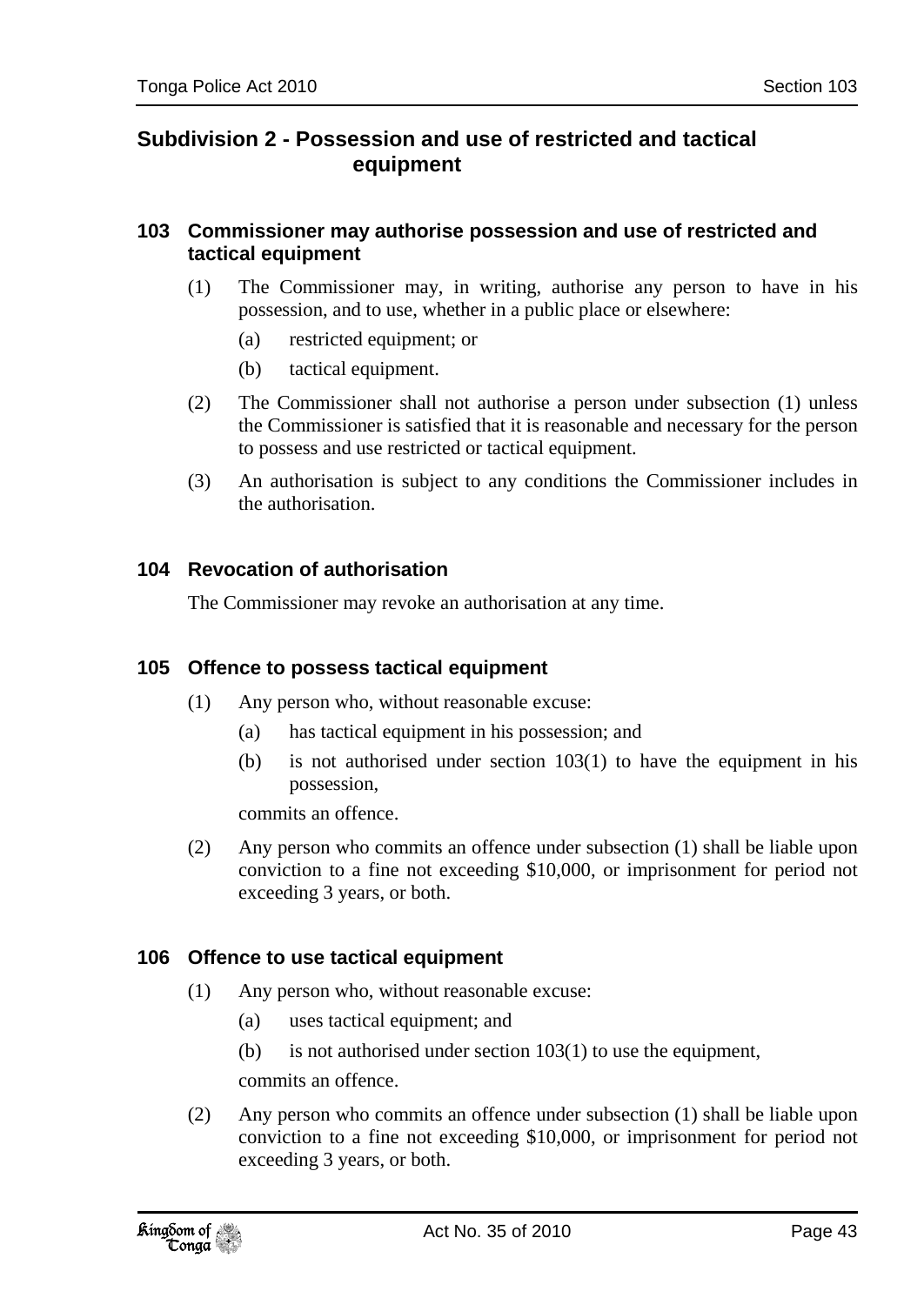### **107 Offence to possess restricted equipment in public place**

- (1) Any person who, without reasonable excuse:
	- (a) is in a public place;
	- (b) has restricted equipment in his possession; and
	- (c) is not authorised under section 103(1) to have the equipment in his possession in the public place,

commits an offence.

(2) Any person who commits an offence under subsection (1) shall be liable upon conviction to a fine not exceeding \$10,000, or imprisonment for period not exceeding 3 years, or both.

#### **108 Offence to use restricted equipment in public place**

- (1) Any person who, without reasonable excuse,
	- (a) is in a public place;
	- (b) uses restricted equipment; and
	- (c) is not authorised under section 103(1) to use the equipment in the public place,

commits an offence.

(2) Any person who commits an offence under subsection (1) shall be liable upon conviction to a fine not exceeding \$5,000, or imprisonment for period not exceeding 2 years, or both.

#### **109 Offence to contravene conditions of authorisation**

- (1) Any person who, without reasonable excuse:
	- (a) holds an authorisation under section 103(1);
	- (b) the authorisation is subject to a condition; and
	- (c) the person contravenes the condition,

commits an offence.

(2) Any person who commits an offence under subsection (1) shall be liable upon conviction to a fine not exceeding \$5,000, or imprisonment for period not exceeding 2 years, or both.

## **110 Forfeiture of equipment**

(1) If a person is convicted of an offence against section 105, 106, 107, 108 or 109, any restricted or tactical equipment that is involved in the offence is, on conviction, forfeited to the Crown.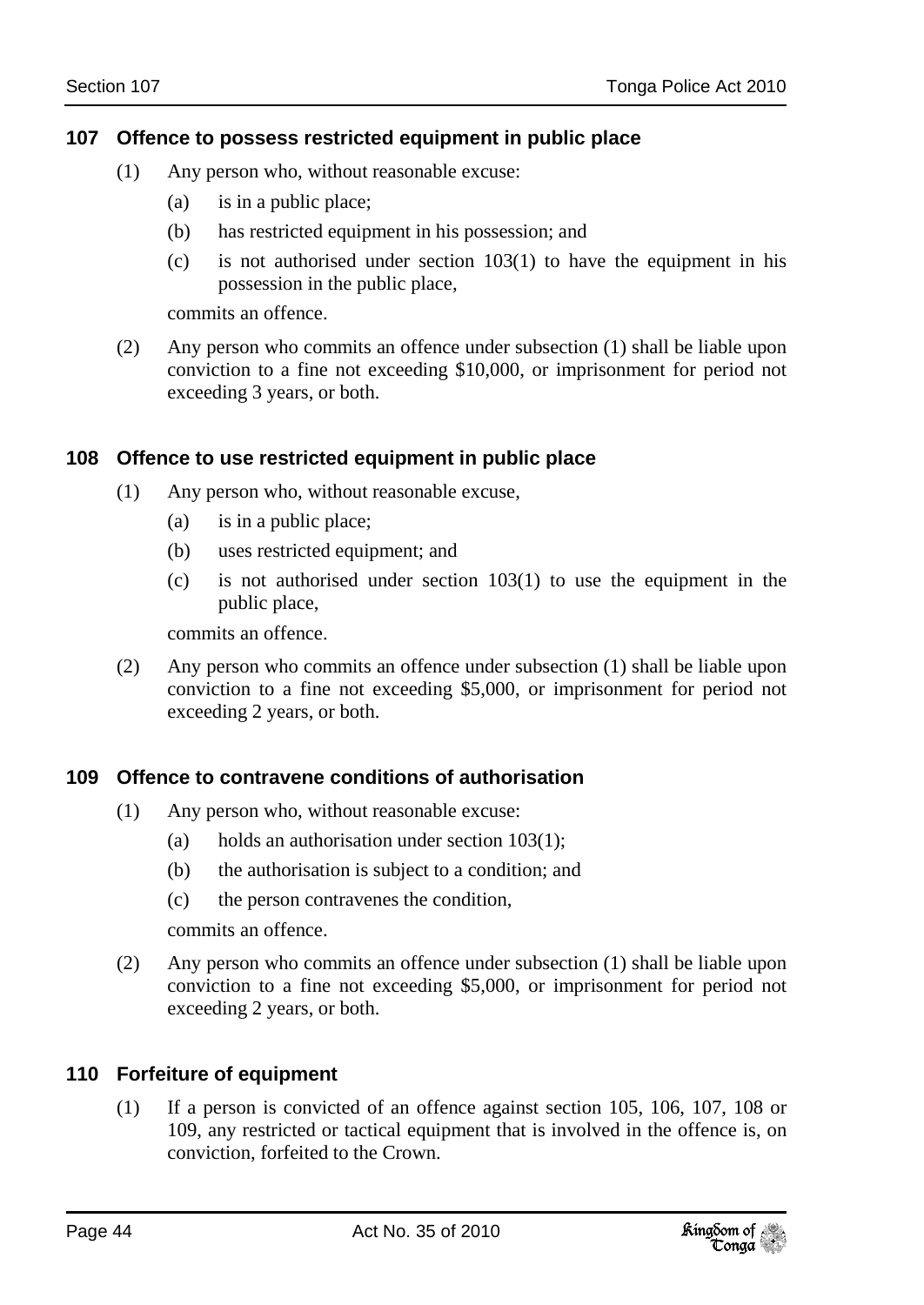(2) The Commissioner may deal with the forfeited equipment in accordance with section 158.

# **Subdivision 3 - Use of surveillance devices**

#### **111 Warrant to use surveillance devices**

- (1) The Commissioner may apply to a magistrate or a judge of the Supreme Court for a warrant to use a surveillance device to obtain evidence if the officer believes on reasonable grounds that a person has committed, is committing or is about to commit a serious offence.
- (2) Without limiting this section, the application may seek the use of a surveillance device in a public place or in a place described by reference to a class of place.

#### **112 Issuing warrants**

- (1) The magistrate or judge of the Supreme Court may issue the warrant if satisfied that there are reasonable grounds for the belief founding the application for the warrant.
- (2) In deciding whether a warrant should be issued, the magistrate or judge, being mindful of the highly intrusive nature of a surveillance device warrant, shall have regard to the:
	- (a) nature and gravity of the relevant offence for which the warrant is sought;
	- (b) extent to which the privacy of any person not involved in the offence is likely to be affected;
	- (c) existence of alternative ways of obtaining the evidence or information sought to be obtained and the extent to which those ways may help or prejudice the investigation; and
	- (d) evidentiary or intelligence value of any information sought to be obtained.

## **Subdivision 4 - Electronic screening devices and police facilities**

#### **113 Electronic screening devices**

- (1) The Commissioner may, in writing, authorise a police officer to use an electronic screening device if the Commissioner believes it is necessary to use the device in the interests of:
	- (a) public safety; or
	- (b) national security.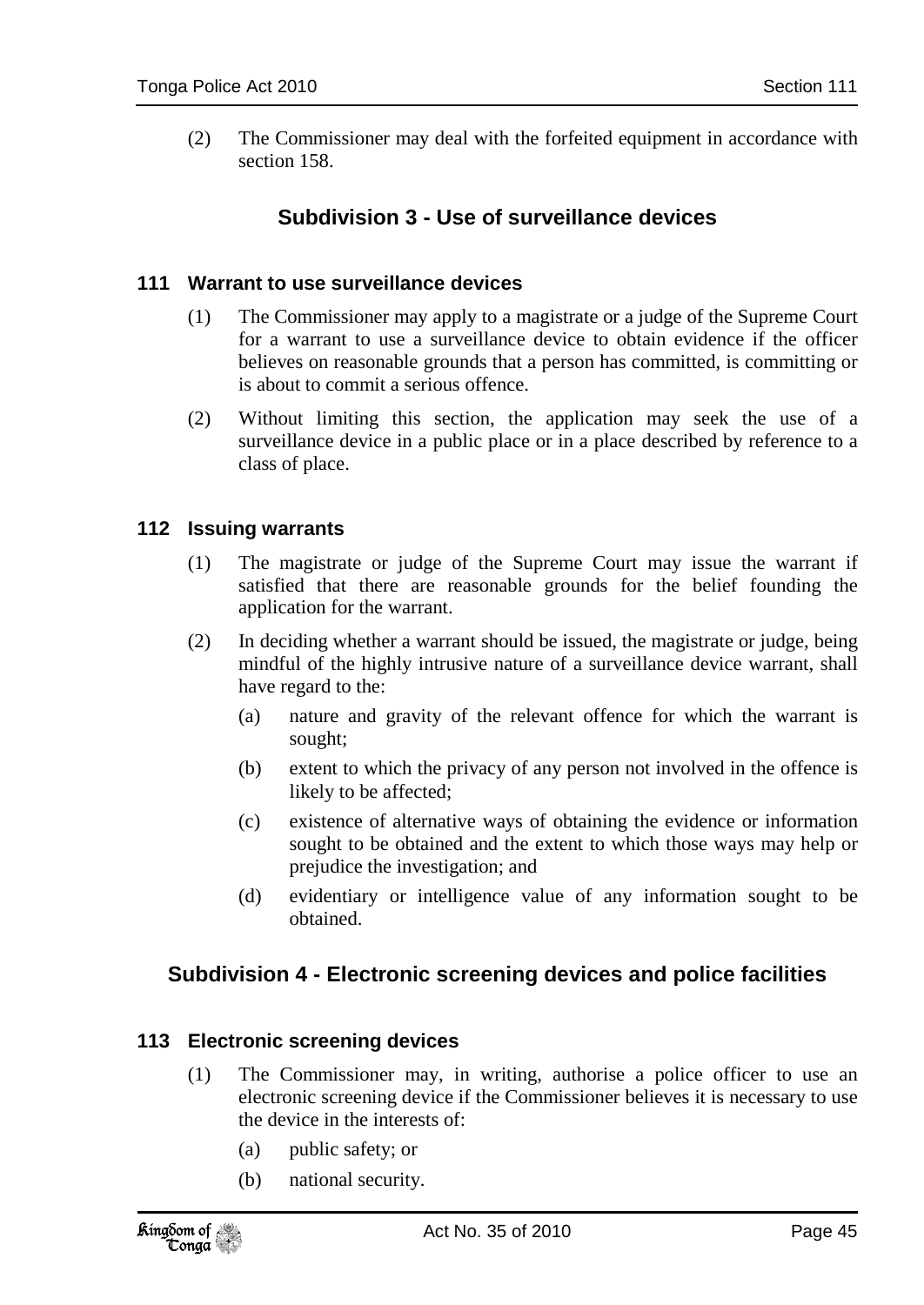- (2) The authorisation may be subject to any conditions the Commissioner consider appropriate.
- (3) The Commissioner may revoke the authorisation at any time.

### **114 Use of police facilities**

Unless otherwise authorised in writing by the Commissioner, police facilities shall be used only for the purpose of carrying out the functions of Tonga Police.

# **DIVISION 6 - POWERS OF ARREST**

# **Subdivision 1 - Arrest without warrant**

#### **115 Arrest without warrant**

- (1) A police officer, without a warrant, may arrest a person whom the police officer believes, on reasonable grounds:
	- (a) is committing an offence;
	- (b) is about to commit an offence; or
	- (c) has committed an offence.
- (2) The police officer may, without warrant, enter any property, vessel or vehicle to make an arrest.
- (3) The police officer shall inform the person:
	- (a) that he is under arrest; and
	- (b) of the nature of the offence for which the person is arrested.

#### **116 Procedure after arrest**

- (1) A person who is arrested under section 115 shall be brought before a magistrate, or if there is no magistrate in the district, before the officer in charge of the police station, to be charged as soon as practicable after being arrested and no later than 24 hours after being arrested.
- (2) A police officer may, before bringing the arrested person before a magistrate, ask the person any questions the officer thinks are appropriate in order to determine whether or not the person should be brought before a magistrate.
- (3) If the person is not brought before a magistrate or the officer in charge of the police station, and charged, in accordance with subsection (1), the person shall be released unless ordered otherwise under the Bail Act by a magistrate, or if there is no magistrate in the district by the officer in charge of the police station.

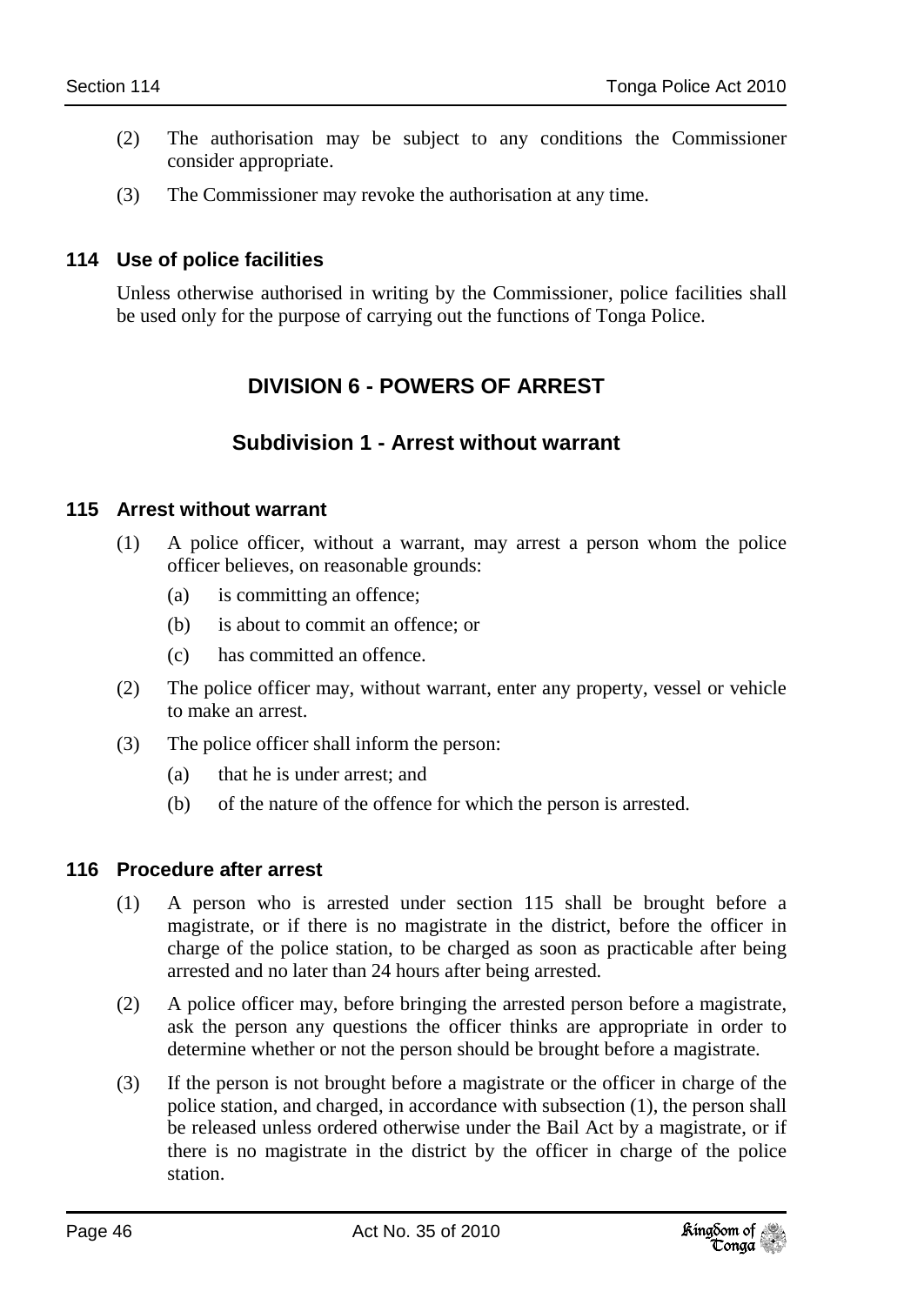# **Subdivision 2 - Arrest with warrant**

#### **117 Arrest with warrant**

- (1) A police officer acting under a warrant issued under any enactment may, in accordance with the warrant, arrest the person who is named in the warrant.
- (2) The police officer may arrest the person even if the officer does not have the warrant in his possession at the time of the arrest.
- (3) The police officer shall inform the person:
	- (a) that he is under arrest; and
	- (b) of the nature of the offence for which the person is arrested.

# **Subdivision 3 - Identification of persons arrested and detained**

#### **118 Power to take identifying particulars**

- (1) This section applies if a person is in lawful custody for any offence, whether or not the person has been convicted of the offence.
- (2) A police officer may do any of the following:
	- (a) take a photograph of the person;
	- (b) take a photograph of a scar or a tattoo on the person or any other identifying feature of the person;
	- (c) measure the person's height or weight;
	- (d) take the person's:
		- (i) fingerprints;
		- (ii) palm prints;
		- (iii) footprints; or
		- (iv) voiceprint; or
	- (e) take a sample of the person's handwriting.
- (3) The police officer may, with the approval of a senior police officer, also request a doctor or nurse to take a body sample from the person.
- (4) Before approving the request under subsection (3), the senior police officer shall consider the following:
	- (a) whether the person is under arrest;
	- (b) whether there are reasonable grounds to believe that the person has committed an offence;
	- (c) whether taking the body sample is likely to produce evidence that may confirm or disprove that the person committed the offence;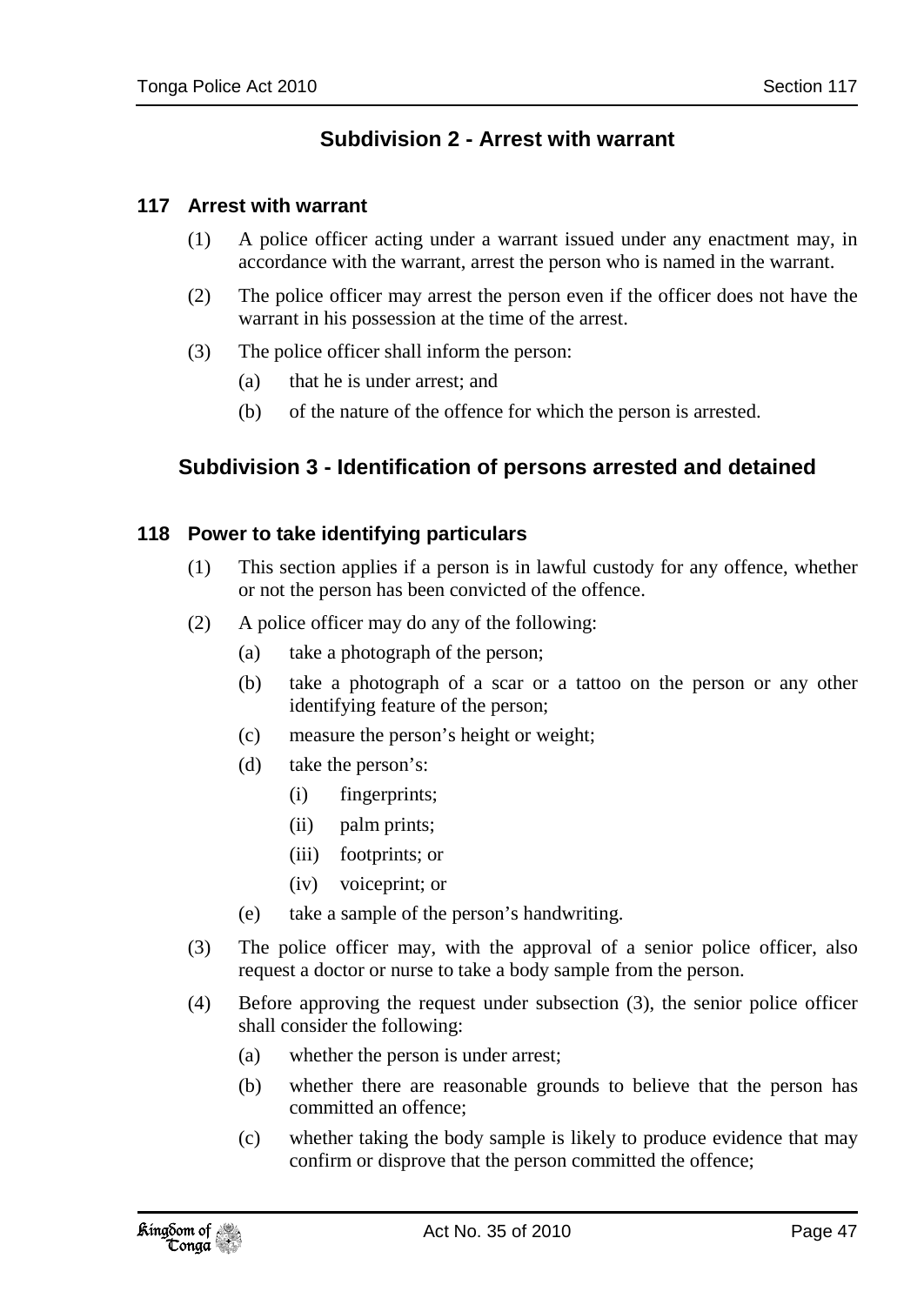- (d) whether taking the body sample is otherwise justified in the circumstances.
- (5) Subject to subsection (6), the doctor or nurse shall not take the body sample unless the senior police officer has approved the request under subsection (3) and the following apply:
	- (a) if the person is at least 18 years old, the person consents to the taking of the body sample; or
	- (b) if the person is less than 18 years old and at least 7 years old, the person's parent, guardian or lawyer consents to the taking of the body sample.
- (6) Consent is not required from a person under subsection (5)(a), or from a person's parent, guardian or lawyer under subsection (5)(b), if:
	- (a) the person is charged with a serious offence; and
	- (b) a magistrate, on application by the senior police officer, has issued an order requiring the person to provide the body sample.

### **119 Material to be destroyed if person acquitted**

- (1) If a person is found not guilty of an offence, any identifying particulars of the person shall be destroyed as soon as practicable after the finding.
- (2) Subsection (1) shall not apply if:
	- (a) the person has been charged with another offence and the proceedings in relation to the charge have not been finalised;
	- (b) the person has previously been found guilty of another offence, whether before or after the commencement of this section;
	- (c) the identifying particulars are required for the investigation of another offence that the person is suspected, on reasonable grounds, of having committed; or
	- (d) the person is not proceeded against for the original offence because he has been found incapable of standing trial because of mental illness.
- (3) If, because of subsection (2)(a), the person's identifying particulars are not destroyed and the person is found not guilty of the other offence, or the proceedings for the other offence are discontinued, the identifying particulars shall be destroyed within a reasonable time after the finding or discontinuance.
- (4) The identifying particulars shall not be destroyed under subsection (3) if subsection (2) continues to apply to the person.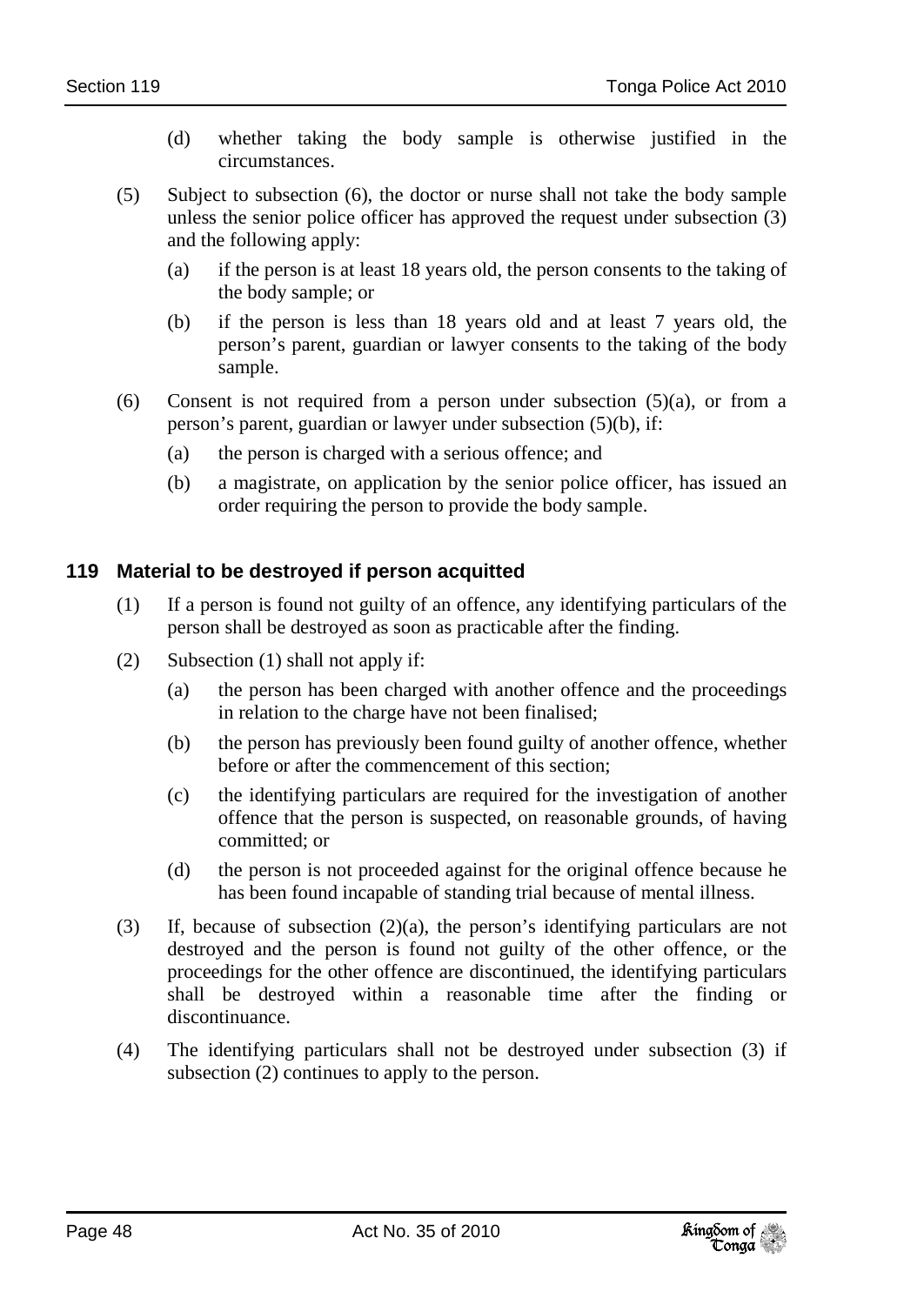#### **120 Storage of material**

- (1) This section applies if identifying particulars are not required to be destroyed under section 119.
- (2) The identifying particulars shall be kept in a storage system that:
	- (a) is approved by the Commissioner; and
	- (b) is in a secure place.
- (3) The identifying particulars may be accessed only by persons who are authorised in writing by the Commissioner to have access to the particulars.
- (4) A person who accesses identifying particulars in accordance with an authorisation under subsection (3) may access the identifying particulars only for the following purposes:
	- (a) to administer the storage system;
	- (b) to assist in matching the identifying particulars with the particulars:
		- (i) of missing persons or deceased persons;
		- (ii) of persons suspected of having committed an offence;
		- (iii) of persons convicted of an offence; or
		- (iv) obtained at a crime scene;
	- (c) purposes related to coronial inquests;
	- (d) to assist in the investigation of an offence;
	- (e) any purpose that is permitted under another enactment; or
	- (f) any purpose that is prescribed by regulations for this paragraph.
- (5) The Commissioner may issue an approval or an authorisation under this section.
- (6) The approval or authorisation may be:
	- (a) subject to any conditions the Commissioner considers appropriate; and
	- (b) revoked at any time by the Commissioner.

#### **121 Offence to use indentifying particulars improperly**

- (1) Any person who:
	- (a) uses or accesses identifying particulars; and
	- (b) the use or access is not permitted under this Subdivision or another enactment,

commits an offence.

(2) Any person who commits an offence under subsection (1) shall be liable upon conviction to a fine not exceeding \$5,000, or imprisonment for a term not exceeding 2 years, or both.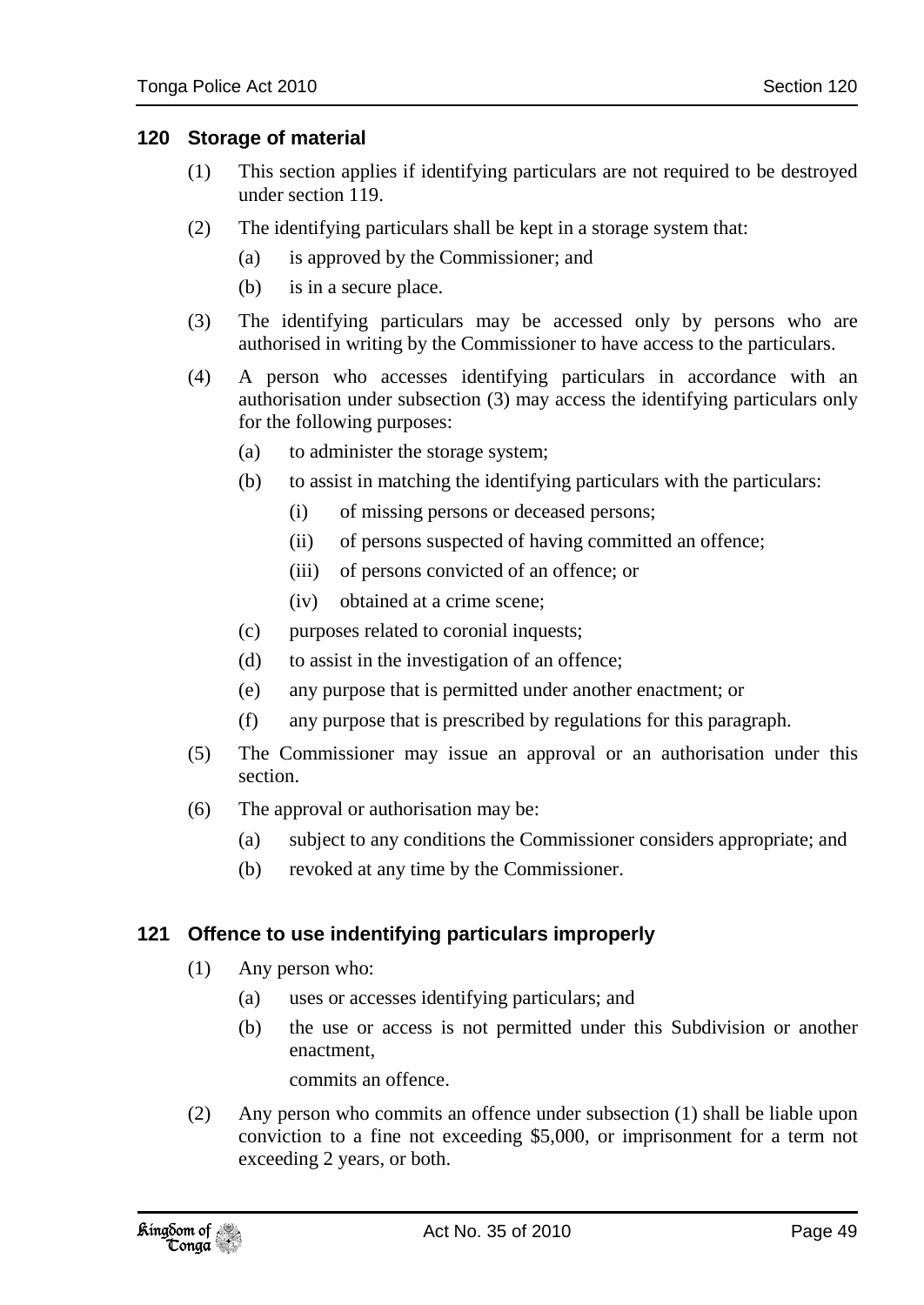# **DIVISION 7 - SEARCH AND SEIZURE POWERS**

# **Subdivision 1 - Search and seizure without warrant**

#### **122 Search of persons without warrant**

- (1) This section applies if a police officer is satisfied, on reasonable grounds, that:
	- (a) a person has any of the objects mentioned in subsection (2) in his possession; and
	- (b) it would be impracticable, unreasonable or not in the interests of justice if the officer was required to apply for a warrant in order to search the person for the objects.
- (2) The following are the objects for the purposes of subsection (1):
	- (a) a prohibited explosive or weapon;
	- (b) an illicit drug;
	- (c) a controlled chemical or controlled equipment;
	- (d) stolen property;
	- (e) an object that may have been used, is being used or is intended to be used in the commission of a serious offence;
	- (f) an object that may be used by the person to cause harm to himself or to another person; or
	- (g) any other object which is prohibited or restricted under any other enactment.
- (3) The police officer may:
	- (a) stop and detain the person;
	- (b) search the person and anything in the person's possession for an object mentioned in subsection (2); and
	- (c) seize any object or part of an object that the police officer believes on reasonable grounds is an object mentioned in subsection (2).
- (4) Tonga Police may keep any object obtained as a result of a search under this section only for as long as is reasonably necessary, but for no more than 60 days, unless a magistrate, on application by a police officer, has issued an order authorising the object to be kept for a longer period.
- (5) A police officer may apply to the Magistrates' Court for an order for subsection  $(4)$ .
- (6) Any police officer who has exercised the powers under this section shall provide a report in writing to the Commissioner within 24 hours, covering the details of the search, the objects found, any offences detected and any other relevant matter.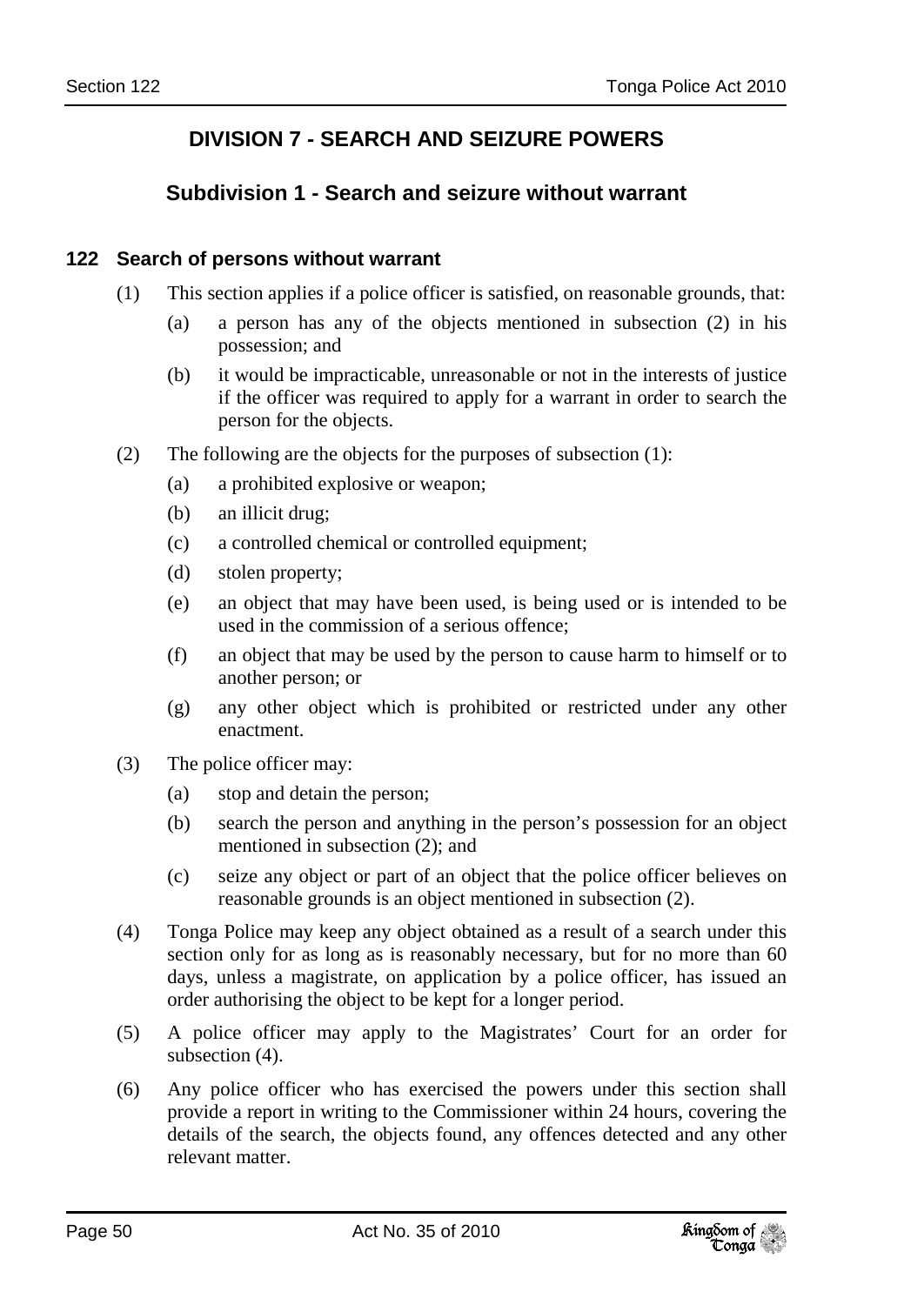#### **123 Search of places, vehicles, vessels and aircraft without warrant**

- (1) This section applies if a police officer is satisfied, on reasonable grounds, that:
	- (a) a serious offence has been committed, is being committed or is about to be committed in any place, premises, vehicle, vessel or aircraft; and
	- (b) it would be impracticable, unreasonable or not in the interests of justice if the officer was required to apply for a warrant in order to conduct a search in relation to the offence.
- (2) The police officer may, without warrant, do any of the following:
	- (a) enter the place or premises;
	- (b) stop and detain the vehicle, vessel or aircraft;
	- (c) board or enter the vehicle, vessel or aircraft;
	- (d) search the place, premises, vehicle, vessel or aircraft;
	- (e) seize any thing, including the vehicle, vessel or aircraft, or part of a thing, that the police officer believes on reasonable grounds:
		- (i) to be relevant to the offence or any other offence; or
		- (ii) needs to be seized to prevent its concealment, loss or destruction, or its use in committing or continuing to commit an offence;
	- (f) seize any thing or part of a thing that the police officer believes on reasonable grounds is:
		- (i) a prohibited explosive or weapon;
		- (ii) a prohibited drug or other substance; or
		- (iii) stolen property.
- (3) Tonga Police may keep any object that was seized as a result of a search under this section only for as long as is reasonably necessary, but for no more than 60 days, unless a magistrate, on application by a police officer, has issued an order authorising the thing to be kept for a longer period.
- (4) A police officer may apply to the Magistrates' Court for an order for subsection (3).
- (5) Any police officer who has exercised the powers under this section shall provide a report in writing to the Commissioner within 24 hours, covering the details of the search, the objects found, any offences detected and any other relevant matter.

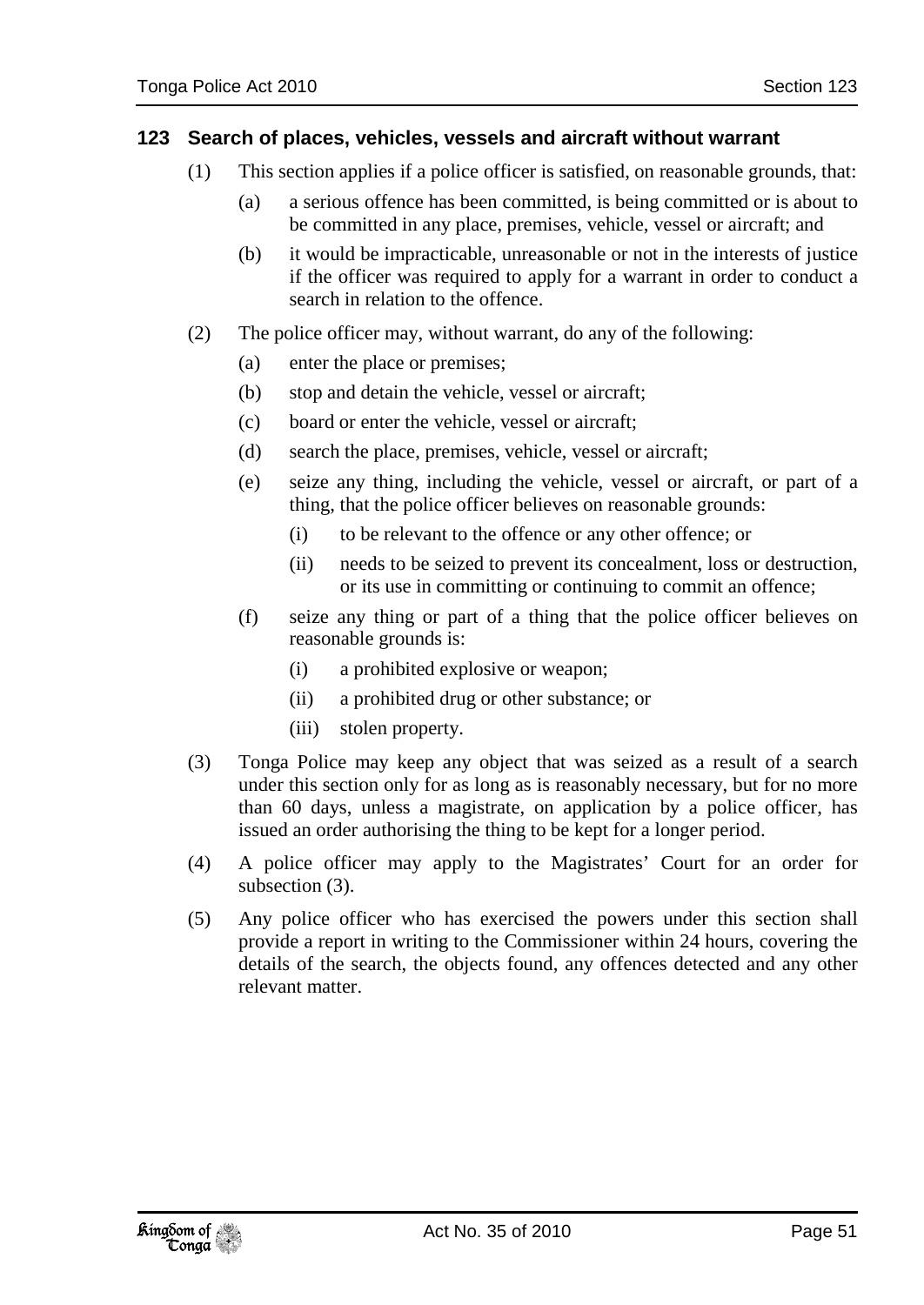# **Subdivision 2 - Search and seizure with warrant**

#### **124 Applications for search warrants**

If a police officer is satisfied on reasonable grounds that an offence or a serious offence has been committed, is being committed or is likely to be committed in any house, premises, vehicle, vessel or aircraft, the police officer may apply for a search warrant to search the house, premises, vehicle, vessel or aircraft and to seize any thing set out in the warrant.

# **DIVISION 8 - PUBLIC ORDER POWERS**

#### **125 Directing a person to move on**

- (1) A police officer may direct a person who is in or near a public place to move on if the police officer suspects, on reasonable grounds, that:
	- (a) the behaviour or presence of the person is:
		- (i) causing anxiety to a person in the public place;
		- (ii) interfering with trade or business in the public place; or
		- (iii) disrupting the peaceable and orderly conduct of any event at the public place; or
	- (b) the behaviour of the person is disorderly, indecent, offensive, or threatening to a person in the public place.
- (2) The police officer may give the person any other direction that is reasonable in the circumstances.
- (3) However, the police officer shall not give a direction that interferes with a person's right of peaceful assembly unless it is reasonably necessary in the interests of:
	- (a) public safety;
	- (b) public order; or
	- (c) the protection of the rights and freedoms of other persons.
- (4) The police officer shall tell the person the reasons for giving a direction under this section.
- (5) Any person who:
	- (a) is given a direction under subsection (1) or (2); and
	- (b) does not comply with the direction,

commits an offence.

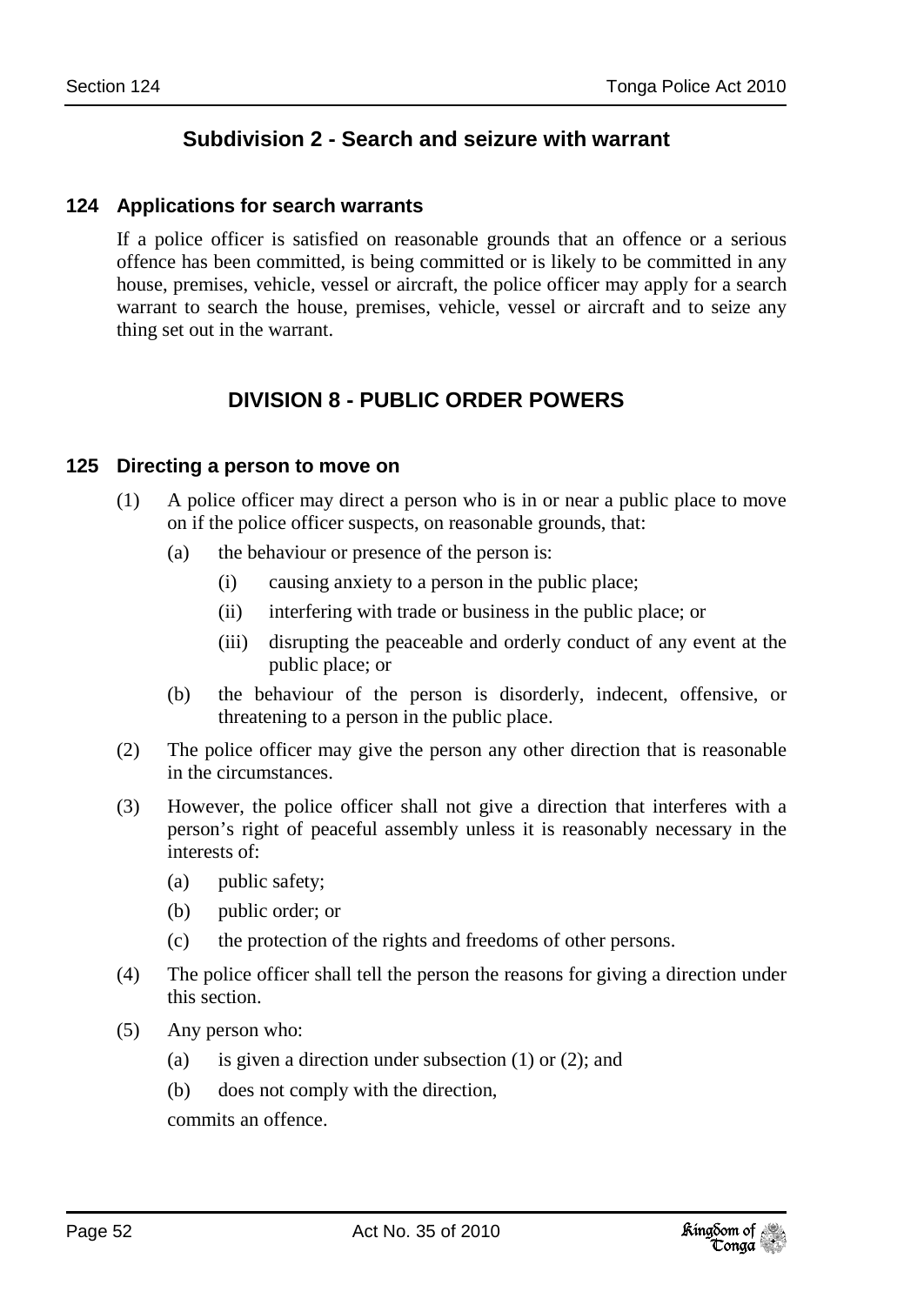(6) Any person who commits an offence under subsection (5) shall be liable upon conviction to a fine not exceeding \$500 or a term of imprisonment not exceeding 6 months, or both.

#### **126 Power to remove and exclude persons**

- (1) A police officer may remove or exclude a person from any public or private premises if:
	- (a) the premises are a crime scene and it is necessary for the police officer to secure the crime scene; or
	- (b) it is necessary to do so to ensure the safety of any person.
- (2) In order to exercise the power under subsection (1), the police officer may do any of the following:
	- (a) enter the premises;
	- (b) use reasonable force to remove or exclude a person from the premises;
	- (c) barricade the premises or the area around the premises;
	- (d) erect barriers around the premises;
	- (e) erect signs on or near the premises;
	- (f) anything else that the police officer reasonably thinks is necessary to achieve the objectives of subsection  $(1)(a)$  or  $(b)$ .

#### **127 Temporary closure, or restriction or prohibition on use of public roads and pathways**

- (1) The Commissioner may, if he believes it is necessary to do so in the public interest:
	- (a) temporarily close any public road or public pathway; or
	- (b) restrict or prohibit the use of the road or pathway.
- (2) A police officer may issue a direction to a person about a public road or public pathway that has been closed or the use of which has been restricted or prohibited.
- (3) Except in cases of urgency, a police officer shall ensure that a sign indicating that the road or pathway is closed is displayed in a conspicuous place on the road or pathway.

#### **128 Application to use closed or restricted road or pathway**

(1) A person may apply to the Commissioner for permission to use a public road or public pathway that is closed, or the use of which is restricted or prohibited, under section 127.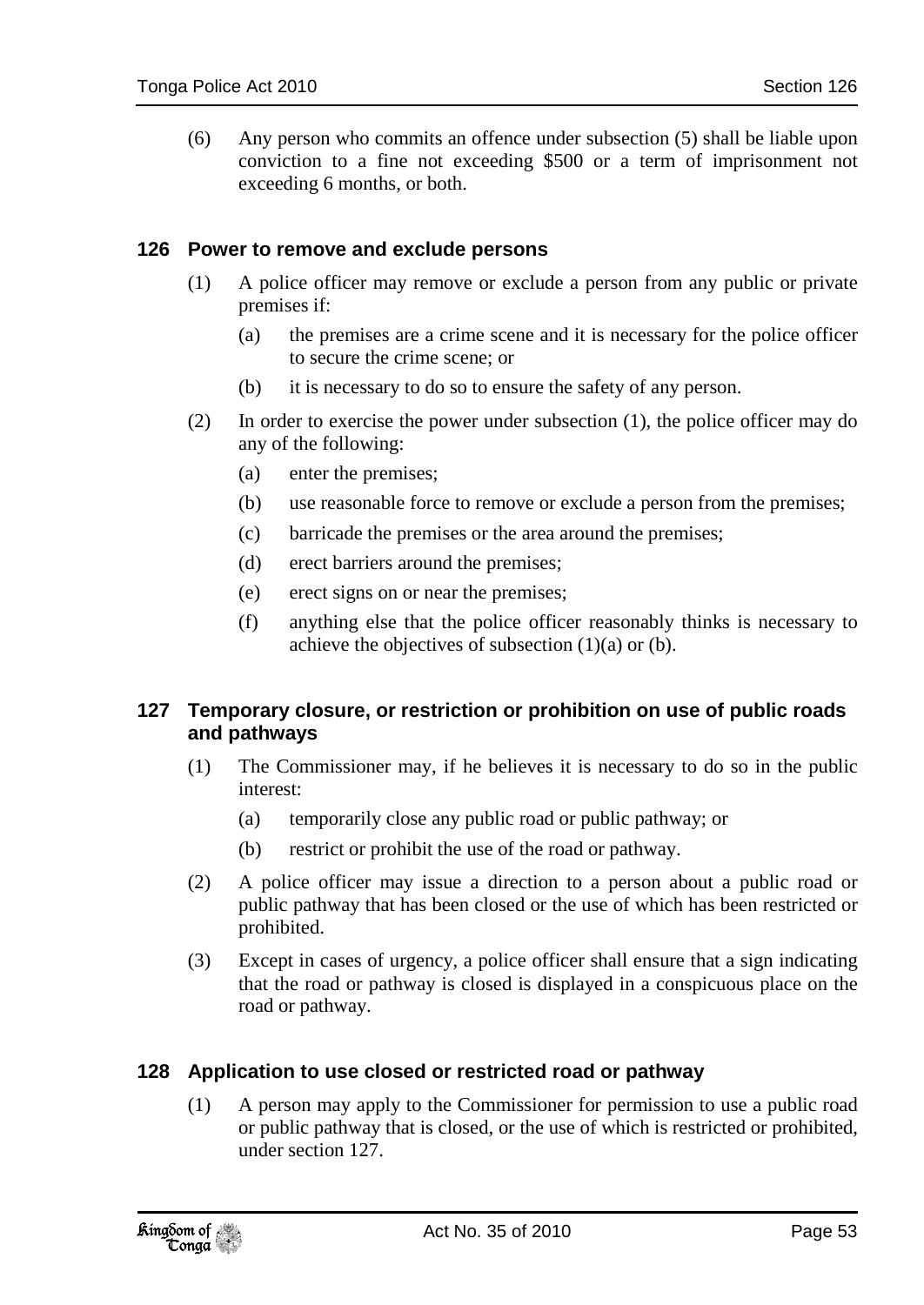- (2) The application may be made orally or in writing.
- (3) The Commissioner may:
	- (a) grant the permission;
	- (b) grant the permission subject to any conditions the Commissioner considers necessary in the public interest; or
	- (c) refuse to grant the permission.

#### **129 Offences in relation to closed or restricted roads**

- (1) Any person who, without reasonable excuse and without the permission of the Commissioner:
	- (a) uses any public road or pathway which is closed under section  $127(1)(a)$ ; or
	- (b) contravenes any prohibition or restriction under section 127(1)(b),

commits an offence.

- (2) Any person who, without reasonable excuse, fails to comply with:
	- (a) any condition of a permit granted under section 128(3)(b); or
	- (b) any direction given under section 127(2),

commits an offence.

(3) Any person who commits an offence under subsection (1) and (2) shall be liable upon conviction to a fine not exceeding \$250, or imprisonment for a term not exceeding 3 months, or both.

#### **130 Use of roads for assemblies and processions**

- (1) Any person who uses a public road to conduct any assembly or procession commits an offence unless the use of the road for that purpose has been approved by the Commissioner.
- (2) A person may, in writing, apply to the Commissioner for an approval under subsection  $(1)$ .
- (3) The application shall be in the form prescribed by the regulations.
- (4) The Commissioner may:
	- (a) grant the approval;
	- (b) grant the approval subject to any conditions the Commissioner considers necessary in the public interest; or
	- (c) refuse to grant the approval.
- (5) Any person who obstructs an assembly or procession that is approved by the Commissioner commits an offence.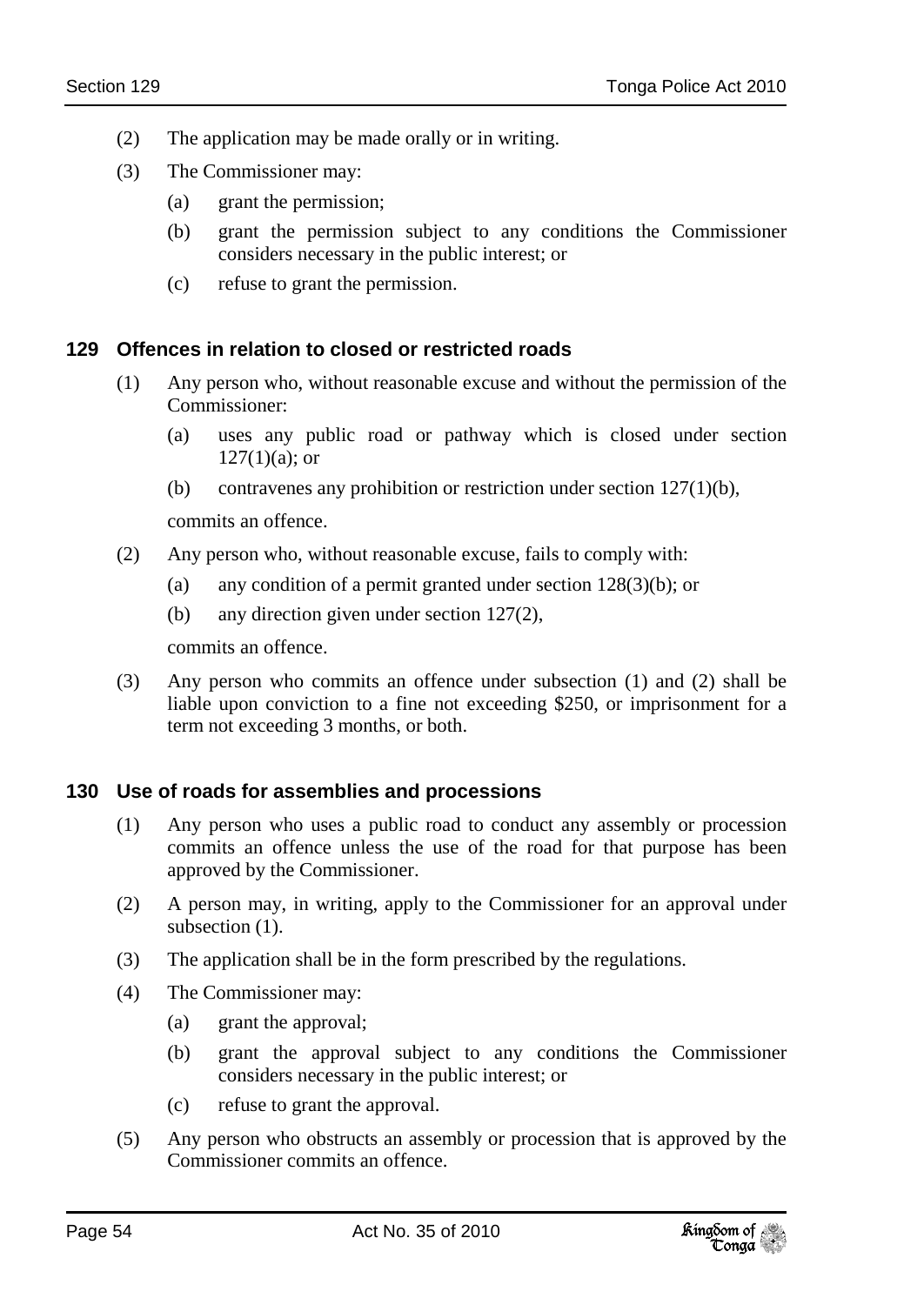- (6) A police officer may take such action as is reasonably necessary to prevent any obstruction of an assembly or procession that is approved by the Commissioner.
- (7) Any person who commits an offence under subsection (1) or (5) shall be liable upon conviction to a fine not exceeding a fine of \$250, or imprisonment for a term not exceeding 3 months, or both.

# **DIVISION 9 - POWERS IN RELATION TO CRIME SCENES**

### **131 Access to crime scene**

A police officer may enter any place that the police officer reasonably suspects is a crime scene and stay on the place for the time reasonably necessary to decide whether or not to establish a crime scene at the place.

### **132 Initial establishment of crime scene**

- (1) A police officer may establish a crime scene at a place if the police officer:
	- (a) lawfully enters a place that may be a crime scene, or is lawfully at a place; and
	- (b) decides the place is a crime scene.
- (2) If another police officer assumes control of the crime scene, that police officer becomes the responsible officer.
- (3) The responsible officer may establish the crime scene in any way that gives anyone wanting to enter the place enough notice that the place is a crime scene.

#### **133 Application for search warrant**

As soon as reasonably practicable after the responsible officer establishes the crime scene, a police officer shall apply for a search warrant to search for, and seize, any evidence found at the crime scene.

#### **134 Deciding limits of crime scene**

The responsible officer at a crime scene shall:

- (a) identify what is the crime scene;
- (b) decide the boundaries necessary to protect the crime scene; and
- (c) mark the limits of the crime scene in a way that sufficiently identifies it to the public as a crime scene.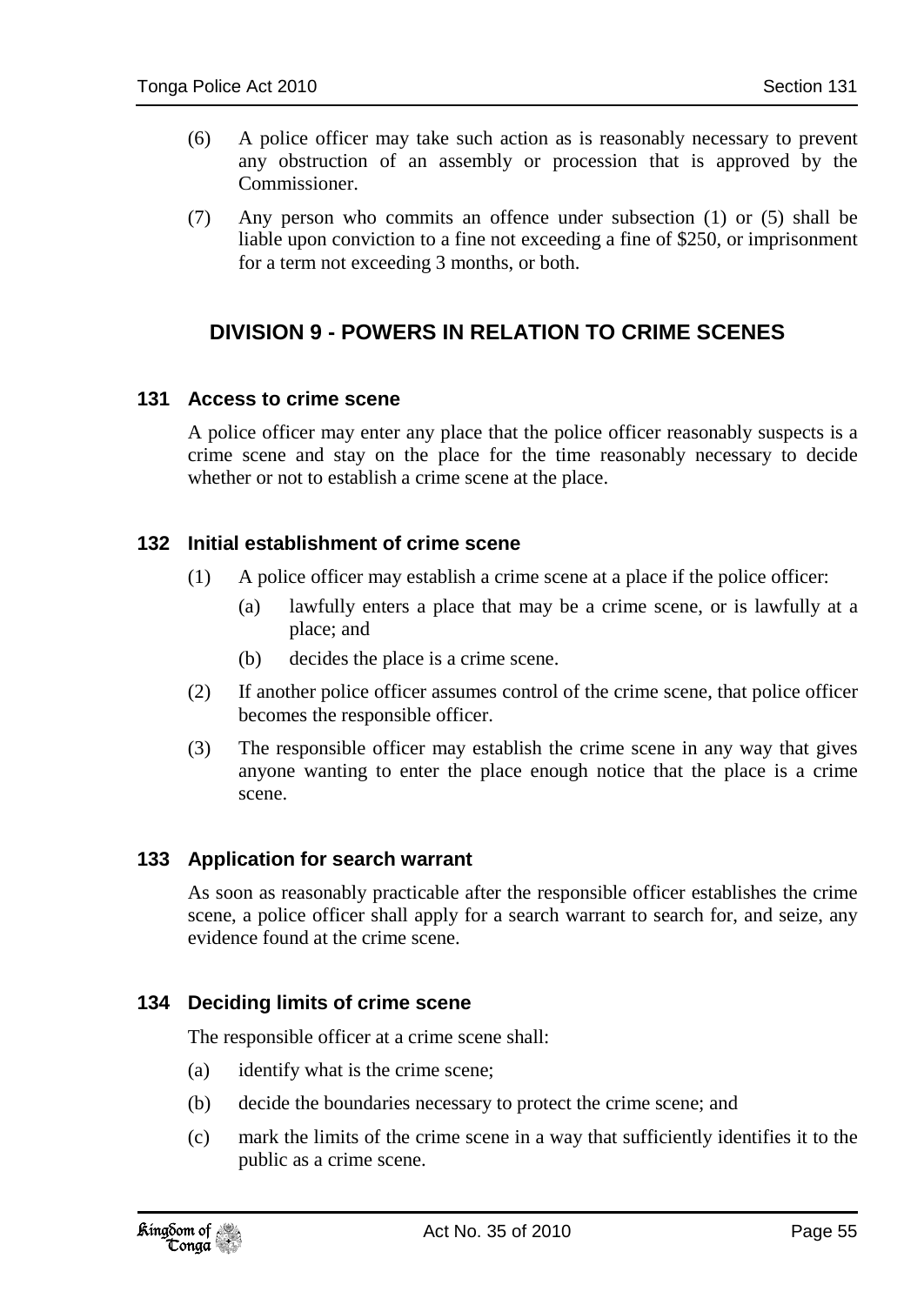#### **135 Restricting access to crime scene**

- (1) The responsible officer at a crime scene shall, as soon as practicable, take the steps he considers to be reasonably necessary to protect anything at the crime scene from being damaged, interfered with or destroyed, including steps necessary to:
	- (a) ensure people, including police officers, whose presence at the crime scene is not essential do not enter the crime scene;
	- (b) prevent unnecessary movement inside the boundaries of the crime scene; and
	- (c) establish a safe walking area in the crime scene for reducing the risk of damage to any evidence that may be at the crime scene.
- (2) A person, other than the responsible officer, shall not enter the crime scene unless the:
	- (a) person has a special reason, associated with the investigation, for entering the crime scene;
	- (b) person is a police officer who is asked to enter the crime scene by the responsible officer or an investigating police officer;
	- (c) person is authorised to be there by the responsible officer; or
	- (d) presence of the person is necessary to preserve life or property at the crime scene.

#### **136 Preserving evidence at crime scene**

The responsible officer at a crime scene shall ensure that nothing in the crime scene is unnecessarily touched or moved:

- (a) until all necessary forensic and technical examinations are finished; or
- (b) unless there is a possibility that the thing could be damaged, interfered with or destroyed if it is not moved.

#### **137 Powers of direction at crime scene**

The responsible officer or a police officer acting under the direction of the responsible officer may, at a crime scene, do any of the following:

- (a) direct a person to leave the crime scene or remove a vehicle, animal, object, or vessel from the crime scene;
- (b) remove or cause to be removed from the crime scene:
	- (i) a person who fails to comply with a direction to leave the crime scene; or
	- (ii) a vehicle, animal, object or vessel that a person fails to remove from the crime scene;

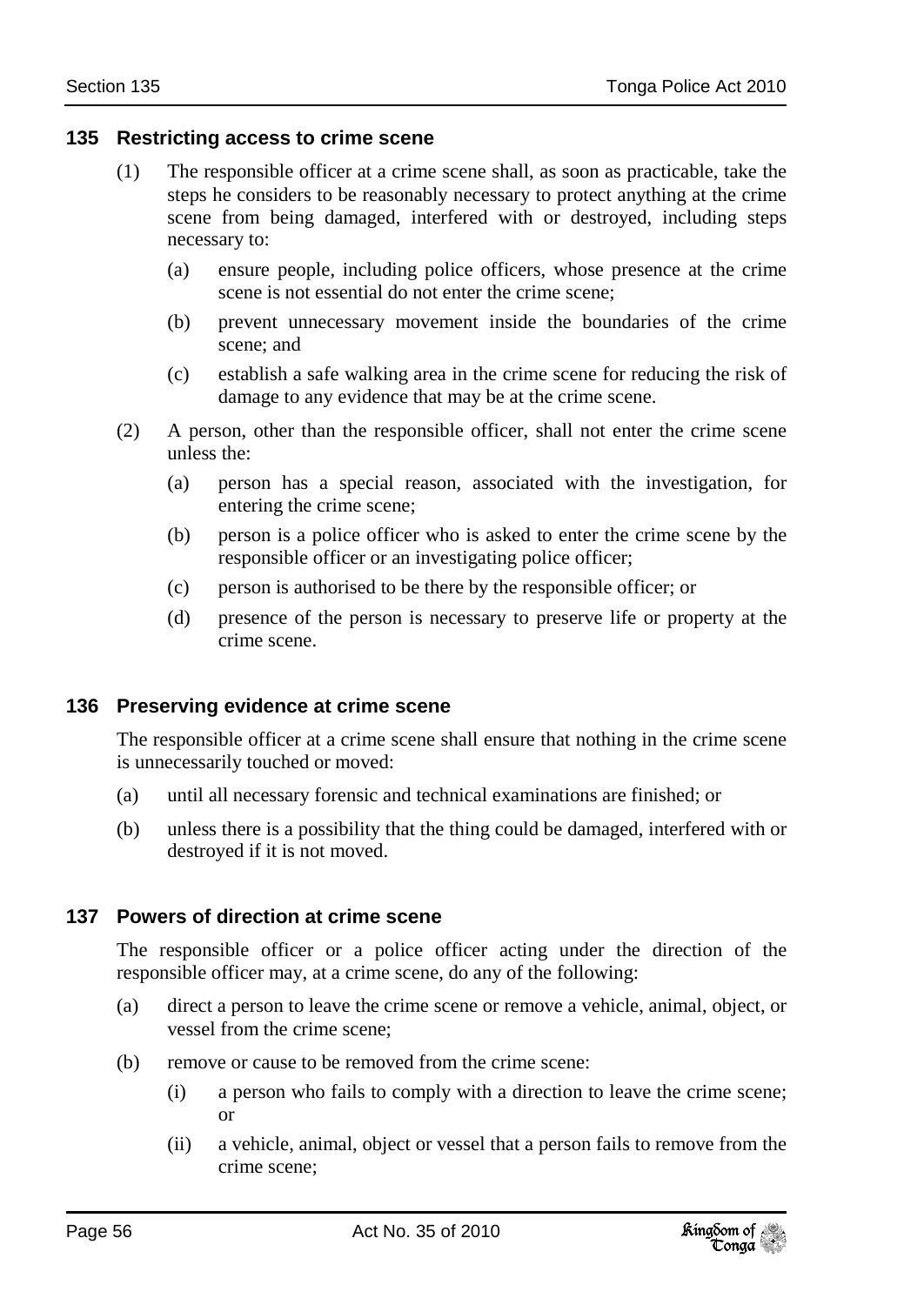- (c) direct a person not to enter the crime scene;
- (d) prevent a person from entering the crime scene;
- (e) prevent a person from removing evidence from or otherwise interfering with the crime scene or anything in it and, for that purpose, detain and search the person; or
- (f) direct the occupier of the place that is the crime scene or a person apparently in charge of the place to maintain a continuous supply of electricity at the place.

#### **138 Offences at crime scene**

- (1) Any person who, at a crime scene:
	- (a) tampers with the crime scene in any way;
	- (b) tampers with any evidence, or potential evidence, at the crime scene in any way;
	- (c) hinders or obstructs a police officer from securing the crime scene; or
	- (d) refuses to comply with a direction under section 137,

commits an offence.

(2) Any person who commits an offence under subsection (1) shall be liable upon conviction to pay a fine not exceeding \$500, or imprisonment for a period not exceeding 6 months, or both.

# **DIVISION 10 - PRODUCTION OF LICENCES AND CRIMINAL RECORD CHECKS**

#### **139 Power to require production of authorities**

- (1) This section applies to a person who is required to hold or have an authority under an enactment.
- (2) A police officer may ask the person to produce the authority to the police officer for inspection.
- (3) The person shall produce the authority to the police officer for inspection when asked to do so.
- (4) If the person does not have the authority available for production when asked to produce it, the person shall produce it for inspection, within 7 days after the date of the request, at a police station or other place nominated by the police officer.
- (5) A person commits an offence if:
	- (a) the person is required to hold an authority under an enactment;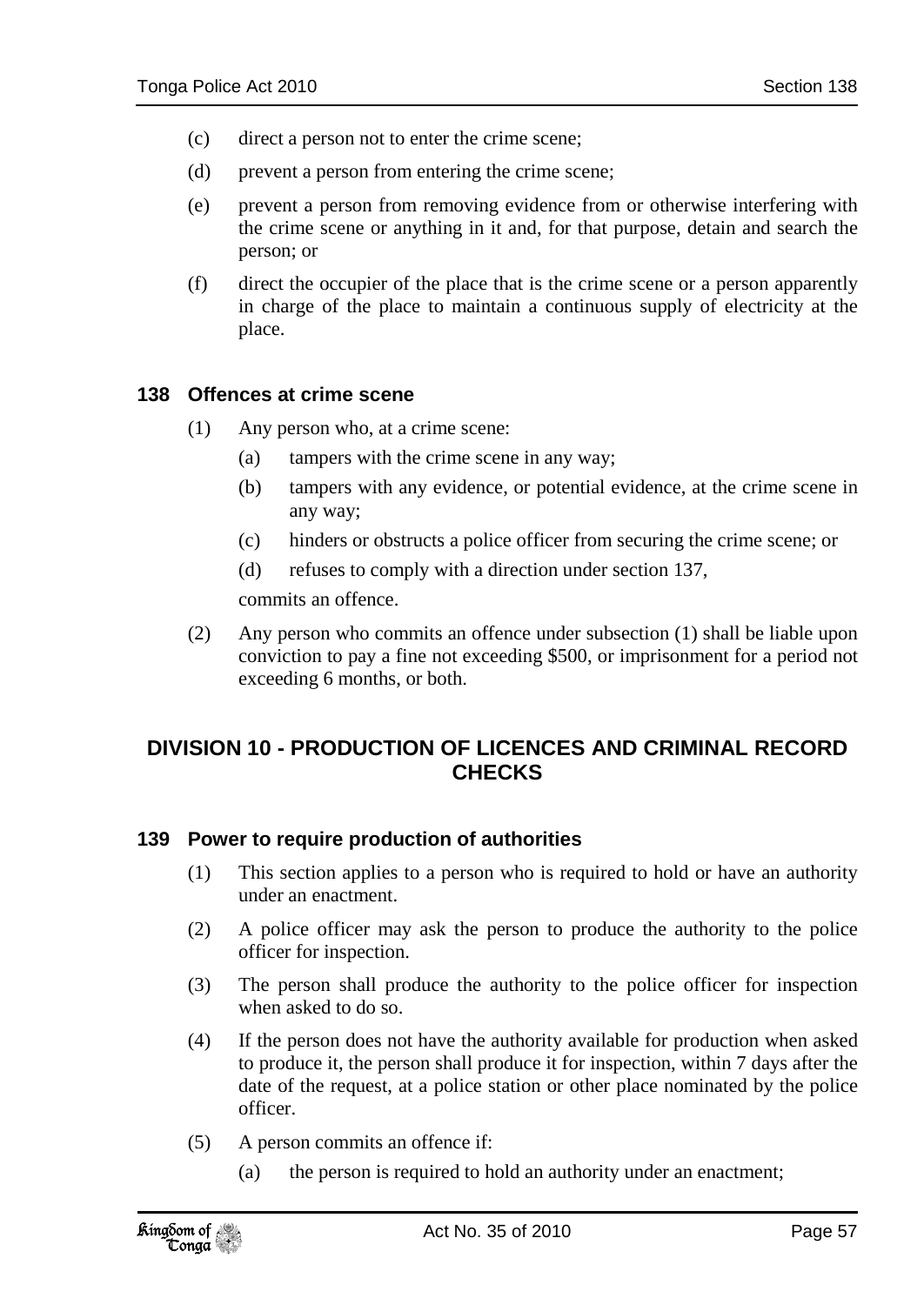- (b) the person is asked to produce the authority for inspection by a police officer; and
- (c) the person does not produce the authority for inspection as required under subsection (3) or (4).
- (6) Any person who commits an offence under subsection (5) shall be liable upon conviction to pay a fine not exceeding \$1,000, or imprisonment for a period not exceeding 18 months, or both.
- (7) In this section:

"**authority**" means a licence, permit, permission, approval, authority, register or other record required under an enactment.

## **140 Criminal record checks**

- (1) A police officer may conduct a check of a person's criminal record.
- (2) The check may be conducted only if the:
	- (a) person has requested, or consented to, the check; or
	- (b) check is conducted by a senior police officer in the course of, or for the purpose of, conducting an investigation into an offence.
- (3) The check shall be conducted in accordance with the procedures prescribed by regulations.
- (4) The regulations may prescribe fees to be paid to Tonga Police for a criminal record check requested by a person.

# **PART 5 - SAFEGUARDS AND RESPONSIBILITIES**

# **DIVISION 1 - SAFEGUARDS IN RELATION TO POLICE IDENTITY**

## **141 Police to provide identity information if requested**

Subject to section 142, if a police officer is exercising a power in relation to a person, the police officer shall, if requested by the person, give the person the following information:

- (a) evidence that the police officer is a police officer (unless the police officer is in uniform);
- (b) the police officer's name; and
- (c) the reason for the exercise of the power.

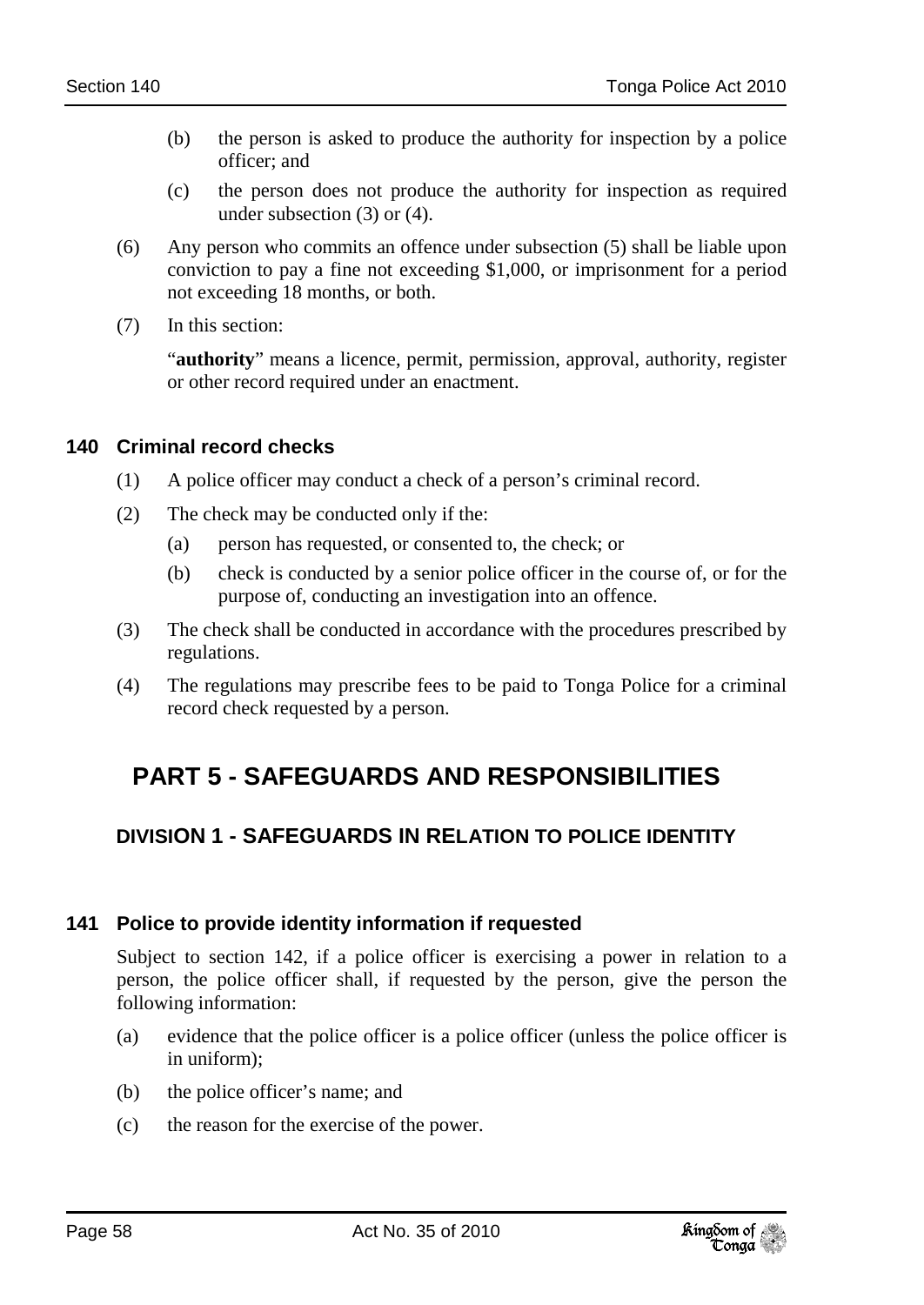#### **142 Police to provide identity information without being requested**

- (1) When exercising a power mentioned in subsection (2), a police officer shall, without being requested to do so, give the person who is subject to the exercise of the power the following information:
	- (a) evidence that the police officer is a police officer, unless the police officer is in uniform;
	- (b) the police officer's name; and
	- (c) the reason for the exercise of the power.
- (2) This section applies to the exercise of the following powers, whether or not conferred by or under this Act and whether or not exercised under a warrant a power to:
	- (a) search or arrest a person;
	- (b) board a vehicle, vessel or aircraft;
	- (c) search a vehicle, vessel or aircraft;
	- (d) enter premises (not being a public place);
	- (e) search premises (not being a public place);
	- (f) seize any property;
	- (g) stop or detain a person or a vehicle, vessel or aircraft;
	- (h) establish a crime scene at premises (not being a public place); and
	- (i) give a direction to a person.

# **DIVISION 2 - SAFEGUARDS ABOUT SEARCHES**

## **143 General provision about searches of persons**

- (1) A police officer searching a person shall:
	- (a) ensure, to the extent reasonably practicable, that the way in which the person is searched causes minimal embarrassment to the person;
	- (b) take reasonable care to protect the dignity of the person;
	- (c) restrict a search of the person in public to an examination of outer clothing; and
	- (d) if a strip search is necessary, conduct the search out of public view.
- (2) The person conducting the search shall be:
	- (a) a police officer of the same sex as the person to be searched; or
	- (b) if there is no police officer of the same sex available to search the person, someone acting at the direction of a police officer and of the same sex as the person to be searched.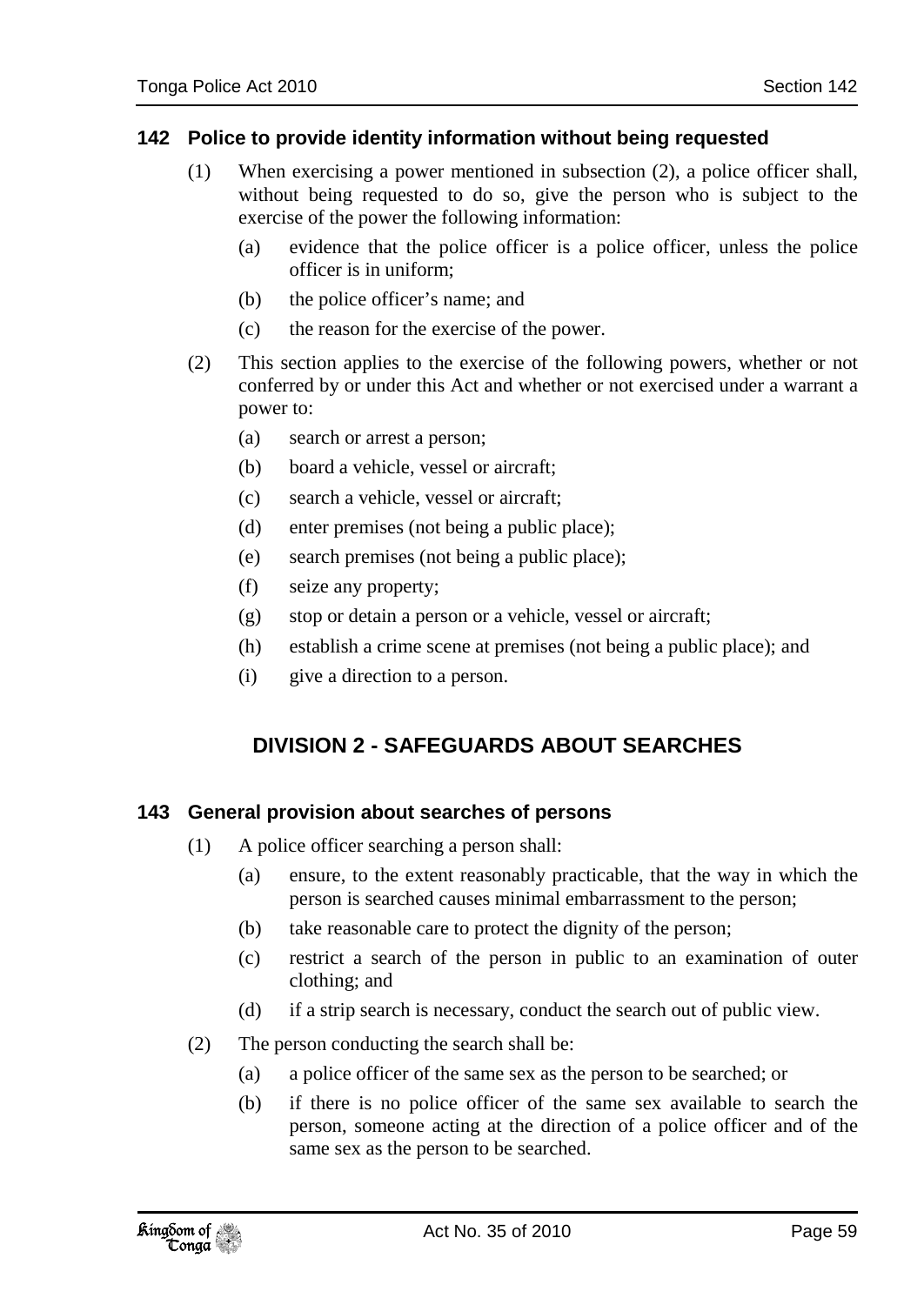#### **144 Searches of children and person with impaired capacity**

A police officer shall not, whether under section 143 or otherwise, conduct a search of a child or of a person who has impaired intellectual functioning, except in the presence of:

- (a) a parent or guardian of the child or the person; or
- (b) if paragraph (a) is not acceptable to the child or person or it is not reasonably practicable for the parent or guardian to be present during the search, another person, other than a police officer, who is capable of representing the interests of the child or person.

### **145 Limit on period of detention for search**

A police officer who detains a person, vehicle, vessel or aircraft for a search shall not detain the person, vehicle, vessel or aircraft for any longer than is reasonably necessary for the search.

#### **146 Dealing with persons who obstruct a search**

- (1) If a person obstructs a police officer who is conducting a lawful search of the person, another person, premises, a vehicle, vessel or aircraft or anything in the premises or vehicle, vessel or aircraft, a police officer shall, if reasonably practicable:
	- (a) warn the person that it is an offence to obstruct a police officer in the performance of the police officer's duties; and
	- (b) give the person a reasonable opportunity to stop obstructing the search.
- (2) Any person who obstructs a police officer in the circumstances mentioned in subsection (1) commits an offence.
- (3) Any person who commits an offence under subsection (2) shall be liable upon conviction to pay a fine not exceeding \$250, or a term of imprisonment for a period not exceeding 3 months, or both.

# **DIVISION 3 - SAFEGUARDS ABOUT QUESTIONING**

#### **147 When this Division applies**

This Division applies to any person who is in the company of a police officer for the purpose of being questioned about his knowledge, involvement or participation in the commission of an alleged offence.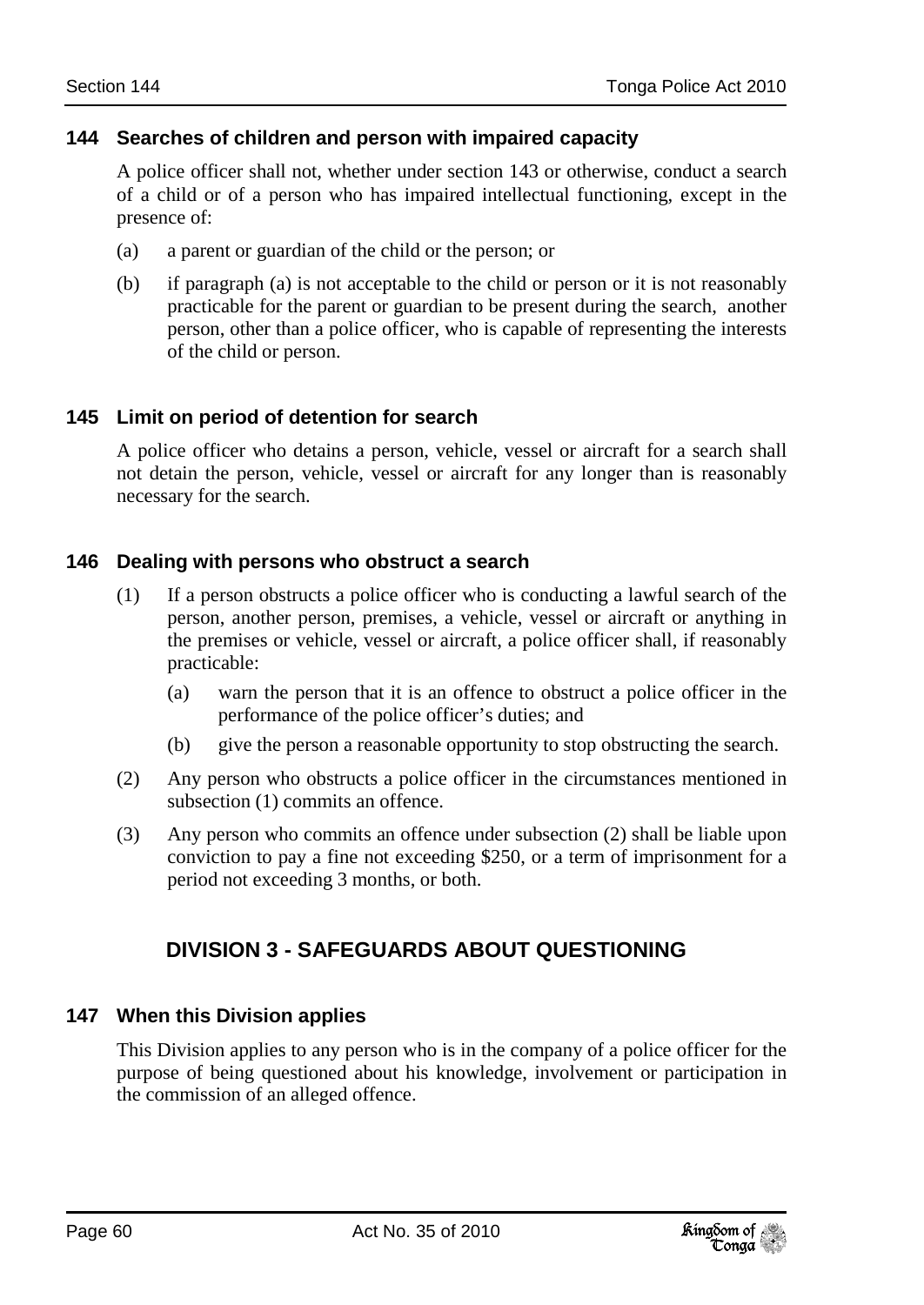### **148 Cautioning a person of his right to remain silent**

- (1) A police officer shall caution the person about his right to remain silent if:
	- (a) the police officer has sufficient evidence to charge the person at the time he commences questioning; or
	- (b) during the questioning the police officer believes on reasonable grounds that there is sufficient evidence to charge the person being questioned with any offence.
- (2) If questioning is suspended or delayed, the police officer shall ensure that the person is aware that he still has the right to remain silent and, again caution the person when questioning recommences.
- (3) This section shall not apply if another enactment requires the person to answer questions put by, or do things required by, a police officer.

### **149 Right to communicate with relative, friend or law practitioner**

- (1) Unless subsection (2) applies, before a police officer starts to question a person who has been charged with an offence, the police officer shall inform that person that he may telephone or speak to a relative, friend or law practitioner.
- (2) The police officer may refuse to allow a person who has been charged to speak with any of the following persons:
	- (a) a person who is also suspected of being involved in the commission of the offence; or
	- (b) a person whom the police officer reasonably believes may jeopardise the investigation of the offence if permitted to communicate with the person.

#### **150 Person's right to remain silent not affected**

A police officer shall not question or continue to question a person if that person, his lawyer or someone whose presence is required during the questioning of that person indicates to the police officer that the person does not want to answer questions or any further questions.

#### **151 Questioning children**

- (1) This section applies if a police officer wants to question a child.
- (2) The police officer shall not question the child unless:
	- (a) the police officer has, if practicable, allowed the child to speak to a relative, friend or law practitioner chosen by the child, in a place where the conversation will not be overheard; and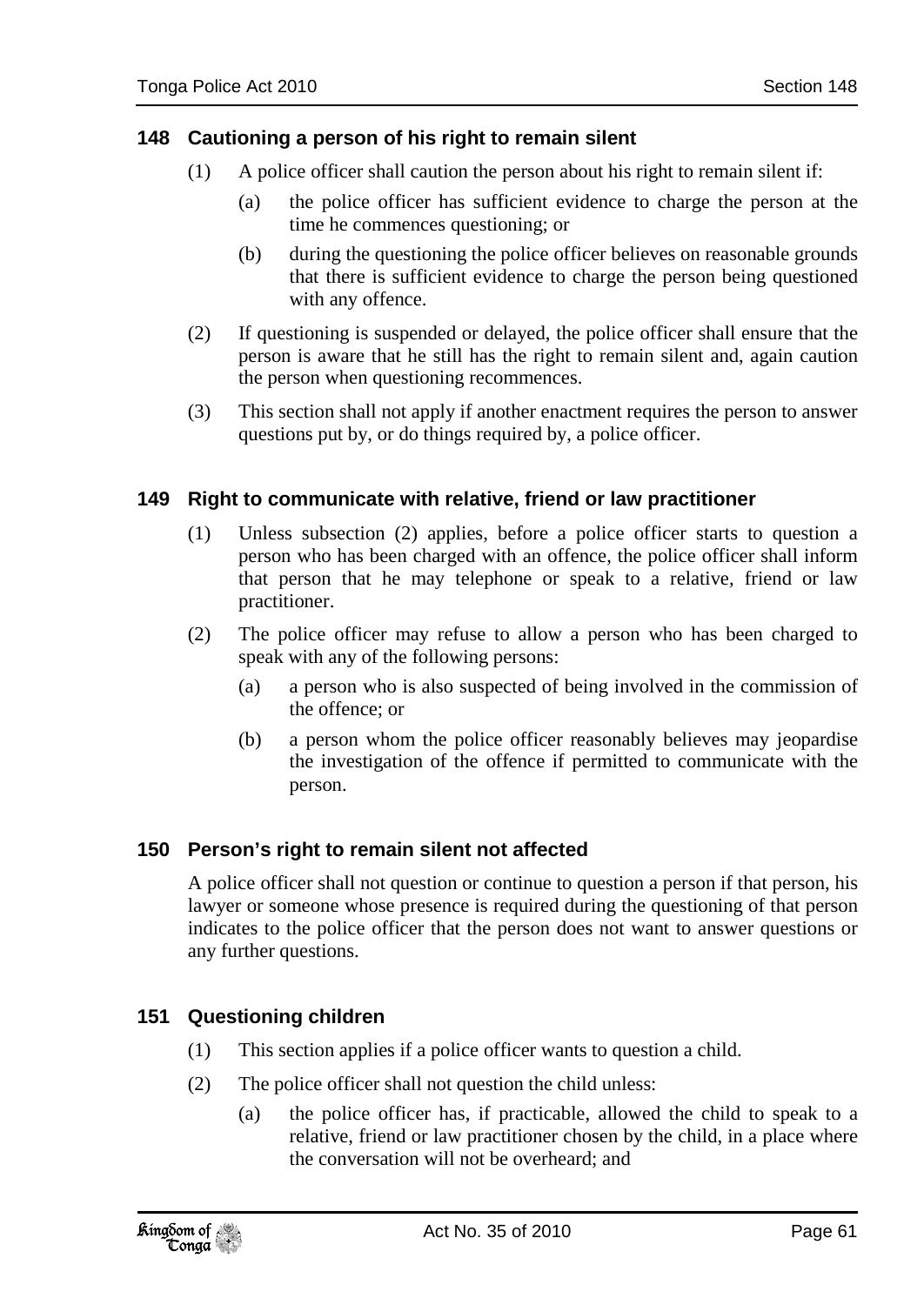- (b) the relative, friend or law practitioner is present while the child is being questioned.
- (3) The police officer shall suspend questioning under this Division and comply with this section if, during questioning, it becomes apparent that the person is a child.

## **152 Questioning person with impaired capacity**

- (1) This section applies if a police officer wants to question a person who appears to have an impaired capacity.
- (2) The police officer shall not question a person unless:
	- (a) the police officer has, if practicable, allowed the person to speak to a relative, friend or law practitioner, in a place where the conversation will not be overheard; and
	- (b) the relative, friend or law practitioner is present while the person is being questioned.
- (3) The police officer shall suspend questioning under this Division and comply with this section if, during questioning, it becomes apparent that the person is a person with impaired capacity.

#### **153 Questioning intoxicated persons**

- (1) This section applies if a police officer wants to question a person who appears to be under the influence of alcohol or a drug.
- (2) The police officer shall delay the questioning until the police officer is reasonably satisfied that the influence of the alcohol or drug no longer affects the person's ability to:
	- (a) understand his rights; and
	- (b) decide whether to answer questions.
- (3) The police officer shall suspend questioning under this Division and comply with this section if, during questioning, it becomes apparent that the person is under the influence of alcohol or a drug.
- (4) This section shall have effect subject to any enactment relating to alcohol breath testing.

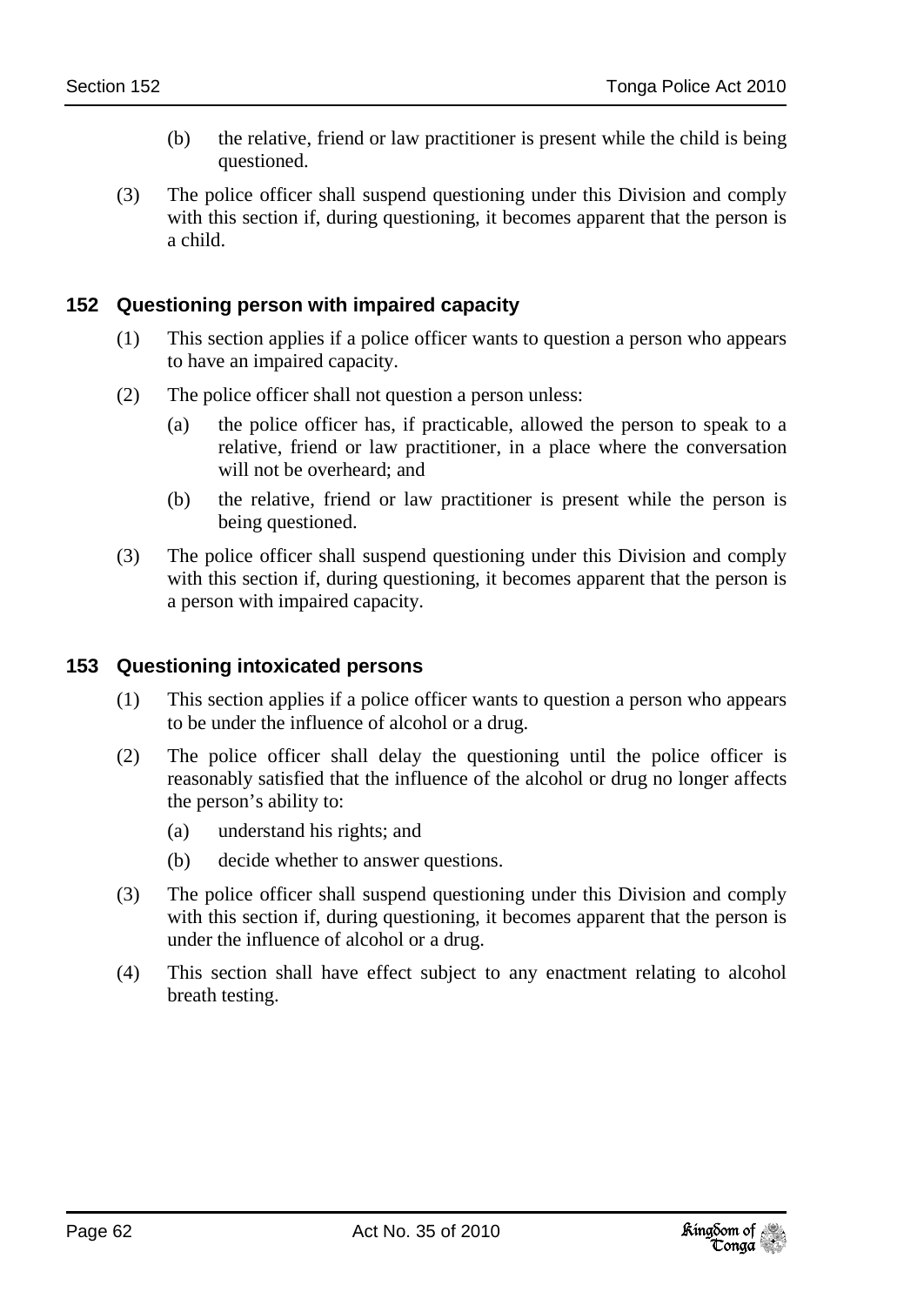# **PART 6 - DEALING WITH PROPERTY**

# **DIVISION 1 - PROPERTY IN POLICE CUSTODY**

### **154 Application of this Division**

Subject to sections 122 and 123, this Division applies to the following:

- (a) an object that is lawfully in the possession of Tonga Police because it was seized by a police officer, whether before or after the commencement of this section; and
- (b) unclaimed property.

#### **155 Duties of police officer taking possession of seized objects**

- (1) A police officer who seizes an object shall ensure that the seized object is given to the officer in charge of the police station where the police officer is stationed, as soon as reasonably practicable.
- (2) Until the seized object is delivered to the officer in charge, the police officer is responsible for the safekeeping of the seized object.
- (3) The Commissioner shall:
	- (a) ensure that reasonable inquiries and reasonable efforts are made to locate anyone lawfully claiming to be entitled to possession of a seized object; and
	- (b) facilitate the lawful disposal or return of a seized object to its owner or the person who had lawful possession of it before it came into the possession of Tonga Police.
- (4) Subsection (3) shall not apply to a seized object if the Commissioner is satisfied it is inappropriate to return the seized object to its owner or the person who had possession of it before the seized object came into the possession of Tonga Police.

#### **156 Receipt for seized objects**

- (1) If a police officer seizes an object under an enactment or warrant, the police officer shall, as soon as is reasonably practicable after seizing the object:
	- (a) if the person from whom the seized object is present, give or cause to be given to the person a receipt for the seized object; or
	- (b) if the object is seized at occupied premises and the occupier of the premises is not present, leave a receipt for the seized object in a conspicuous place on the premises.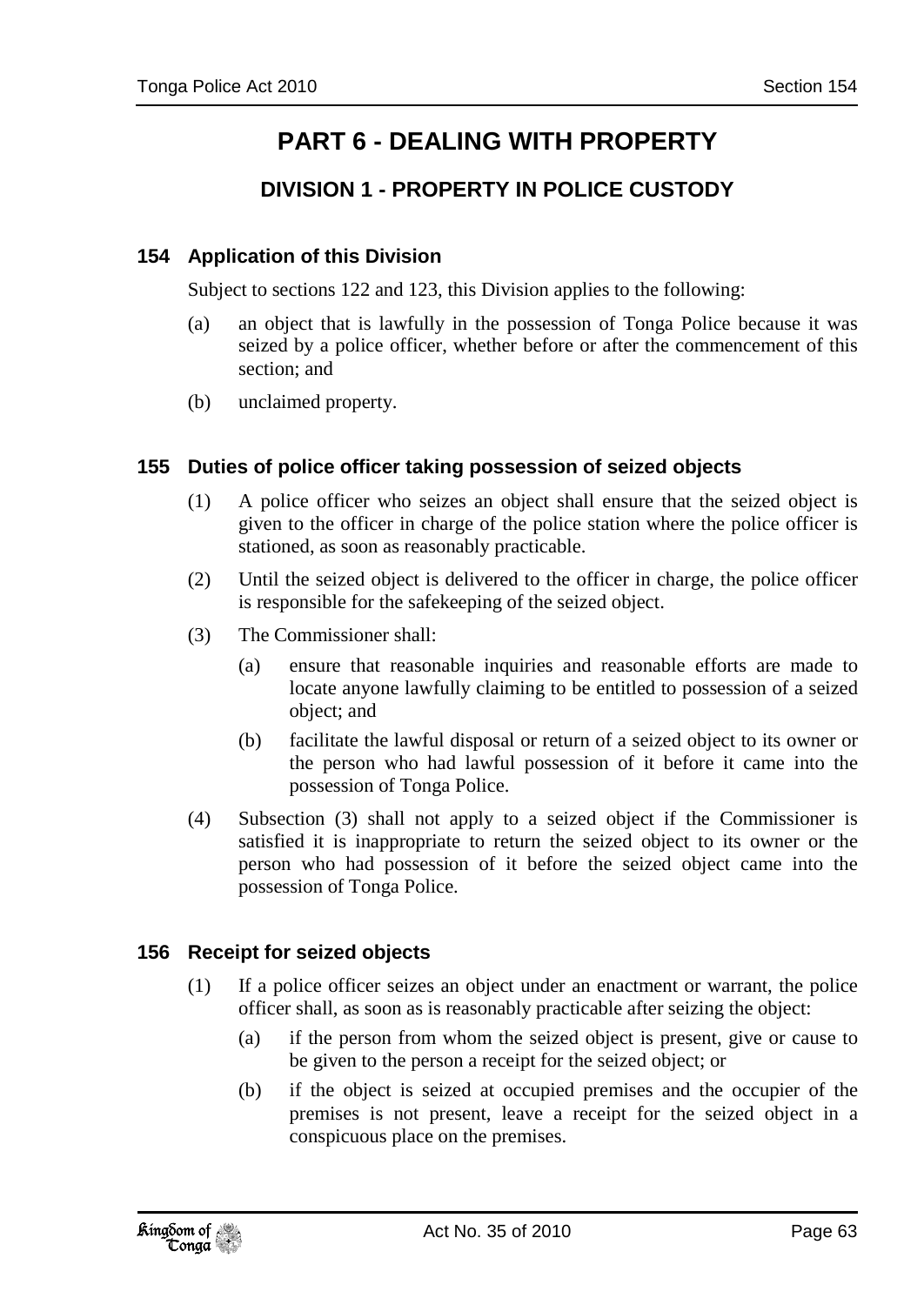- (2) This section shall not apply if the police officer believes, on reasonable grounds, that:
	- (a) there is no one apparently in possession of the seized object;
	- (b) the seized object has been abandoned; or
	- (c) the seized object has no value other than as evidence of the commission of an offence (for example, blood, saliva, semen, hair, impressions, paint, glass, fibres, fire debris or trace evidence).

#### **157 Commissioner's order for forfeiture of seized objects**

- (1) The Commissioner may, in writing, order the forfeiture of a seized object to the Crown if:
	- (a) the Commissioner is satisfied that:
		- (i) it is necessary to retain the seized object to prevent it being used in the commission of an offence;
		- (ii) possession of the seized object is an offence because the possession is not authorised, justified or excused by law;
		- (iii) the owner of the seized object cannot be found after reasonable inquiries; or
		- (iv) having regard to the nature, condition and value of the seized object, it is not reasonable to make inquiries about its owner; or
	- (b) the Commissioner is unable, after making reasonable efforts, to return the seized object to its owner.
- (2) If the owner of the seized object is known and can be found, the Commissioner shall, at least 28 days before making an order for forfeiture, give the owner a written notice that describes the seized object and the owner's options in relation to the object.

#### **158 Dealing with forfeited object**

- (1) If the Commissioner orders the forfeiture of a seized object to the Crown, the seized object becomes the property of the Crown.
- (2) The Commissioner may deal with a forfeited object in any way that does not cause an actual, or apparent, conflict of interest for the Commissioner.
- (3) Without limiting subsection (2), the Commissioner may:
	- (a) donate the forfeited object to Tonga Police or another government body;
	- (b) destroy the forfeited object; or
	- (c) sell the forfeited object.
- (4) If the forfeited object is sold, it shall be sold by public auction.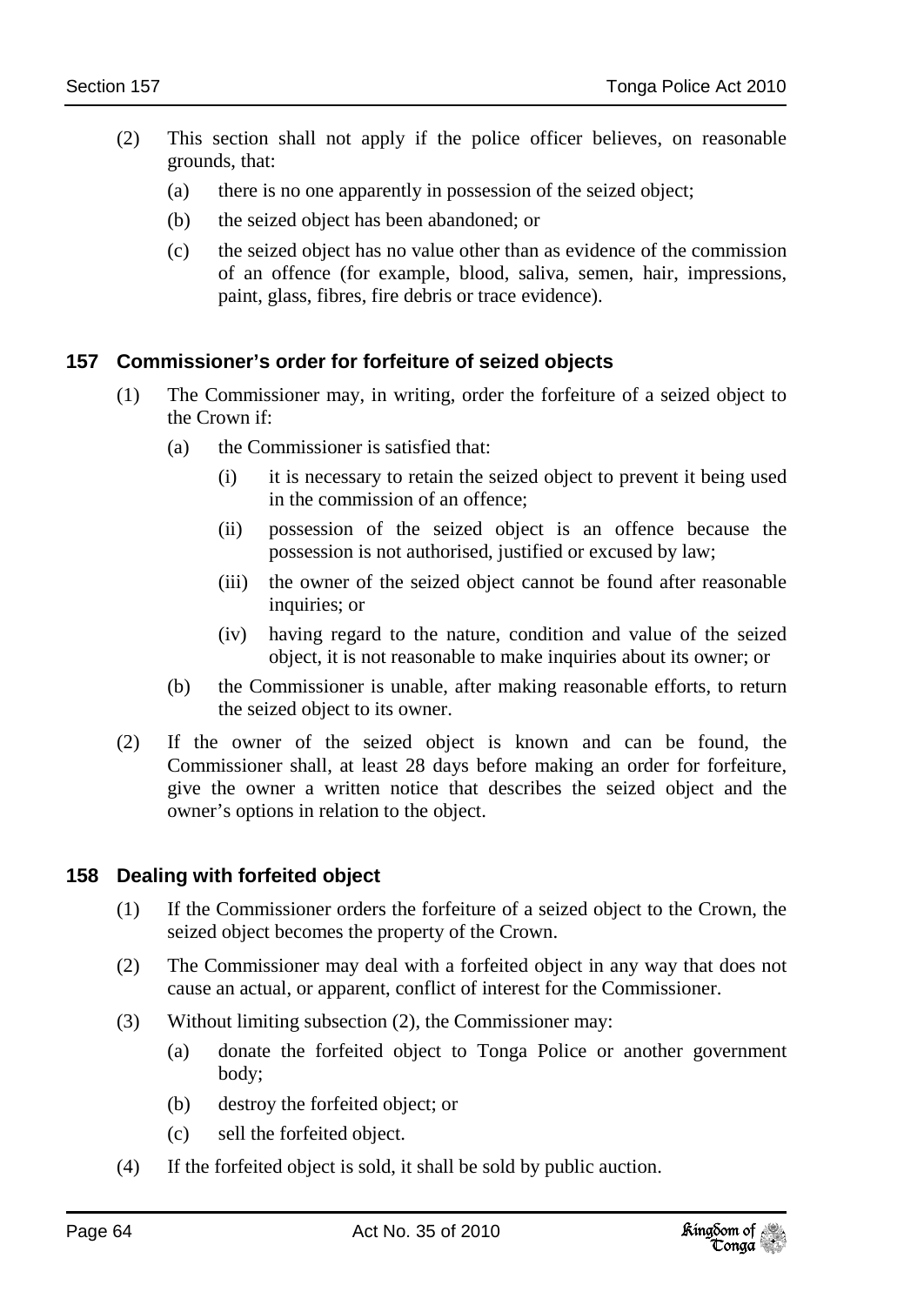- (5) The proceeds of the auction are to be paid in the following order:
	- (a) in payment of the expenses of the sale;
	- (b) in payment of the expenses of the seizure and storage of the forfeited object, and doing anything necessary to prepare the forfeited object for sale; or
	- (c) to the Police Special Purposes Fund.

#### **159 Unclaimed property**

- (1) A police officer shall take all unclaimed property to a police station.
- (2) Subject to subsections (3) and (4), if the property is not claimed within 3 months after being taken to the police station, it shall be sold by public auction or by public notice in accordance with the Commissioner's direction.
- (3) Perishable property may be sold, destroyed or otherwise disposed of at any time and in any manner the Commissioner directs.
- (4) Property, whether perishable or not, that has no monetary value, or only negligible monetary value, may be destroyed.
- (5) The proceeds from the auction are to be paid in the following order:
	- (a) in payment of the expenses of the sale;
	- (b) in payment of the expenses of the storage of the unclaimed property, and doing anything necessary to prepare the unclaimed property for sale; or
	- (c) to the Police Special Purposes Fund.
- (6) In this section:

"**unclaimed property**" means any property that comes into the possession of a police officer as a result of the property being lost or found.

#### **160 Magistrate may determine title to certain property**

- (1) This section applies to property if:
	- (a) it is in the possession of a member of Tonga Police;
	- (b) it is not property that is held under the warrant of a judicial officer; and
	- (c) there is doubt whether a person claiming it, or which of two or more persons claiming it, is entitled to its possession.
- (2) A police officer or a person claiming the property may apply to a magistrate to determine title in the property.
- (3) On application under subsection (2), the magistrate may:
	- (a) make an order for delivery of the property to any person appearing to the magistrate to be its owner, or entitled to its possession; or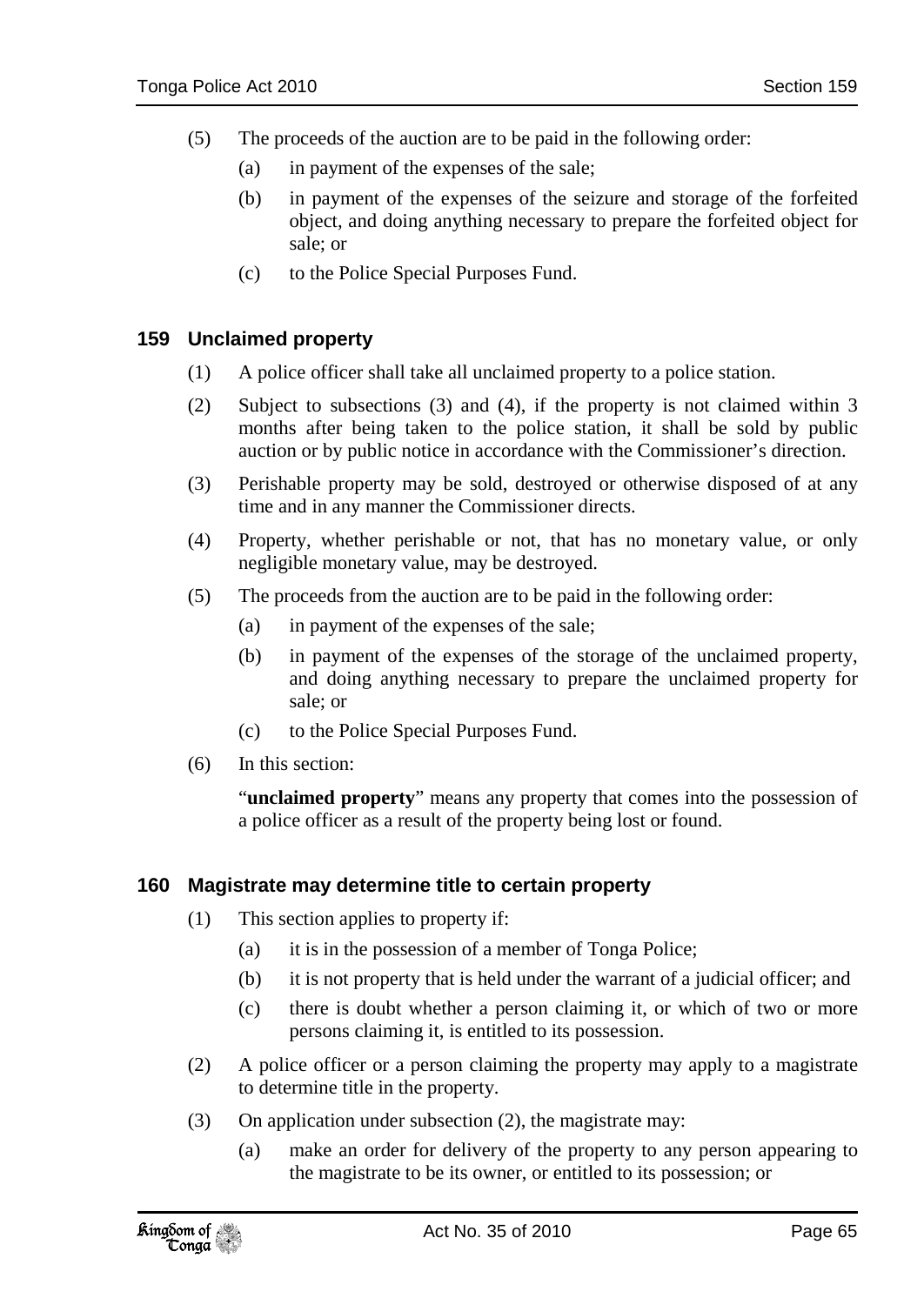- (b) if the owner or person entitled to possession cannot be found, make any order about its possession the magistrate thinks fit.
- (4) If, after the making of an order under subsection (3) about any property, an action is commenced against a member of Tonga Police or the Crown for the recovery of the property or its value, evidence of the order, and the delivery of the property in accordance with the order:
	- (a) may be given, and shall be received, by the court concerned; and
	- (b) if given, is a complete defence to the action.
- (5) No such order or delivery affects the right of any persons entitled by law to possession of the property to recover the property.

# **DIVISION 2 - DAMAGE TO PROPERTY**

#### **161 Use of force, to enter places, likely to cause damage**

- (1) This section applies if a police officer intends to enter a place to arrest or detain someone, or to search a place, or to establish a crime scene.
- (2) The police officer shall, if reasonably practicable, do the following things before the police officer uses force that may cause damage to the place in order to gain entry to the place:
	- (a) ask the occupier of the place to allow the police officer to enter the place; and
	- (b) give the occupier a reasonable opportunity to allow the entry.

#### **162 Police officer to give notice of damage**

- (1) This section applies if:
	- (a) a police officer damages any object when exercising a power under this Act or another enactment; or
	- (b) someone who is assisting the police officer damages any object.
- (2) The police officer shall promptly give written notice to the person who appears to be the person who was in possession of the object:
	- (a) stating the nature of the damage; and
	- (b) if the police officer believes the damage was caused by a latent defect in the object or circumstances beyond the police officer's or assistant's control, stating the police officer's belief.
- (3) If the owner is not present, the notice shall be left in a conspicuous place near the damage.
- (4) This section shall not apply:

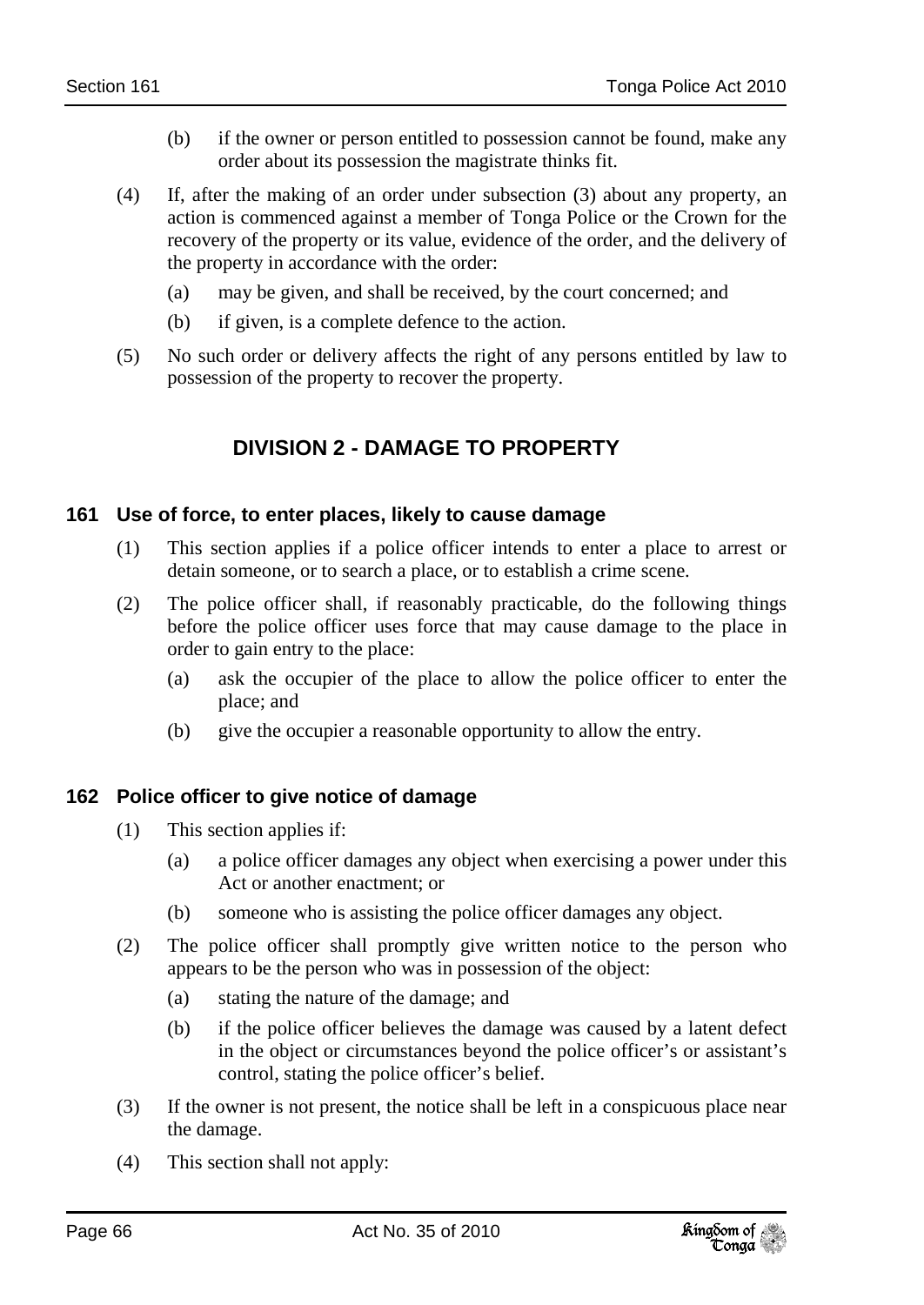- (a) to damage that the police officer believes, on reasonable grounds, is trivial; or
- (b) if the police officer believes, on reasonable grounds, that:
	- (i) there is no one apparently in possession of the object; or
	- (ii) the object has been abandoned.

#### **163 Compensation for damage**

- (1) This section applies if a person suffers loss because his property is damaged when a police officer exercises powers under this Act or another enactment.
- (2) Compensation is payable by the Crown to the person whose property is damaged.
- (3) Compensation is not payable for the lawful seizure of a thing under this Act or another enactment.
- (4) The amount of the compensation shall be determined by a Court on application by the person.

# **PART 7 - OFFENCES**

#### **164 Members of police not to demand or accept bribes**

- (1) A person commits an offence if the person:
	- $(a)$  is:
		- (i) a member of Tonga Police; or
		- (ii) performing a function on behalf of Tonga Police; and
	- (b) accepts any money or other benefit as an inducement to do or refrain from doing any act in the execution of the person's duty as a member or in the performance of the person's function on behalf of Tonga Police.
- (2) A person commits an offence if the person:
	- $(a)$  is:
		- (i) a member of Tonga Police; or
		- (ii) performing a function on behalf of Tonga Police; and
	- (b) demands any money or other benefit as an inducement to do or refrain from doing any act in the execution of the person's duty as a member or in the performance of the person's function on behalf of Tonga Police.
- (3) Any person who commits an offence under subsection (1) or (2) shall be liable upon conviction to pay a fine not exceeding \$25,000, or imprisonment for a period not exceeding 7 years, or both.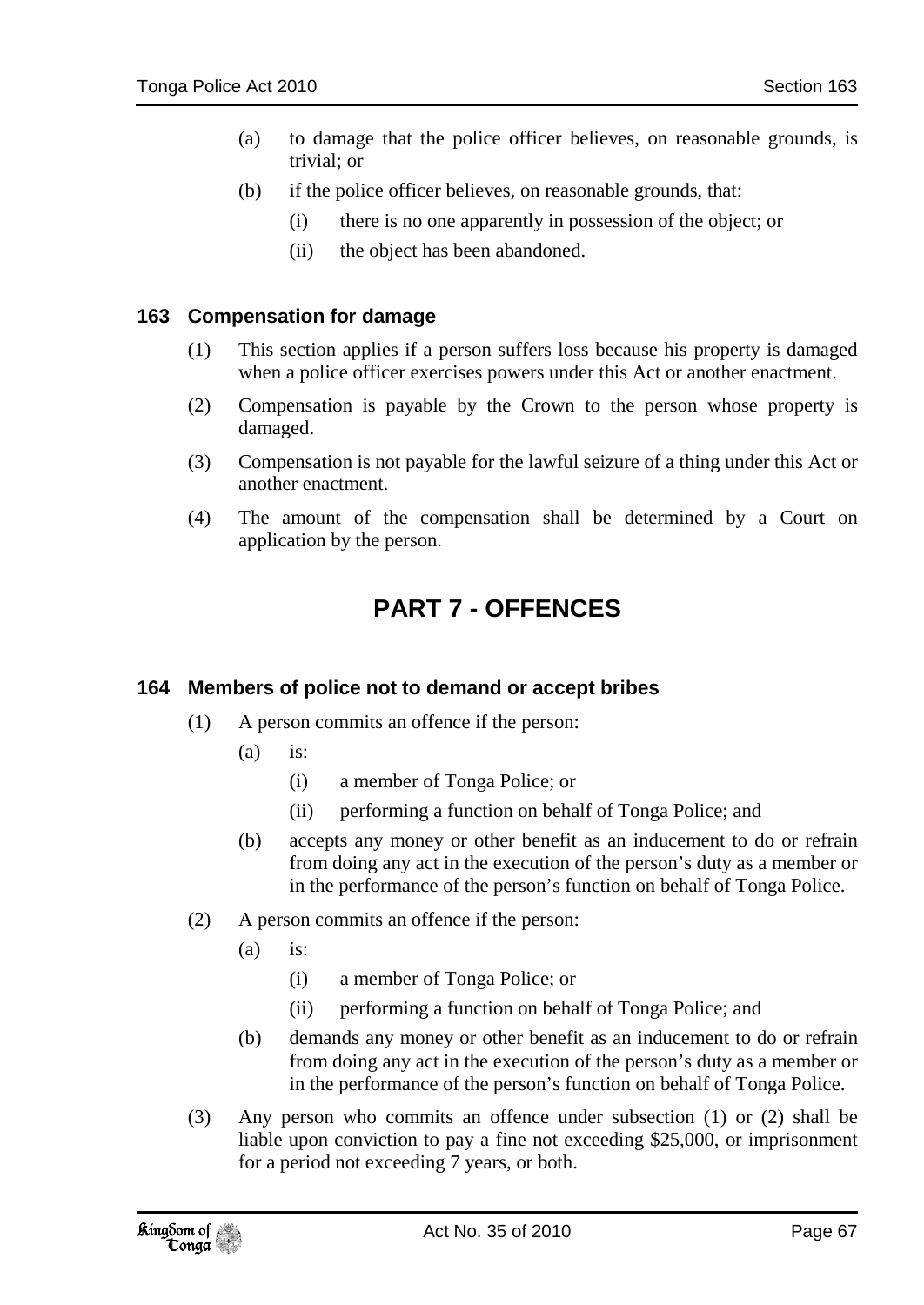#### **165 Bribery of members of Tonga Police**

- (1) A person commits an offence if the person gives, or offers to give, to any member of Tonga Police, or to a person performing functions on behalf of Tonga Police, any money or other benefit as an inducement to do or refrain from doing any act in the execution of the police officer's duty as a member or in the performance of the person's function on behalf of Tonga Police.
- (2) A person commits an offence if the person arranges for another person to give, or to offer to give, to any member of Tonga Police, or to a person performing functions on behalf of Tonga Police, any money or other benefit as an inducement to do or refrain from doing any act in the execution of the police officer's duty as a member or in the performance of the person's function on behalf of Tonga Police.
- (3) Any person who commits an offence under subsection (1) or (2) shall be liable upon conviction to pay a fine not exceeding \$25,000, or imprisonment for a period not exceeding 7 years, or both.

#### **166 Activities suggesting association with Tonga Police**

- (1) A person commits an offence if the person, without lawful excuse, carries on an activity, or acts, in a manner that is likely to lead a person to believe that the activity or action is endorsed or authorised by Tonga Police.
- (2) Any person who commits an offence under subsection (1) shall be liable upon conviction to pay a fine not exceeding \$15,000, or imprisonment for a period not exceeding 5 years, or both.

#### **167 Unlawful possession of police property**

- (1) Any person who, without lawful excuse, has in his possession any police property, including a confidential police document, commits an offence.
- (2) Any person who commits an offence under subsection (1) shall be liable upon conviction to pay a fine not exceeding \$10,000, or imprisonment for a period not exceeding 3 years, or both.
- (3) In this section:

"**confidential police document**" means a police report, notice, circular or any other document (in whatever form) that:

- (a) is prepared by a member of Tonga Police; and
- (b) contains information the disclosure of which would be likely to prejudice the maintenance of the law, including the prevention, detection and investigation of offences.

"**police property**" means property that is owned by Tonga Police or is lawfully in the possession of Tonga Police.

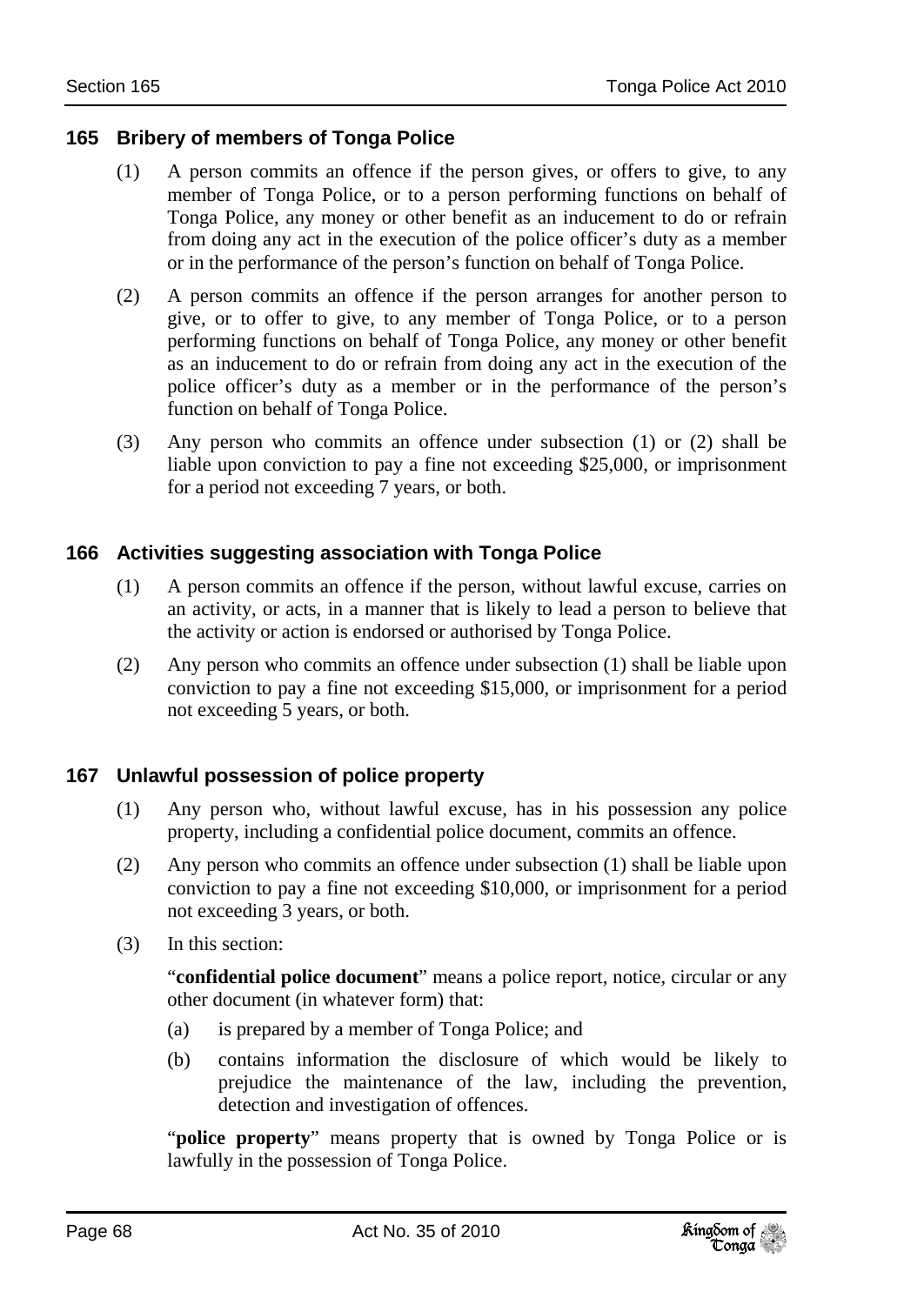#### **168 Unlawful dealings with prisoners**

- (1) A person commits an offence if the person, without the permission of a member of Tonga Police:
	- (a) has any restricted communication with a prisoner in the custody or charge of a member of Tonga Police; or
	- (b) delivers anything, or causes it to be delivered, to the prisoner.
- (2) Any person who commits an offence under subsection (1) shall be liable upon conviction to pay a fine not exceeding \$5,000, or imprisonment for a period not exceeding 2 years, or both.
- (3) In this section:

"**restricted communication**", for a prisoner, means:

- (a) any communication that may prejudice:
	- (i) the maintenance of the law;
	- (ii) the safe custody of the prisoner;
	- (iii) the safety of any other person; or
	- (iv) the security of any prison; or
- (b) any communication that takes place after the member of Tonga Police, in whose custody or charge the prisoner is, has forbidden that communication or directed that it cease.

#### **169 Escaping from police custody**

- (1) A person commits an offence if:
	- (a) the person is in the lawful custody of a police officer; and
	- (b) the person escapes from the police officer's custody.
- (2) Any person who commits an offence under subsection (1) shall be liable upon conviction to pay a fine not exceeding \$2,000, or imprisonment for a period not exceeding 12 months, or both.

#### **170 Killing or injuring police dogs**

- (1) Any person who, intentionally kills, maims, wounds or otherwise injures a police dog without lawful authority or reasonable excuse, commits an offence.
- (2) Any person who commits an offence under subsection (1) shall be liable upon conviction to pay a fine not exceeding \$10,000, or imprisonment for a period not exceeding 3 years, or both.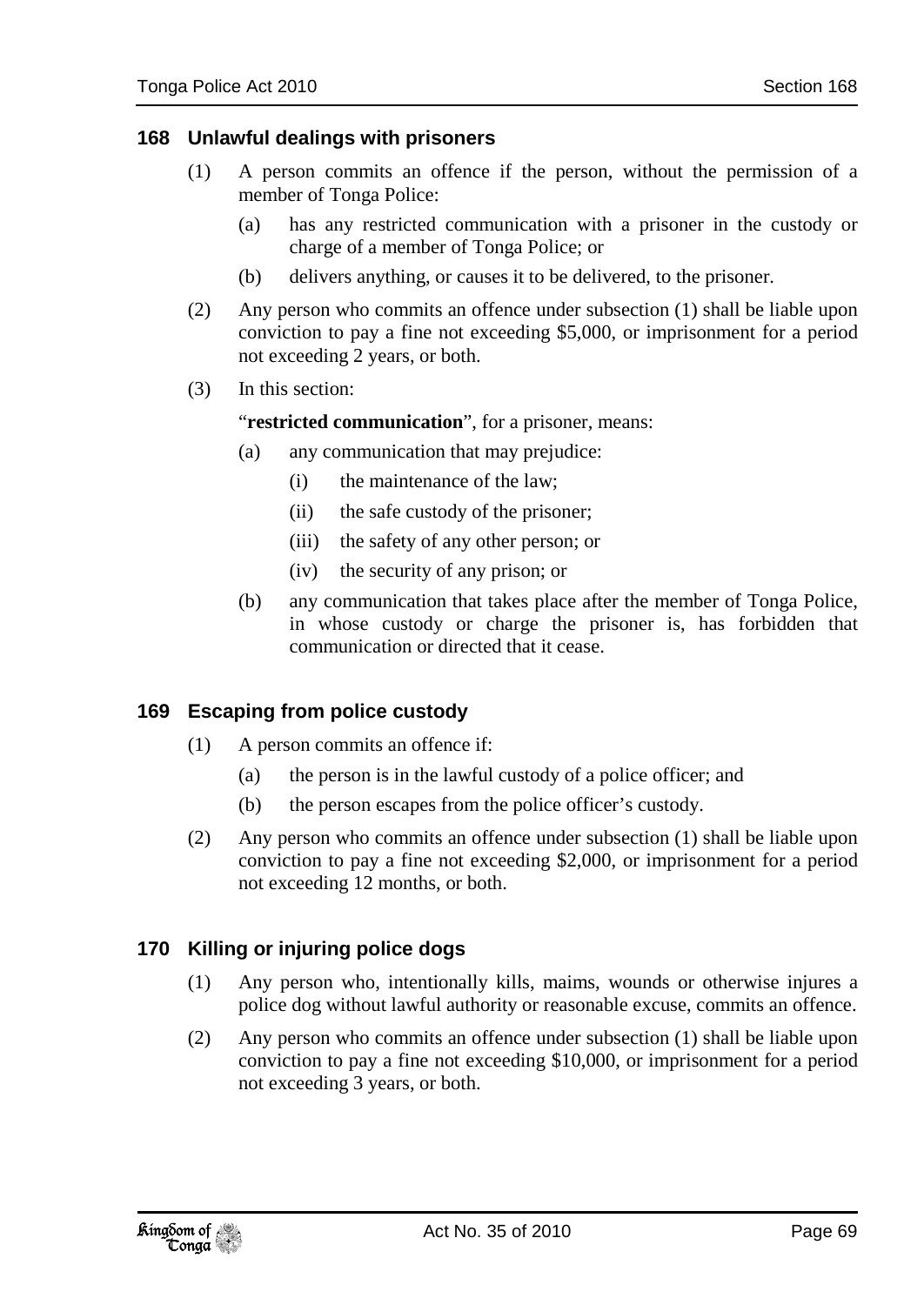# **PART 8 - MISCELLANEOUS**

## **171 Identity cards**

- (1) The Commissioner shall issue an identity card to each police officer and each authorised officer.
- (2) The identity card shall contain:
	- (a) a recent photo of the officer;
	- (b) the officer's name; and
	- (c) the officer's identity number.
- (3) A police officer shall wear his identity card in a visible manner at all times when on duty.
- (4) An authorised officer shall wear his identity card in a visible manner at all times when exercising the powers of an authorised officer.

## **172 Return of identity cards**

- (1) A person shall return his identity card to the Commissioner if the person:
	- (a) stops being a police officer or authorised officer;
	- (b) goes on leave of any kind for longer than 12 months;
	- (c) is suspended from duty; or
	- (d) ceases to be able to exercise the powers of a police officer or authorised officer.
- (2) The identity card shall be returned to the Commissioner as soon as practicable after the occurrence of the relevant event mentioned in subsection (1).

## **173 Evidentiary provisions**

- (1) In any proceedings, the Commissioner may certify that at a specified time or during a specified period:
	- (a) a particular uniform was a police uniform;
	- (b) a particular item of uniform was an item of police uniform;
	- (c) a particular crest, badge, emblem, design, logogram or other distinguishing article was a police article;
	- (d) a dog named in the certificate was a police dog; or
	- (e) a person named in the certificate was a police dog handler.
- (2) In any proceedings, the Commissioner's certificate is, in the absence of proof to the contrary, sufficient evidence of the matters certified.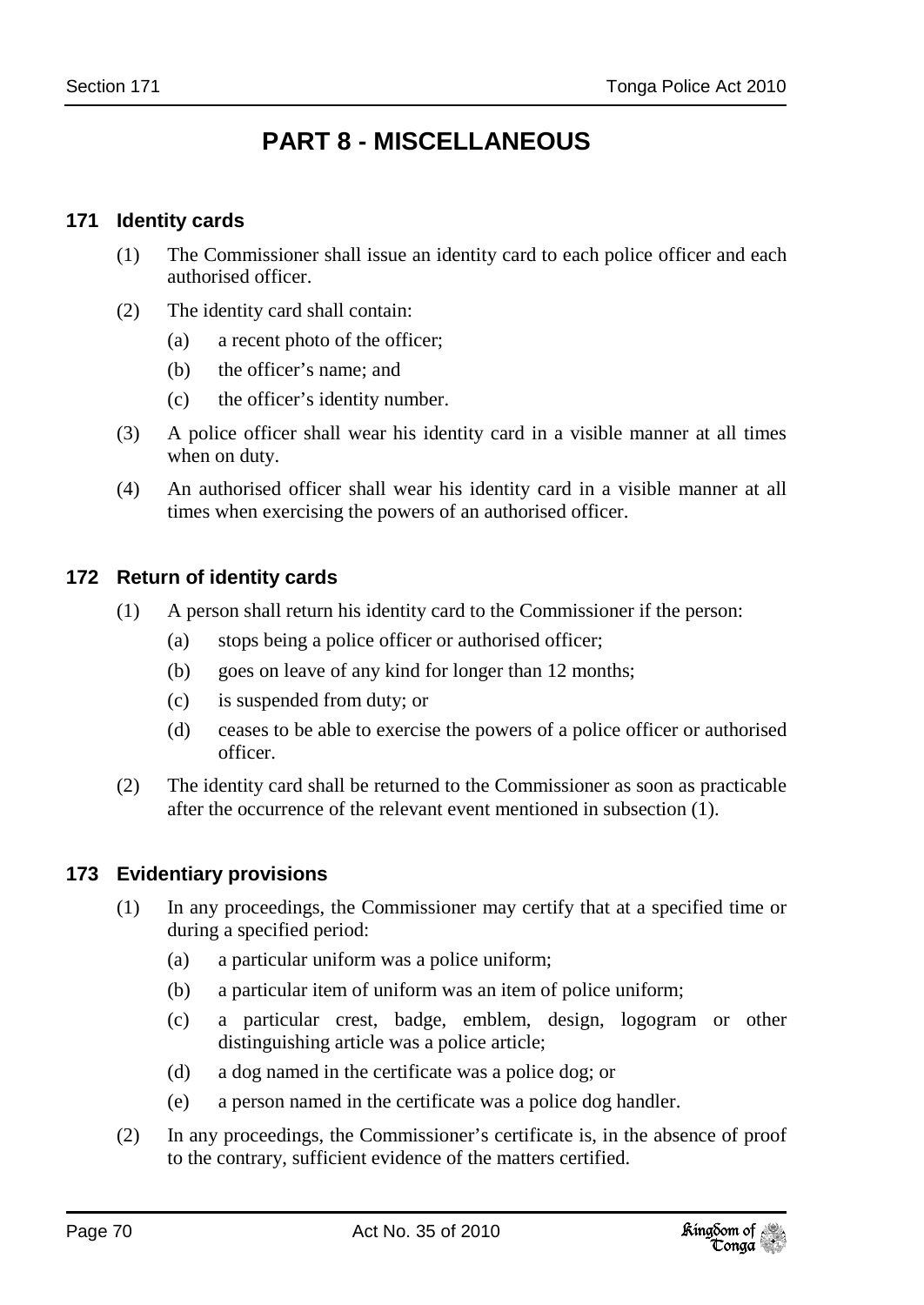### **174 Protection of police officers acting in good faith**

A police officer or authorised officer shall not be liable in any proceedings for damage or injury caused by the exercise of his powers, duties or responsibilities in good faith.

#### **175 Overseas operations**

- (1) The Commissioner may authorise a police officer to engage in an overseas operation.
- (2) If a police officer does or omits to do an act in an overseas operation, and the act or omission would, if it occurred in the Kingdom, constitute an offence, the act or omission is taken to have taken place within the Kingdom, unless:
	- (a) the police officer is subject to the criminal jurisdiction of the place in which the act or omission took place; and
	- (b) the authorities in the place:
		- (i) are not subject to any obligation to cede jurisdiction to the authorities of the Kingdom in respect of the act or omission; and
		- (ii) bring criminal proceedings against the police officer in the place.
- (3) No information may be laid against a police officer over whom jurisdiction is claimed under subsection (2) without the consent of the Minister.
- (4) However:
	- (a) the police officer may be arrested without warrant within or outside Tonga; or
	- (b) a warrant for the police officer's arrest may be issued in the Kingdom and executed within or outside the Kingdom, and the police officer:
		- (i) may be detained in custody within or outside the Kingdom; or
		- (ii) if the police officer is in, or has been taken to, the Kingdom, he may be remanded in custody or on bail;

even though the consent of the Minister has not been obtained.

- (5) No further proceedings may be taken against the police officer mentioned in subsection (4)(b) until the consent has been obtained.
- (6) If a police officer does or omits to do an act in an overseas operation, and the act or omission would, if it occurred in Tonga, be a breach of the Code of Conduct, the police officer may be dealt with as if the act or omission had occurred in the Kingdom.
- (7) In this section:

"**overseas operation**" means an operation outside Kingdom that is authorised by the Government for the purpose of:

(a) peacekeeping;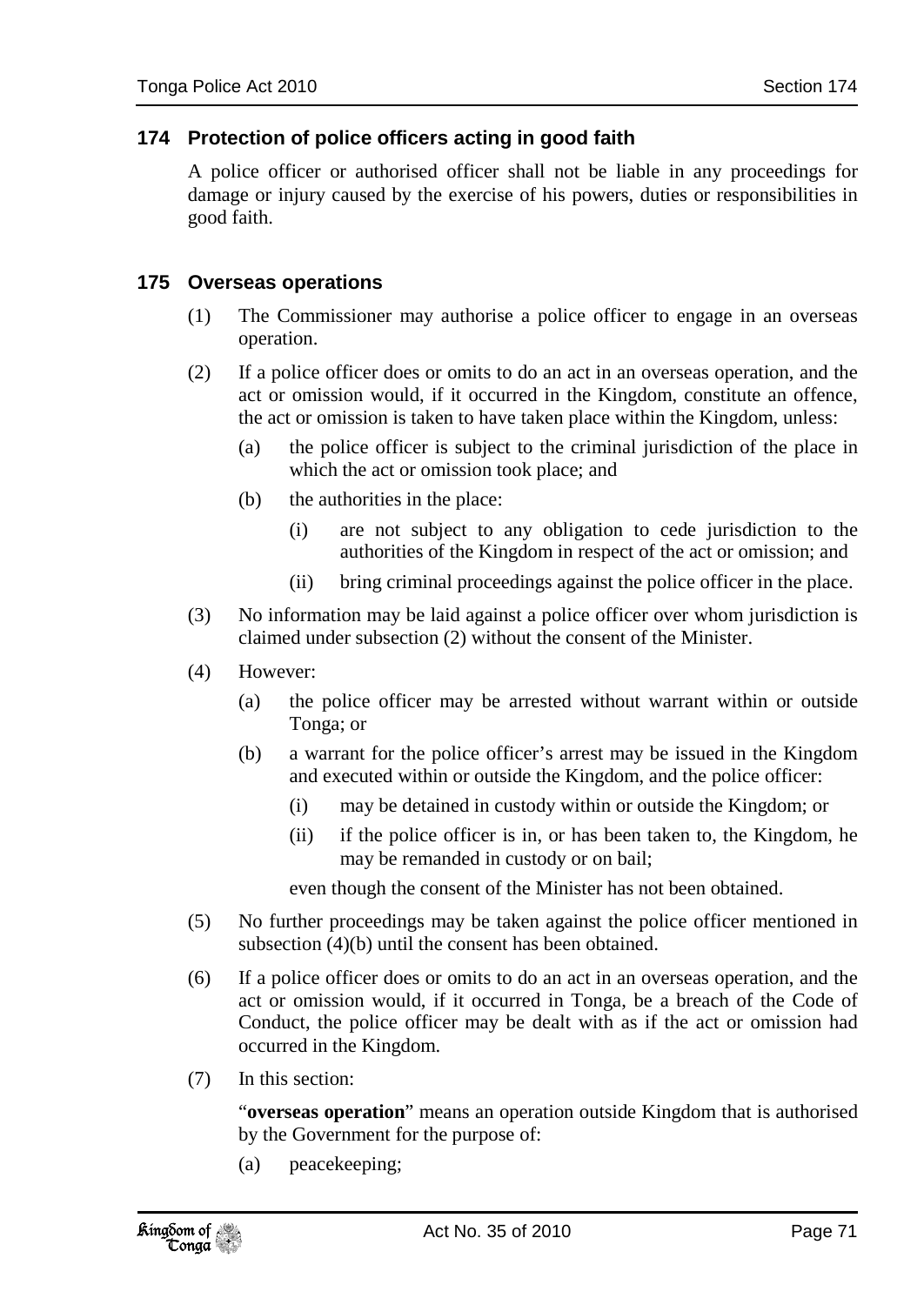- (b) the maintenance or restoration of law and order or functioning government institutions; or
- (c) any other activity for which the Government agrees to provide assistance, whether or not in conjunction with personnel from one or more countries.

#### **176 Standing appropriation**

Money for salaries, allowances and other expenditure payable or incurred under or in the administration of this Act is:

- (a) payable out of the Treasury; and
- (b) appropriated by the Legislative Assembly accordingly.

#### **177 Independent functions not to be audited or reviewed**

Neither the Auditor-General nor the Commissioner for Public Relations may carry out any audit or review of the performance of Tonga Police in relation to matters mentioned in section 20 unless the audit or review is authorised by an enactment.

### **178 Police Special Purposes Fund**

- (1) The fund called the Police Reward Fund that was established under section 58 of the Police Act (Cap 35) continues in existence with the new name of the Police Special Purposes Fund.
- (2) The following money shall be paid into the Police Special Purpose Fund:
	- (a) all money received by Tonga Police in relation to services provided by Tonga Police or a member of Tonga Police;
	- (b) any money approved by Cabinet for payment into the Fund;
	- (c) fees received for services provided by the Tonga Police Band; and
	- (d) money received from the sale of unclaimed goods and forfeited property, in accordance with this Act.
- (3) No payment may be made from the Fund except with the approval of the Commissioner.
- (4) The Commissioner may approve payment from the Fund for any of the following purposes:
	- (a) to assist police officers and the spouses and families of police officers who are:
		- (i) injured in the performance of their duties; or
		- (ii) discharged from service on medical grounds;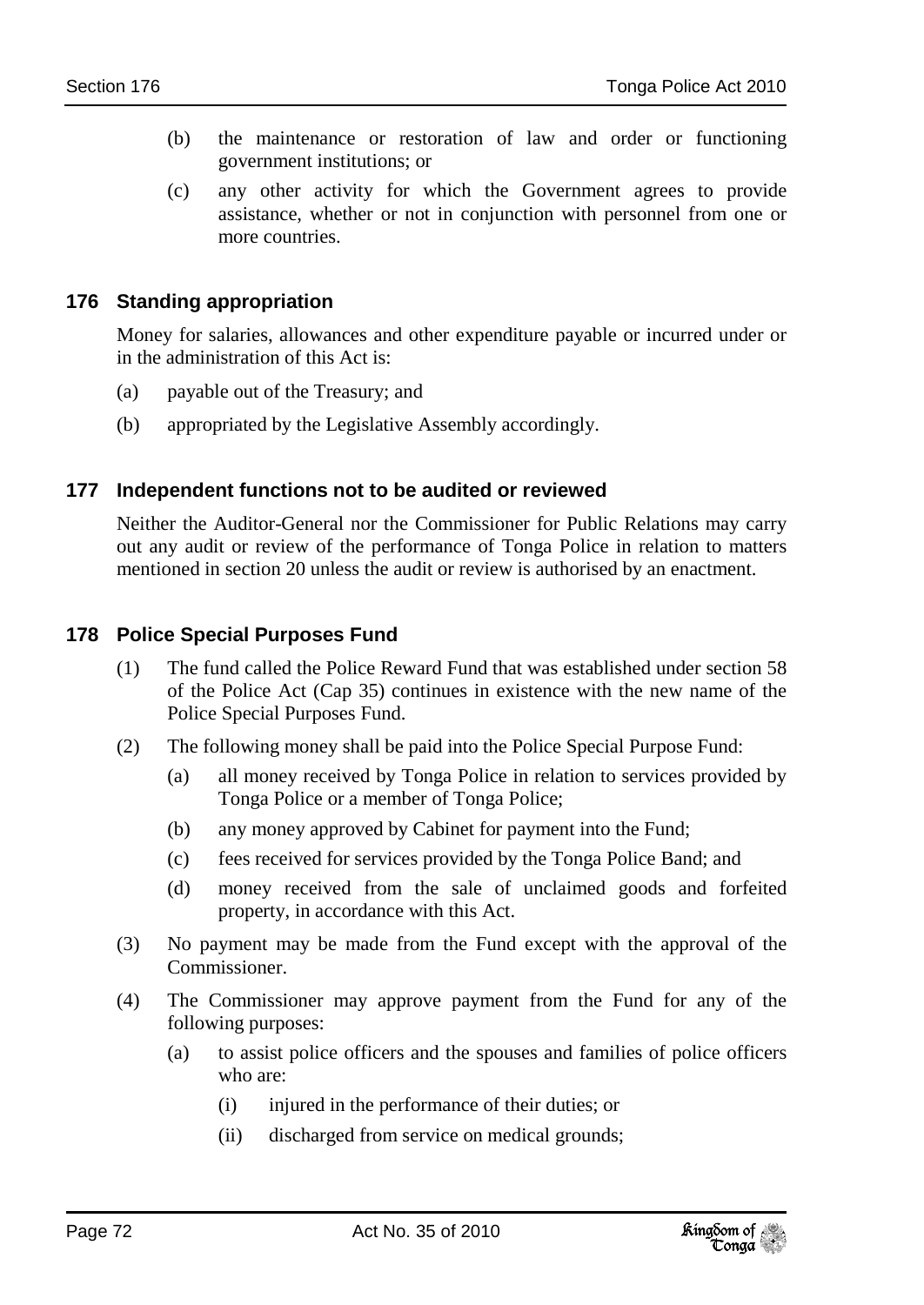- (b) to assist the spouses and families of police officers who are killed in the performance of their duties;
- (c) as a contribution towards prizes at athletic, sporting or similar events organised by or for the benefit of Tonga Police;
- (d) to reward police officers for meritorious acts of service in the performance of their duties;
- (e) to pay for recreational and sporting activities organised within Tonga Police;
- (f) any other purpose the Commissioner considers to be for the general welfare of police officers.
- (5) The Commissioner shall not make a payment for a purpose in subsection (4)(a) unless the Commissioner is satisfied that the recipient of the payment is in genuine distress.

### **179 Tonga Police Band**

- (1) The Tonga Police Band is established by this section.
- (2) The Tonga Police Band is to consist of members of Tonga Police.
- (3) The Tonga Police Band may charge fees for services it provides.

#### **180 Regulations**

- (1) The Minister, with the approval of Cabinet, may make regulations prescribing matters:
	- (a) required or permitted by this Act to be prescribed; or
	- (b) necessary or convenient to be prescribed for carrying out or giving effect to this Act.
- (2) Without limiting subsection (1), the regulations may make provision for any of the following:
	- (a) matters, not otherwise dealt with by this Act, relating to the appointment, engagement, employment and discipline of members of Tonga Police;
	- (b) matters, not otherwise dealt with by this Act, relating to the way police officers are to exercise their powers or perform their functions and duties;
	- (c) penalties not exceeding a fine of \$2,000, or imprisonment for 2 years, or both, for offences against the regulations;
	- (d) the fees that may be charged for services provided by Tonga Police;
	- (e) the Tonga Police crest;
	- (f) the Tonga Police flag;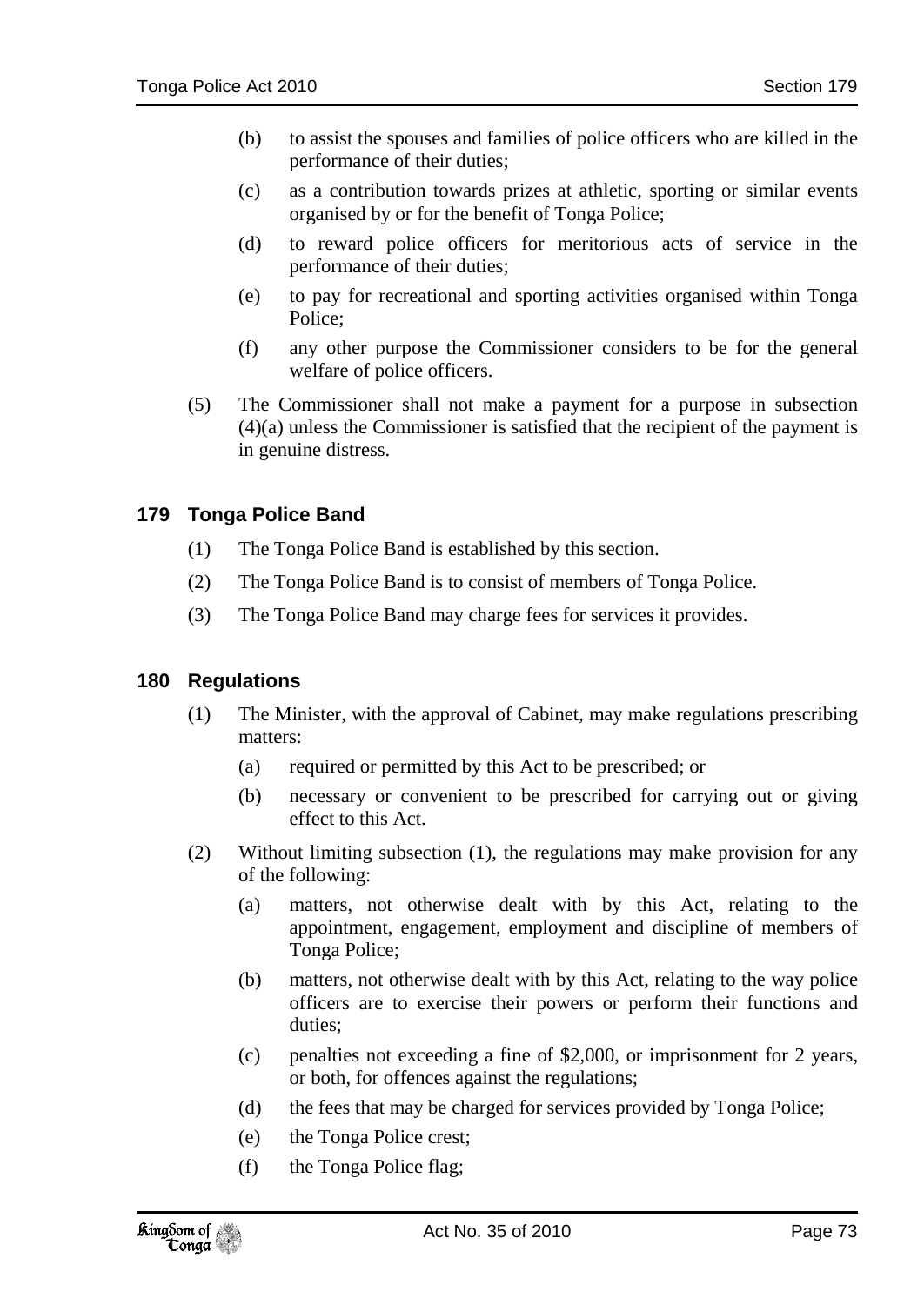- (g) the Tonga Police insignia;
- (h) Tonga Police service medals and related accessories; and
- (h) transitional matters arising out of the abolition of the Tonga Police Force and its replacement with Tonga Police, or otherwise arising out of the enactment of this Act.

# **PART 9 - TRANSITIONAL AND SAVING**

# **181 Repeal of Police Act**

The Police Act (Cap. 35) is repealed as follows:

- (a) Parts I and II, except section 7, are repealed when Part 1 of this Act commences;
- (b) section 7 is repealed when Division 5 of Part 4 of this Act commences;
- (c) Part III is repealed when Part 3 of this Act commences;
- (d) Part IV (except section 19) is repealed when Part 4 of this Act commences;
- (e) section 19 is repealed when Part 3 of this Act commences;
- (f) Part V is repealed when Part 3 of this Act commences;
- (g) Part VI is repealed when Part 8 of this Act commences;
- (h) Part VII is repealed when Part 7 of this Act commences; and
- (i) Parts VIII and IX are repealed when Part 9 of this Act commences.

# **182 Commissioner**

- (1) This section applies to a person who held office as the Commander of the Tonga Police Force under the Police Act (Cap 35) immediately before the commencement of this section.
- (2) On the coming into force of Part II of this Act the said Commander is deemed to have been duly appointed under and in terms of this Act, subject to the conditions on which he held office as Commander of the Tonga Police Force under the Police Act (Cap. 35) immediately prior to this Act coming into effect.
- (3) Nothing in this section prevents the conditions being varied, after the commencement of this section, in accordance with this Act.
- (4) The person holds office as Commissioner subject to this Act.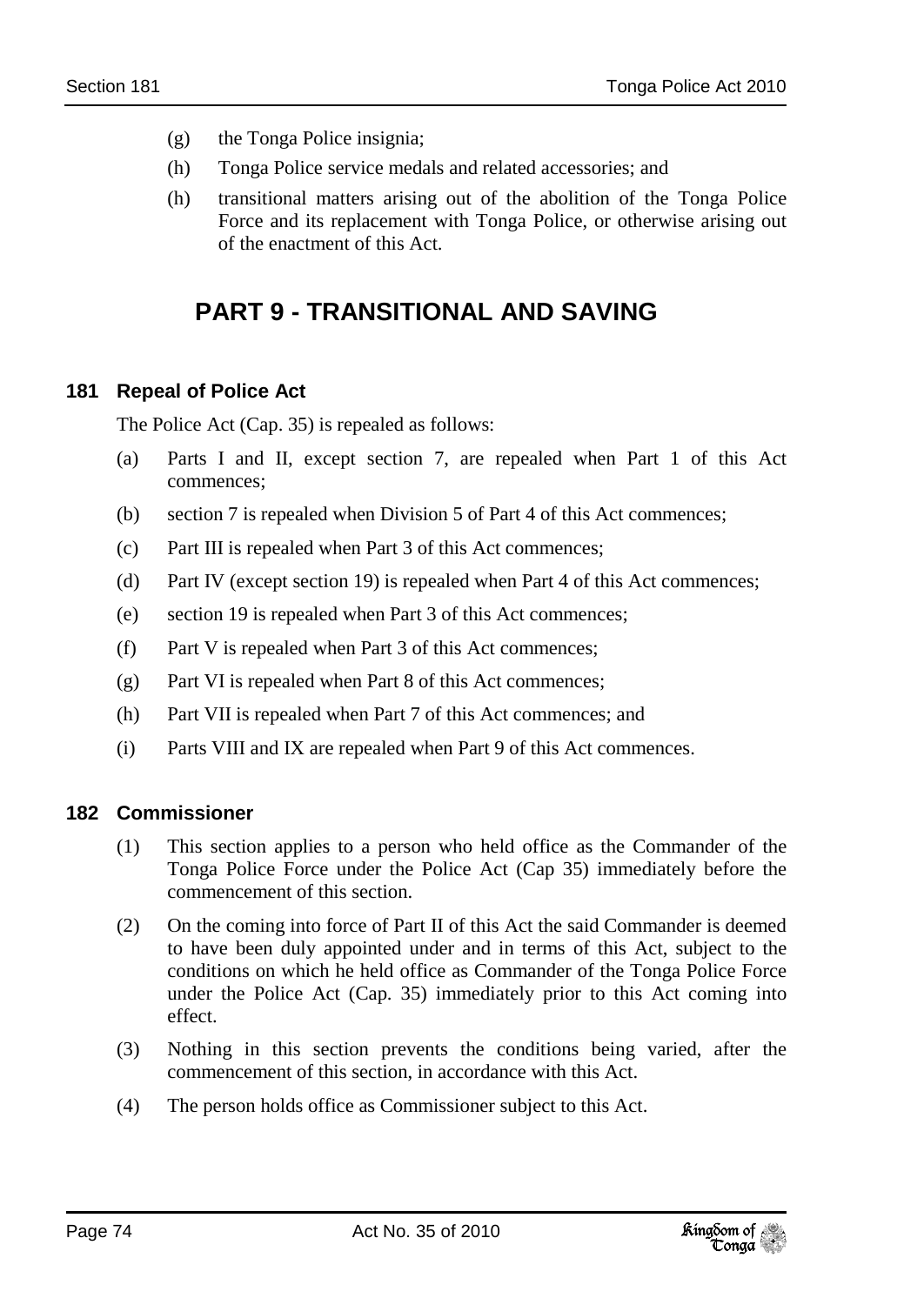### **183 Police officers**

- (1) This section applies if, immediately before the commencement of this section, a person was enlisted to serve in the Tonga Police Force, under section 11 of the Police Act (Cap 35).
- (2) On the commencement of this section, the person is taken to have been appointed as a police officer in Tonga Police under section 42(2)(a) of this Act:
	- (a) until the end of the term of the original engagement; and
	- (b) on the conditions of the original engagement that are consistent with this Act; and
	- (c) at the same rank as under the Police Act (Cap 35).
- (3) Nothing in this section prevents the terms and conditions being varied, after the commencement of this section, in accordance with this Act.

#### **184 Special police officers**

- (1) This section applies if, immediately before the commencement of this section, a person was appointed as a special police officer in the Tonga Police Force under section 65 of the Police Act (Cap 35).
- (2) On the commencement of this section, the person is taken to have been appointed as a police officer in Tonga Police under section  $42(2)(a)$  of this  $Act$ 
	- (a) until the end of the original engagement;
	- (b) on the conditions of the original engagement that are consistent with this Act; and
	- (c) at the same rank as under the Police Act (Cap 35).
- (3) Nothing in this section prevents the conditions being varied, after the commencement of this section, in accordance with this Act.

### **185 Continuation of oaths**

A person mentioned in section 182, 183 or 184 of this Act who made an oath or affirmation under section 13 of the Police Act (Cap. 35), is taken to have made and subscribed:

- (a) for the Commissioner , an oath or affirmation of allegiance to Tonga Police under section 12(a) of this Act and the official secrets oath as required by section 12(b) of this Act; and
- (b) in any other case , an oath or affirmation of allegiance to Tonga Police under section 52(a) of this Act and the official secrets oath as required by section 52(b) of this Act.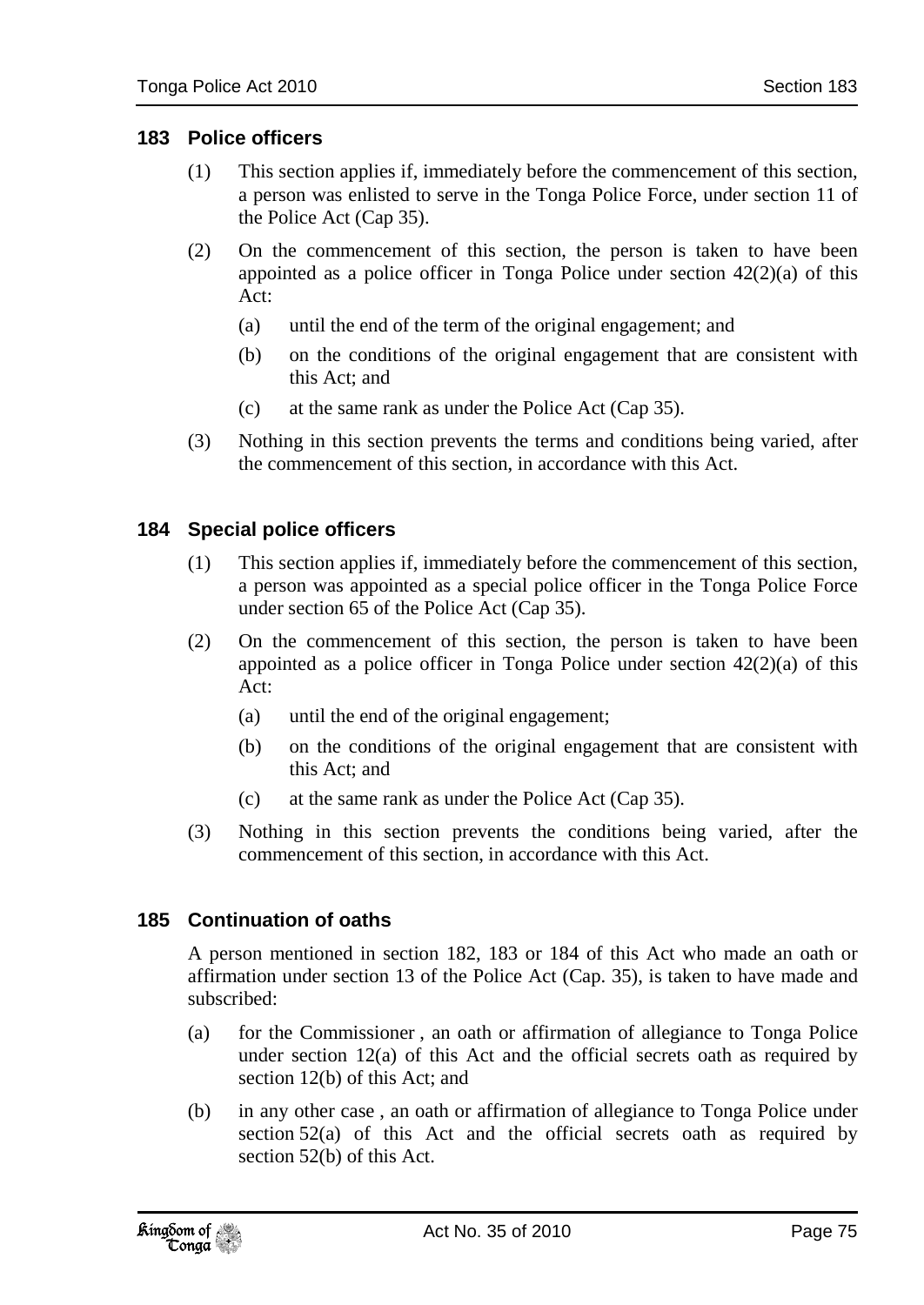#### **186 Other staff**

- (1) This section applies to a person who, immediately before the commencement of this section, was employed in the Tonga Police Force other than as a police officer under the Police Act (Cap. 35).
- (2) On the commencement of this section, the person is taken to have been appointed as an administrative staff member in Tonga Police under section  $42(2)(b)$  of this Act:
	- (a) until the end of the original engagement; and
	- (b) on the conditions of the original engagement that are consistent with this Act; and
	- (c) in the same capacity and at the same level as the person was employed in the Tonga Police Force.
- (3) Nothing in this section prevents the terms and conditions being varied, after the commencement of this section, in accordance with this Act.

# **187 Proceedings for breach of discipline or offence**

- (1) A proceeding for a breach of discipline or an offence that was commenced under the Police Act (Cap 35) and was pending at the commencement of this section may be continued as if this Act had not been enacted.
- (2) An interdiction of a police officer under sections 39 or 40 of the Police Act (Cap 35) that was in force immediately before the commencement of this section continues in force after the commencement of this section according to its terms but may be varied, amended or revoked by the Commissioner as if it were a suspension under section 79 of this Act.
- (3) In this section, a reference to a proceeding includes a reference to any review or appeal in relation to the proceeding.

# **188 Actions and instruments**

- (1) This section applies to:
	- (a) any act done, step taken or decision made under a provision of the Police Act (Cap. 35), if the act, step or decision continued to have effect immediately before the commencement of this section; and
	- (b) an instrument made under a provision of the Police Act (Cap. 35), if the instrument was in force immediately before the commencement of this section.
- (2) If there is a corresponding provision of this Act for the provision of the Police Act (Cap. 35), the act, step, decision or instrument:
	- (a) continues to have effect, according to its terms, but with the changes that are necessary: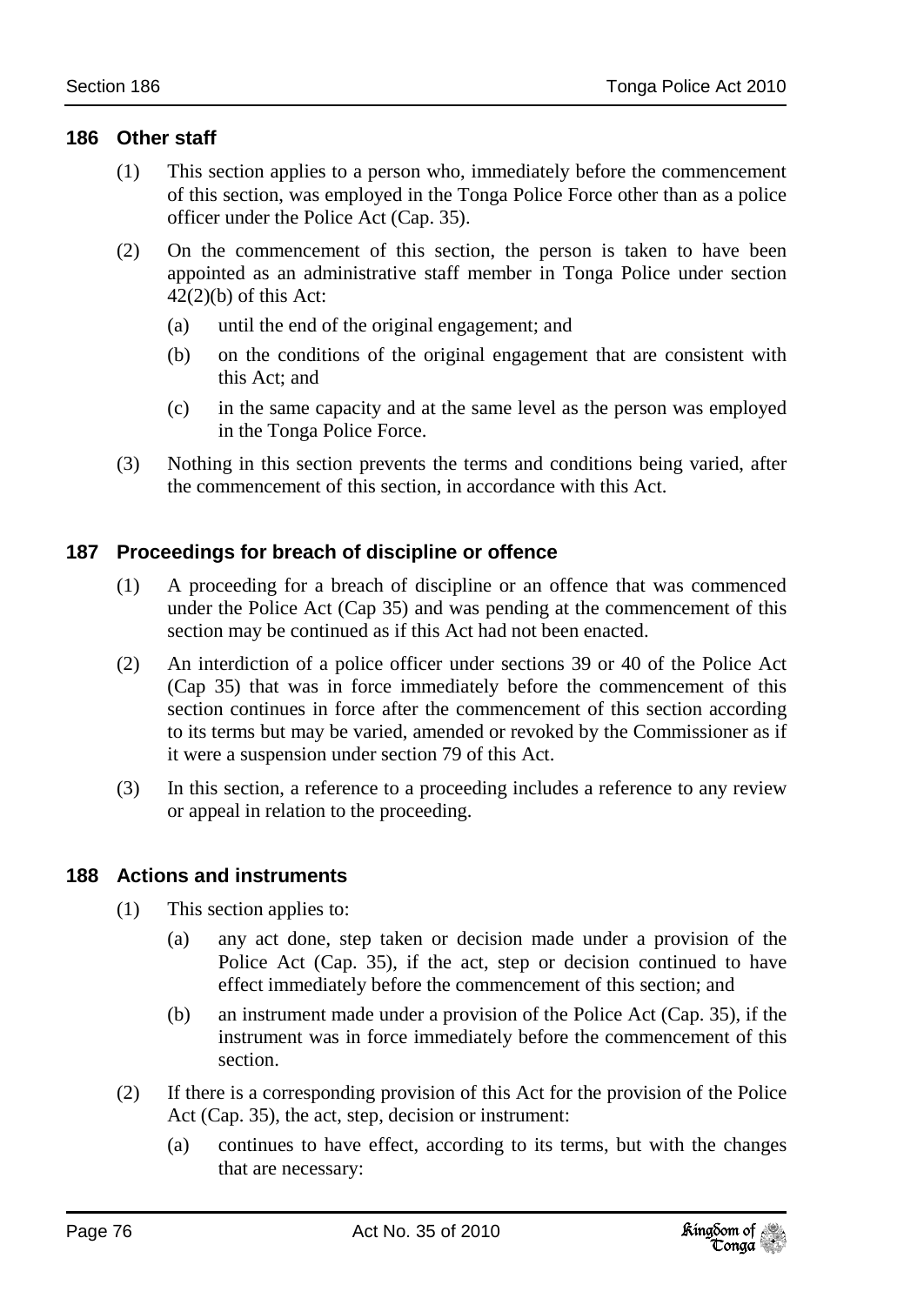- (i) to make it consistent with this Act; and
- (ii) to adapt its operation to this Act; and
- (b) is taken to have been done, taken or made under the corresponding provision of this Act.
- (3) The act, step, decision or instrument may be varied, amended or revoked under this Act.
- (4) In this section:

"**instrument**" includes an approval, authorisation, certificate, classification, declaration, delegation, determination, direction, identity card, order (given orally or in writing), notice, permission, policy, procedure, proclamation, recommendation, warrant or other instrument (other than regulations).

#### **189 Continuation of regulations**

Regulations made under section 73 of the Police Act (Cap 35) that were in effect immediately before the commencement of this section:

- (a) continue to have effect on and after the commencement of this section as if they had been made by the Minister, with the approval of Cabinet, under section 180 of this Act; and
- (b) have effect only to the extent that they are not inconsistent with this Act; and
- (c) may be varied, amended or repealed by regulations under section 180 of this Act.

#### **190 Transfer of assets and liabilities**

Any assets and liabilities of the Tonga Police Force become the assets and liabilities of Tonga Police on the commencement of this section.

#### **191 Pending proceedings**

If, immediately before the commencement of this section, any proceeding for an offence against the Police Act (Cap 35) were pending or existing in any court or tribunal, those proceedings are to continue as if the Police Act (Cap 35) had not been repealed.

#### **192 Police facilities**

Places or things that, immediately before the commencement of this section, were police facilities continue to be police facilities under this Act.

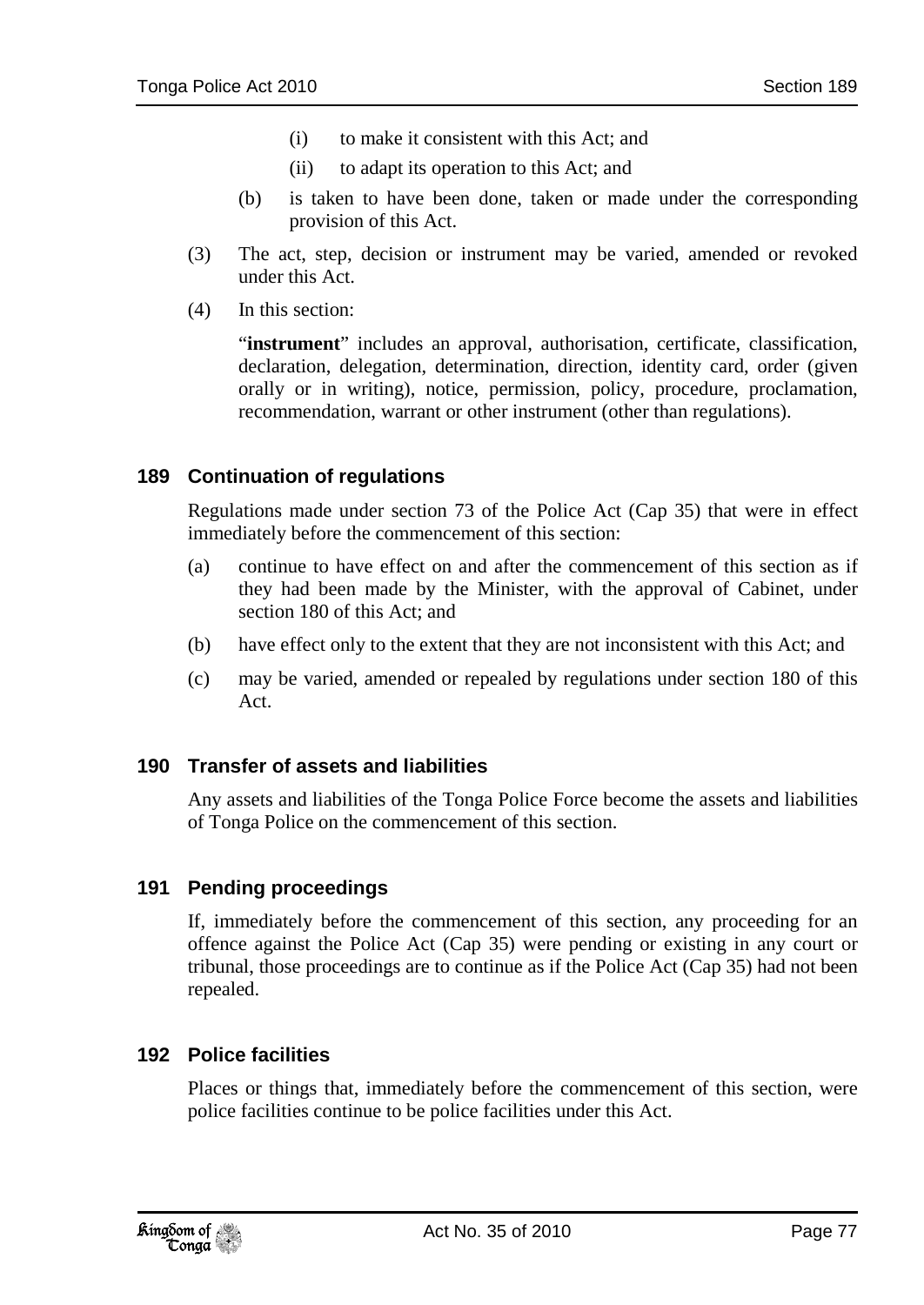#### **193 References to Tonga Police Force**

A reference in any enactment or document to the Tonga Police Force, a member of the Tonga Police Force or a member of the Police Force, is taken to be a reference to Tonga Police or a member of Tonga Police.

### **194 References to Police Act (Cap 35)**

If the context permits, a reference to the Police Act (Cap. 35) in an enactment or document is taken to be a reference to this Act.

Passed by the Legislative Assembly this 14th day of September 2010.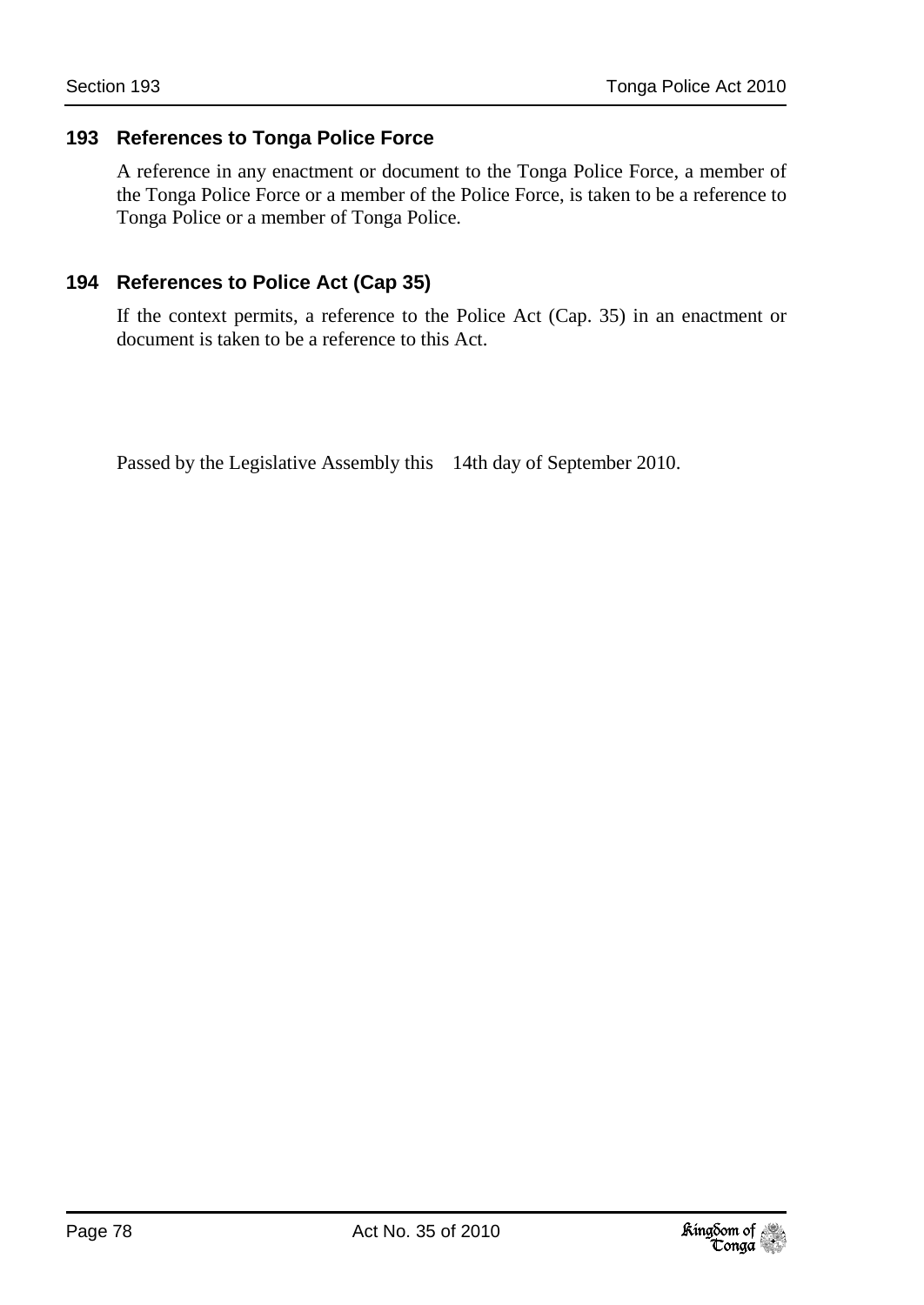## **SCHEDULE I**

### **POLICE OFFICER'S OATH**

(Sections 12 & 52)

I....................................................solemnly swear before God that I will be truly loyal to his Majesty King George Tupou V the rightful King of Tonga and I will keep righteously and perfectly the Constitution of Tonga and all Laws and Regulations which are currently or to be enforced in the future as matter of police and conduct to the Tonga Police and I swear/affirm that I will not resign from Tonga Police unless in accordance with governing Laws and Regulations thereof.

............................................... ...................................................... Witness Signature

Sworn/Affirmed before me on the...........day of the month of....................................20.....

 ...................................................... **Magistrate/Police Commissioner**